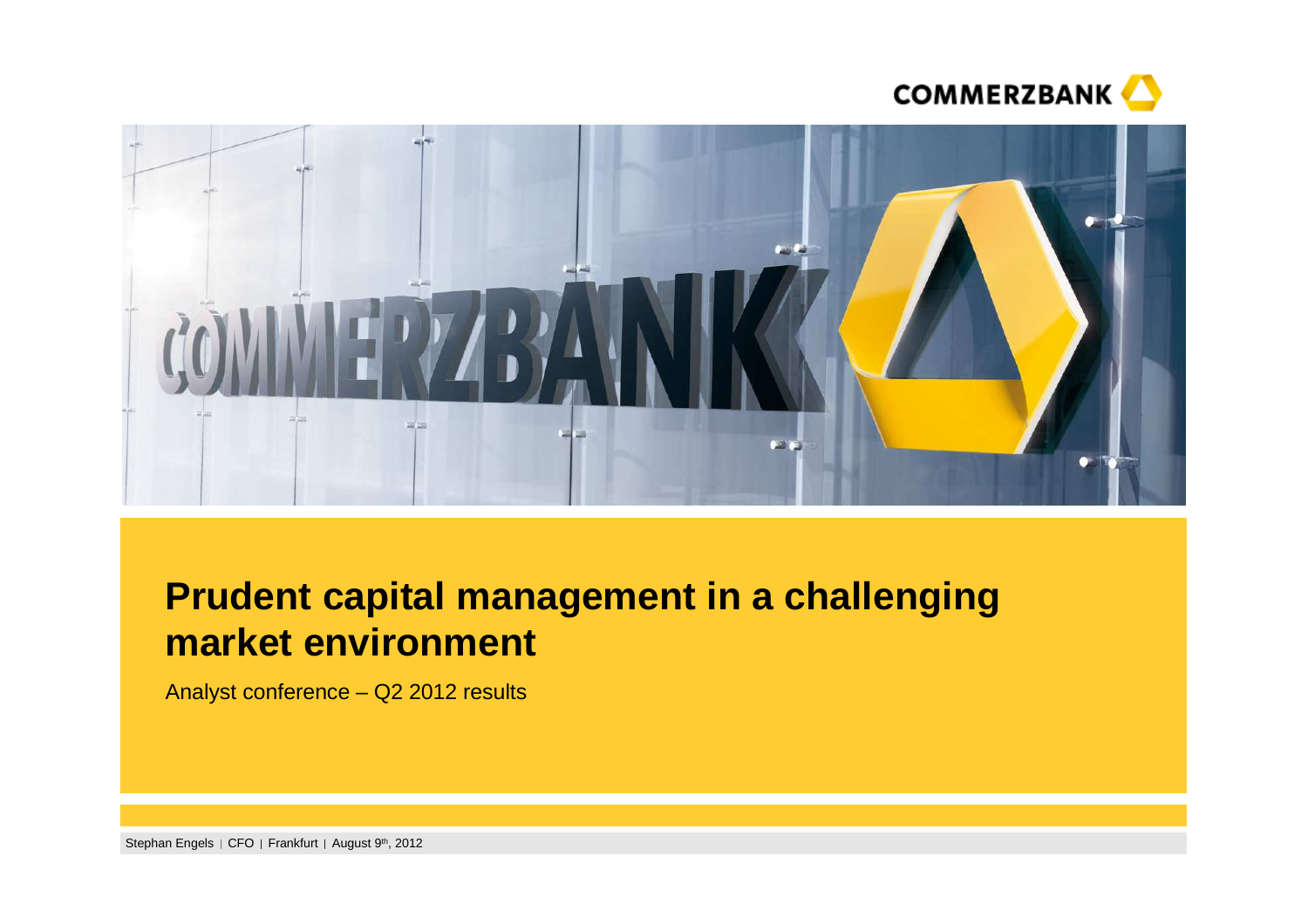

# **Agenda**

| 1              | <b>Group summary</b>             |
|----------------|----------------------------------|
| $\overline{2}$ | <b>Financial highlights</b>      |
| 3              | Results by division              |
| $\overline{4}$ | Balance sheet, capital & funding |
| 5              | Conclusion and outlook           |
| 6              | Appendix                         |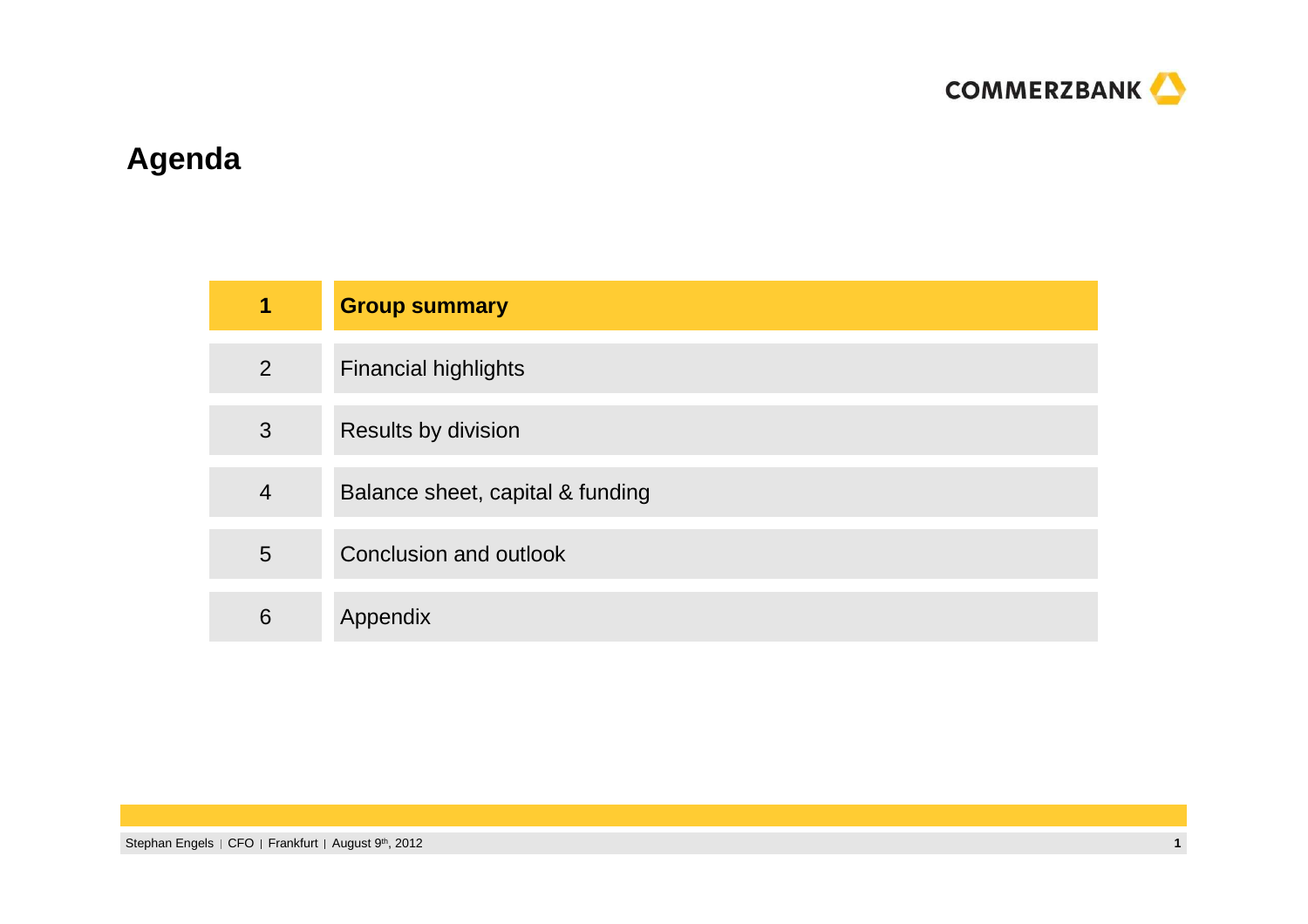

# **With strong Core Tier 1 ratio of 12.2% well prepared for Basel 3**



H1 group operating profit of  $\epsilon$ 1,035m and  $\epsilon$ 1,404m in Core bank\*, affected by deteriorating markets, subdued client activity and low interest rate environment

Core bank segments MSB and CEE with solid operating performance, C&M and PC affected by difficult market conditions

Commercial Real Estate, Public and Ship Finance transferred to the new segment **NCA** 

Sale of Bank Forum; negative P&L contribution of €86m in Q2 - a further €200m to be charged at closing but already reflected in capital as currency translation reserve

**\*** both including negative valuation effect from own credit spread (OCS) of €142m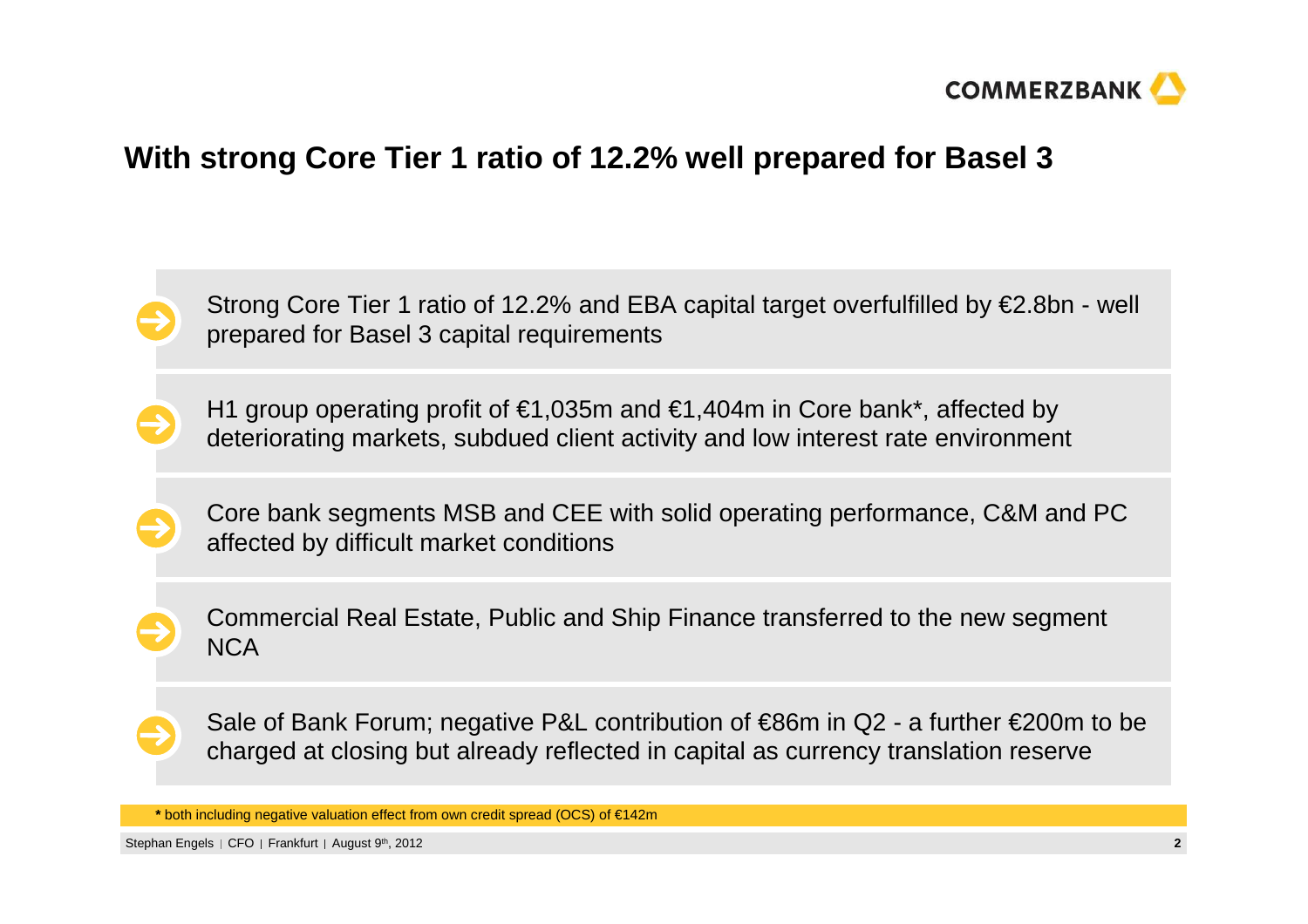

# **Group operating profit in H1 2012 of €1,035m and €1,404m in Core Bank reflecting deteriorating market environment**

|                         |                | <b>Group</b>   |         |                |            |                          |           | <b>Core Bank**</b> |                |            |
|-------------------------|----------------|----------------|---------|----------------|------------|--------------------------|-----------|--------------------|----------------|------------|
| in $\epsilon$ m         | Q2 2011        | Q1 2012        | Q2 2012 | 6M<br>2011     | 6M<br>2012 | Q2 2011                  | Q1 2012   | Q2 2012            | 6M<br>2011     | 6M<br>2012 |
| Revenues before LLP     | 2,363          | 2,585          | 2,586   | 5,979          | 5,171      | 2,830                    | 2,510     | 2,275              | 6,105          | 4,785      |
| <b>LLP</b>              | $-278$         | $-212$         | $-404$  | $-596$         | $-616$     | $-48$                    | $-17$     | $-117$             | $-126$         | $-134$     |
| Operating expenses      | 2,030          | 1,789          | 1,731   | 4,184          | 3,520      | 1,871                    | 1,649     | 1,598              | 3,849          | 3,247      |
| <b>Operating profit</b> | 55             | 584            | 451     | 1,199          | 1,035      | 911                      | 844       | 560                | 2,130          | 1,404      |
| Restructuring expenses  | $\sim$         | 34             | 9       | $\blacksquare$ | 43         | -                        |           |                    |                |            |
| Sale of Bank Forum      | $\blacksquare$ | $\blacksquare$ | $-86$   | ۰              | $-86$      | $\overline{\phantom{0}}$ | $\,$ $\,$ | $-86$              | $\blacksquare$ | $-86$      |
| Pre-tax profit          | 55             | 550            | 356     | 1,199          | 906        | 911                      | 844       | 474                | 2,130          | 1,318      |
| Net profit*             | 24             | 369            | 275     | 1,009          | 644        |                          |           |                    |                |            |

- › Revenues in H1 2012 influenced by:
	- weakened deposit margins and transaction volumes in PC
	- reduced loan book in C&M and low client flows in EMC and FIC
	- asset run down in ABF
- $\rightarrow$  LLP still on low level especially core bank benefitting from resilient German economy increase in Ship Finance LLP
- $\rightarrow$   $\,$  Cost base benefitting from cost synergies and additional cost measures effective in H1 2012

<sup>\*</sup> consolidated result attributable to Commerzbank shareholders \*\* incl. Others & Consolidation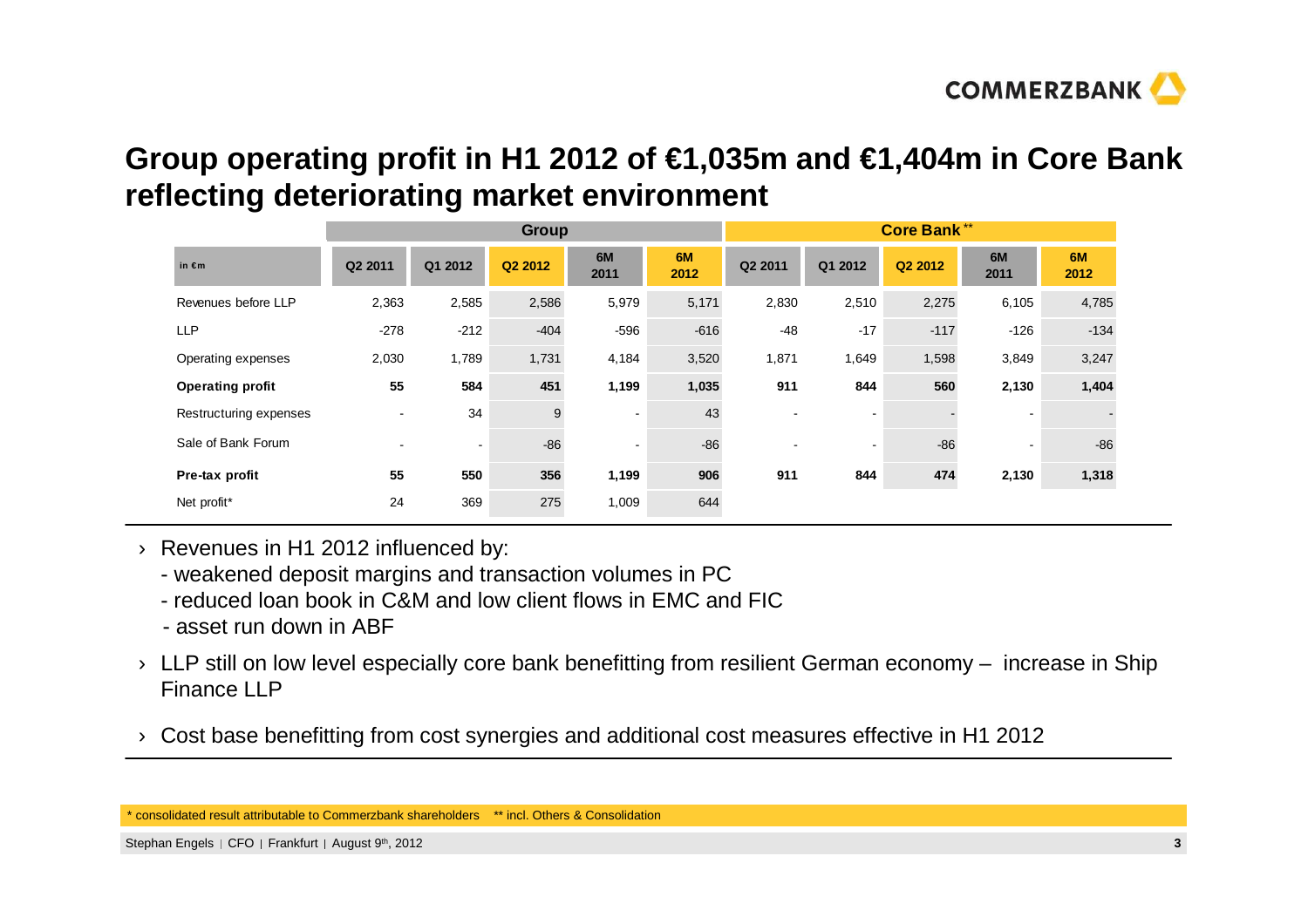

# **Agenda**

| $\mathbf 1$    | Group summary                    |
|----------------|----------------------------------|
| $\overline{2}$ | <b>Financial highlights</b>      |
| 3              | <b>Results by division</b>       |
| 4              | Balance sheet, capital & funding |
| 5              | Conclusion and outlook           |
| 6              | Appendix                         |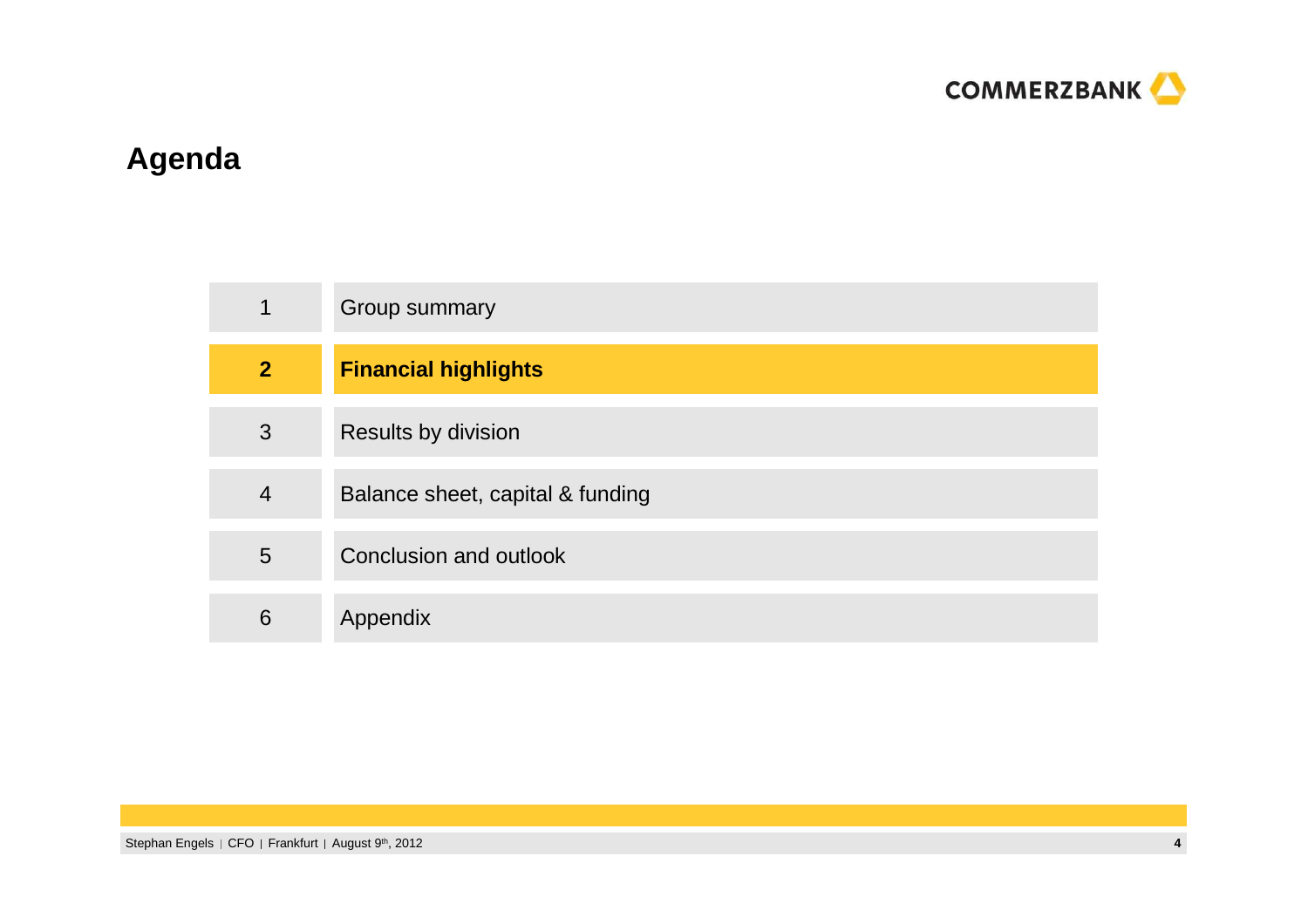

# **Revenue development driven by further decreased interest rates and subdued client activity**

**Revenues before LLP**in € <sup>m</sup>



\* incl. Others & Consolidations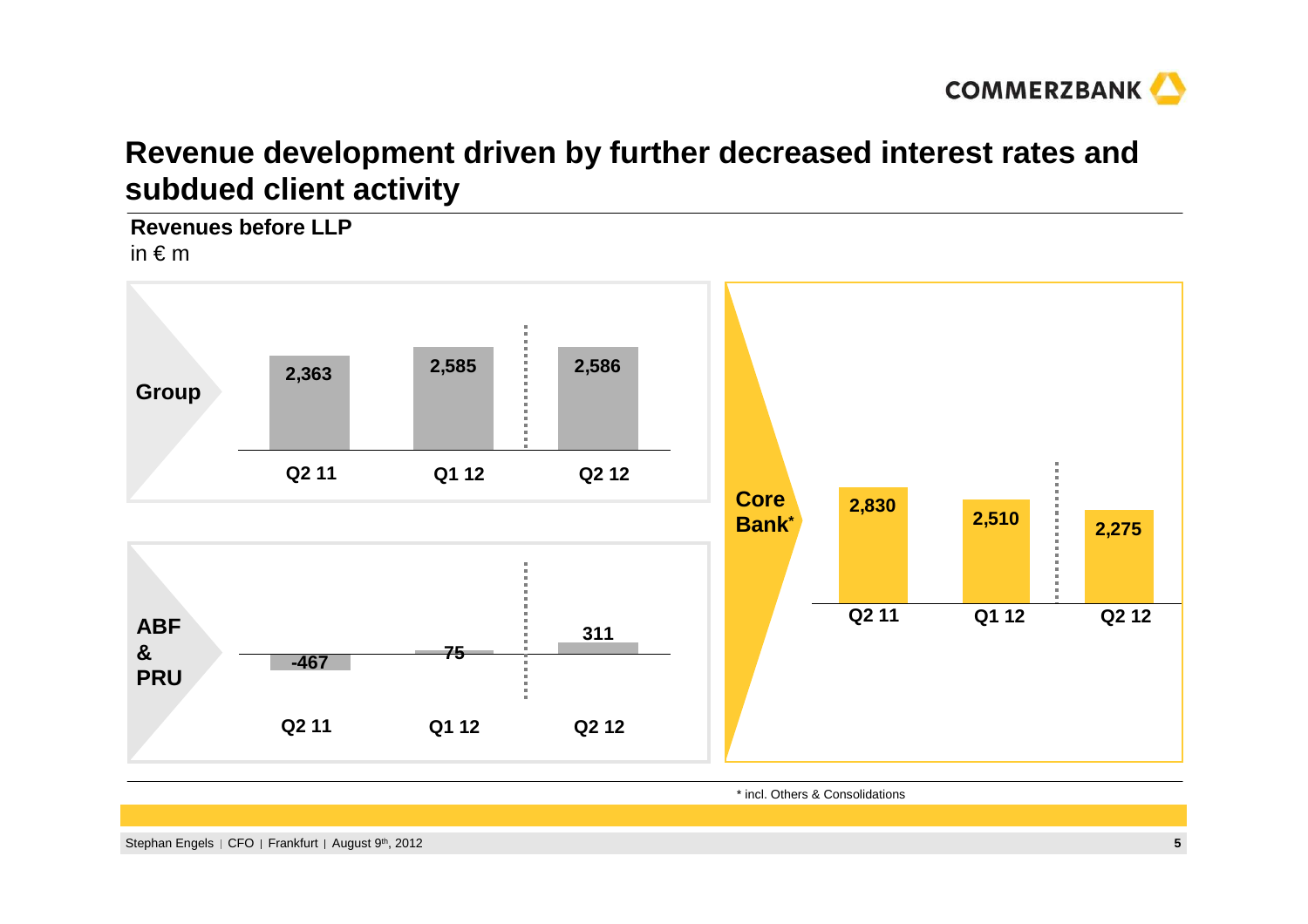

### **Core Bank\*: revenues under pressure**

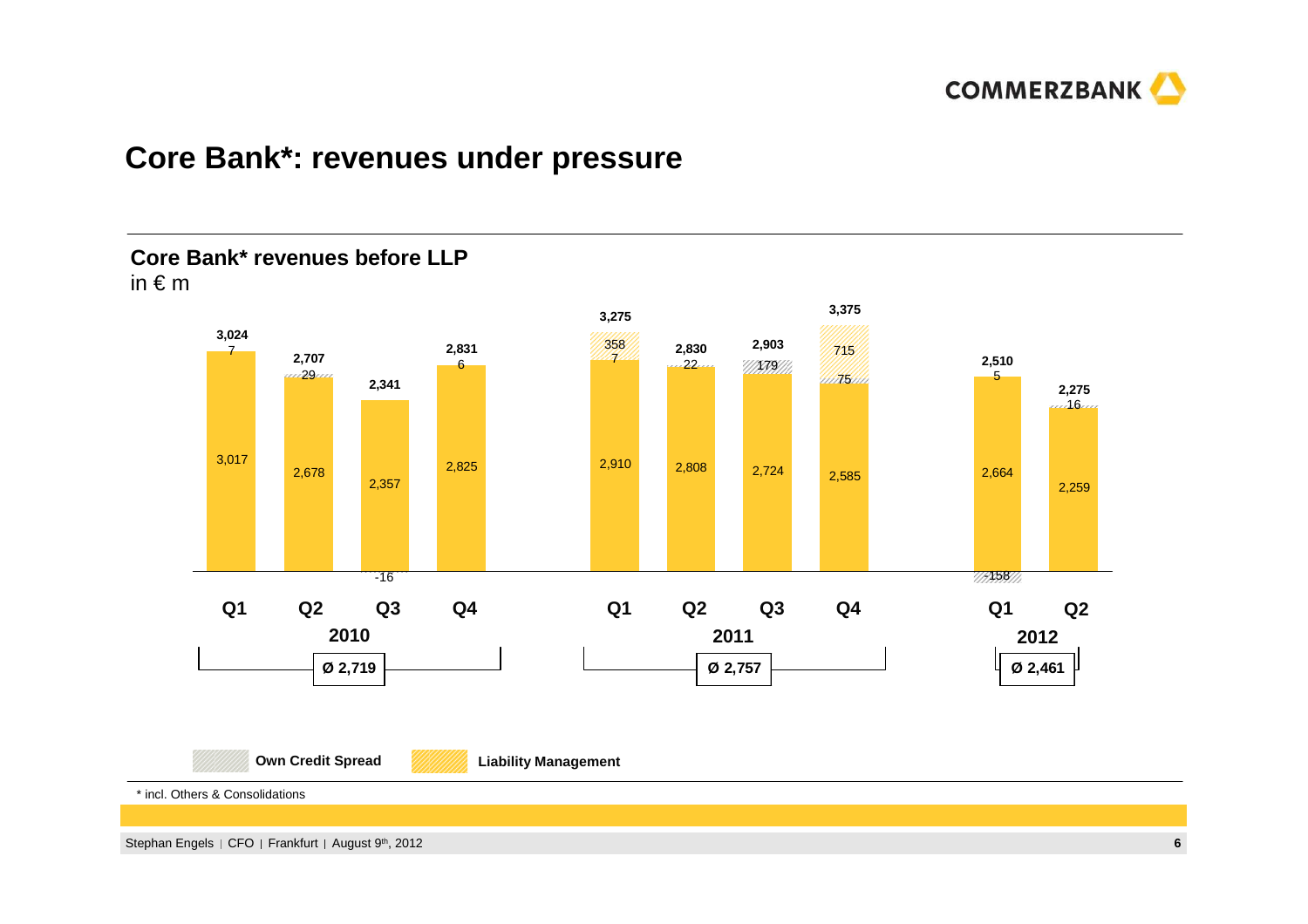

# **Still low LLP level in the Core Bank – higher need in Ship Finance**



 $\lambda$  LLP in Q2 rose due to

- increase in Core Bank but still on a low level benefitting from resilient German economy
- LLP in ABF driven by Ship Finance
- LLP target of ื€1.7bn for FY2012 achievable but increasingly ambitious due to worsening market conditions

\* incl. Others & Consolidations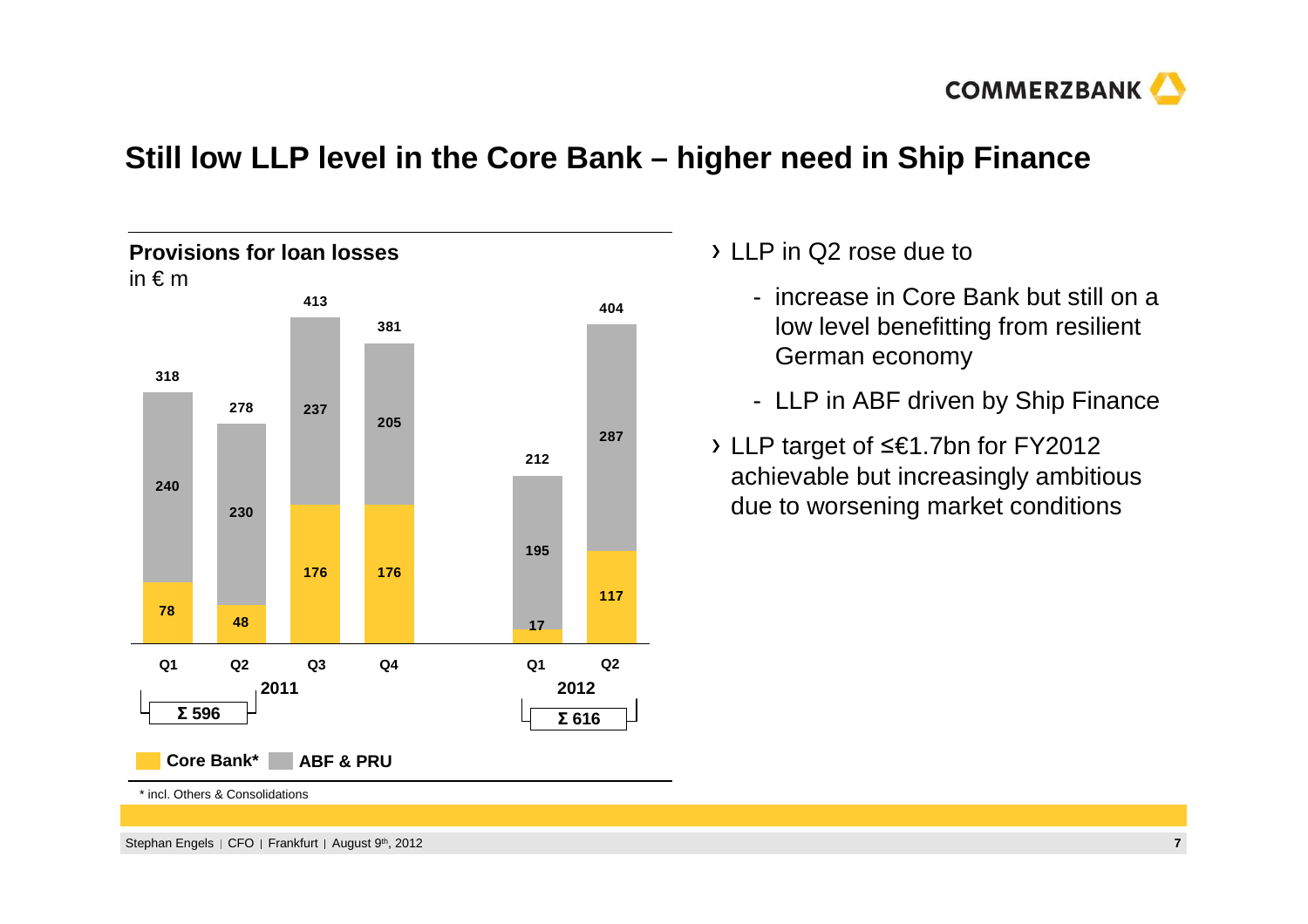

# **Cost base benefitting from cost synergies and additional cost measures effective in H1 2012**



- › Costs down 16% y-o-y about one third from realised cost synergies
- › Additional reduction from further cost measures realised in H1
- › Asymmetric cost profile with expected increase in H2 – cost management stays on top of the agenda
- › Well underway to significantly overachieve cost target of €7.6bn for full year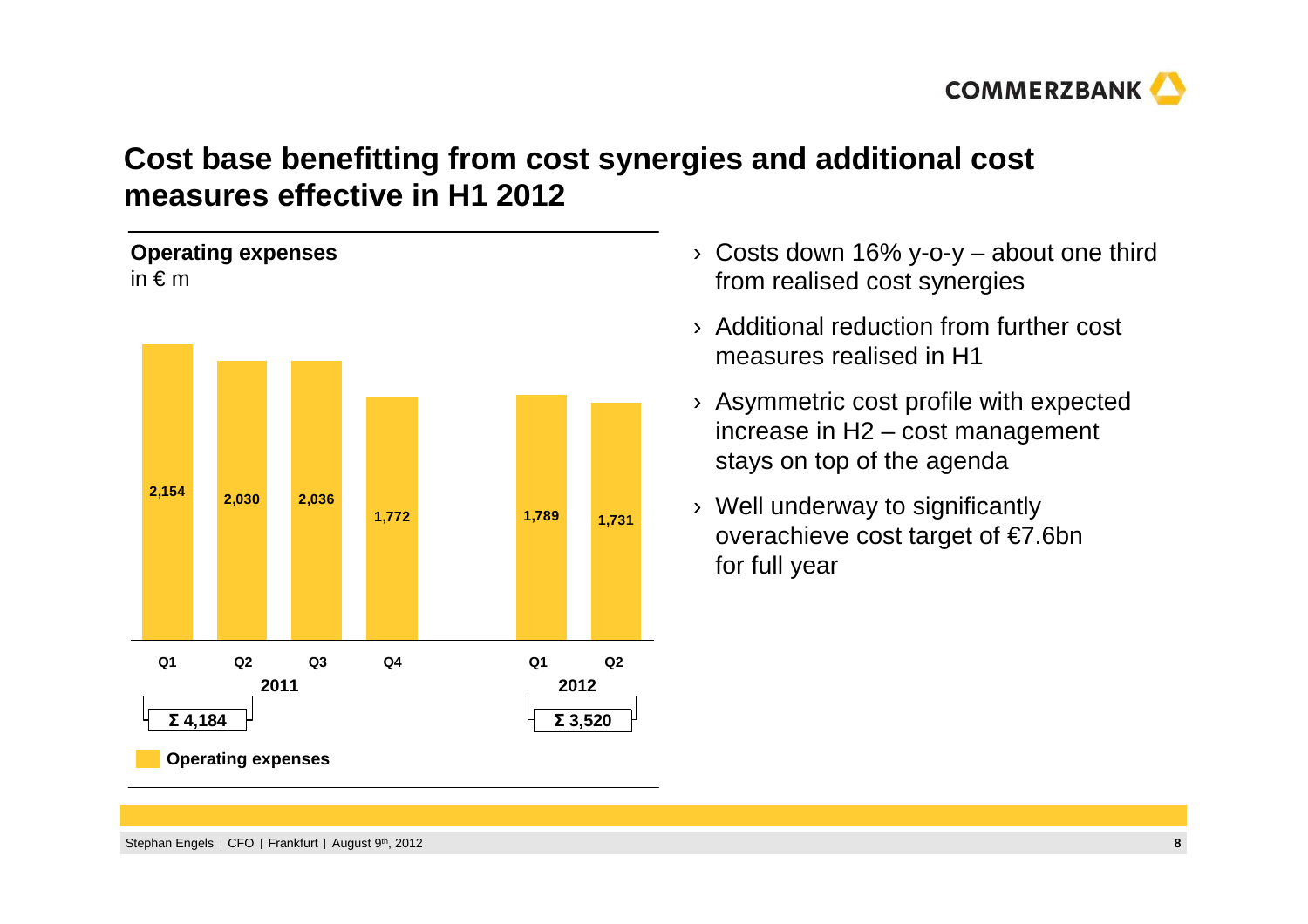

# **Net profit of €275m\* including effects from sale of Bank Forum**

### **Attributable Net Profit\***in  $\notin$  m



- › Eurohypo restructuring charges of €34m in  $Q1$  and €9m in  $Q2$
- > Sale of Bank Forum with negative P&L contribution of €86m in Q2, a further  $\epsilon$ 200m to be charged at closing but with no impact on capital as already accounted for in currency translation reserve
- Following higher tax charge in Q1 tax rate in Q2 now on a normalised level
- NAV per share €3.86\*\* in Q2

\* consolidated result attributable to Commerzbank shareholders\*\* based on 5.83bn shares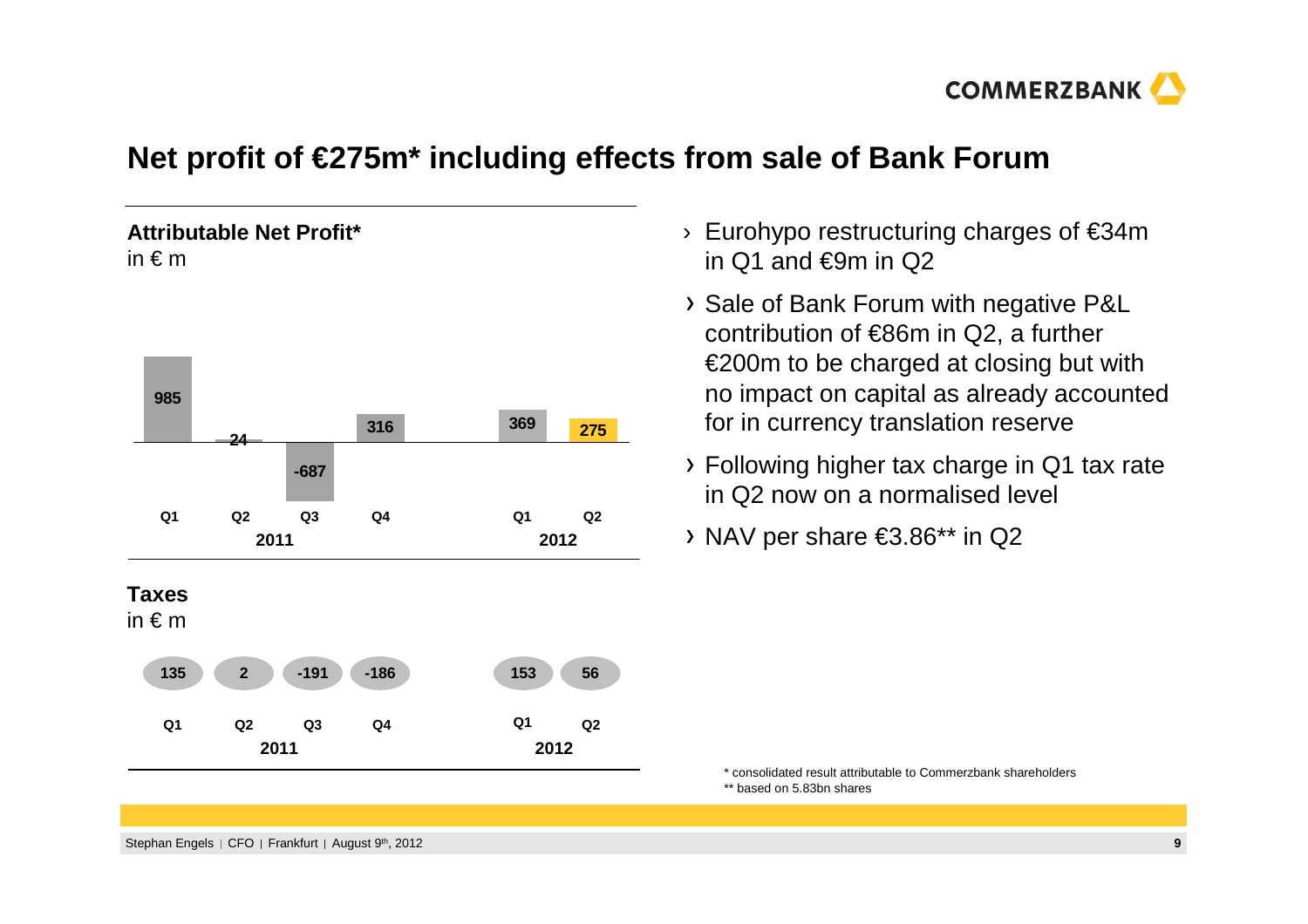

# **Agenda**

| $\mathbf 1$    | Group summary                    |
|----------------|----------------------------------|
| $\overline{2}$ | <b>Financial highlights</b>      |
| $\mathbf{3}$   | <b>Results by division</b>       |
| $\overline{4}$ | Balance sheet, capital & funding |
| 5              | Conclusion and outlook           |
| 6              | Appendix                         |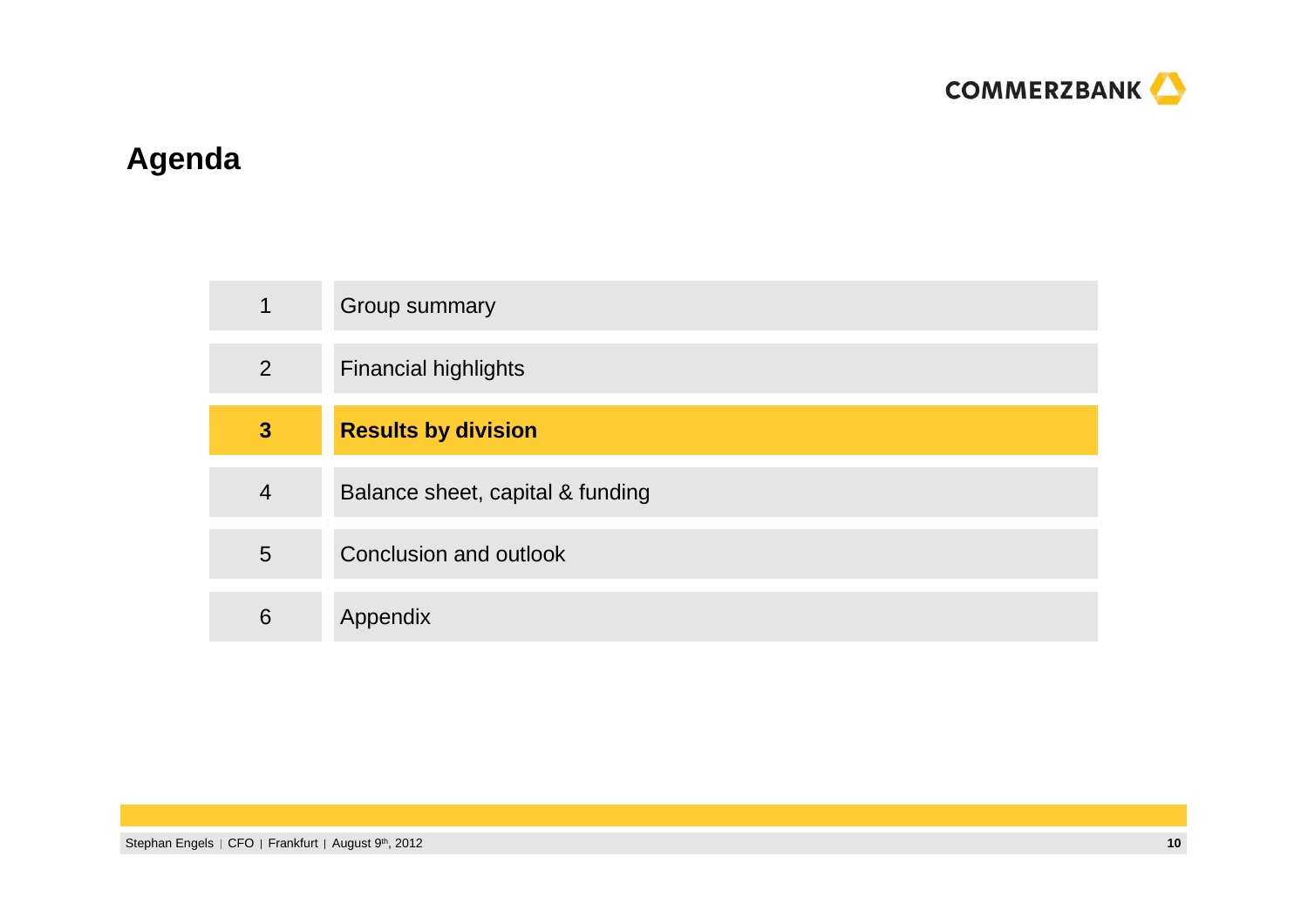

# **Core Bank segments\* impacted by further deteriorating markets**

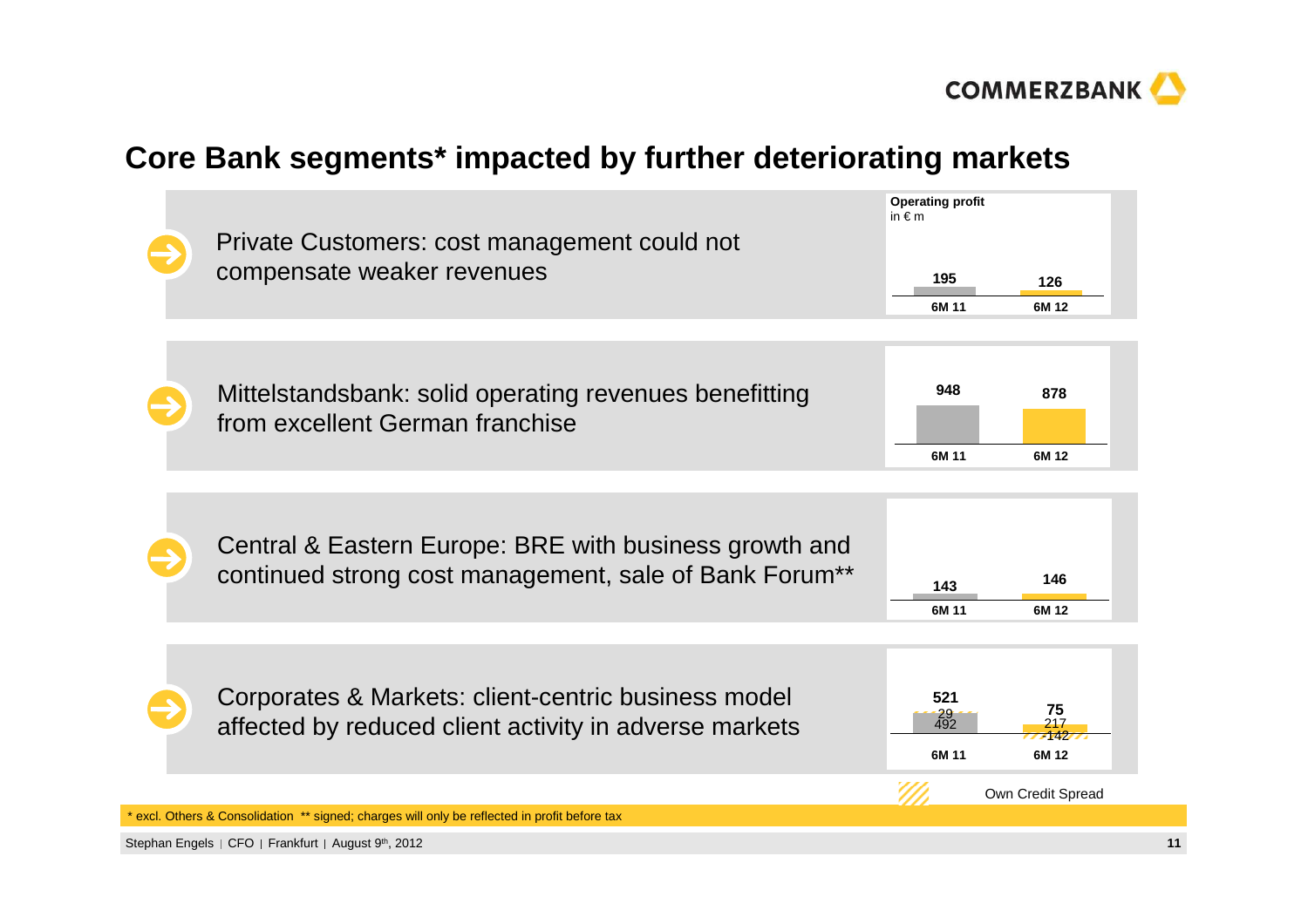

# **Private Customers: cost management could not compensate weaker revenues**



|                                 | Q <sub>2</sub> 11 | Q1 12 Q2 12 |       | 6M 11 | 6M 12 |
|---------------------------------|-------------------|-------------|-------|-------|-------|
| $\varnothing$ equity ( $\in$ m) | 3.886             | 3,783       | 3,690 | 3.945 | 3,736 |
| Op. RoE (%)                     | 8.1               | 11.8        | 1.5   | 9.9   | 6.7   |
| CIR(%)                          | 88.1              | 86.0        | 94.4  | 86.5  | 90.0  |

### **P&L at a glance**

| in $\notin$ m           | Q <sub>2</sub> 11 | Q1 12 | Q <sub>2</sub> 1 <sub>2</sub> | 6M 11 | 6M 12 |
|-------------------------|-------------------|-------|-------------------------------|-------|-------|
| Revenues before LLP     | 959               | 845   | 756                           | 2,004 | 1,601 |
| LLP                     | $-35$             | -6    | $-28$                         | $-76$ | $-34$ |
| Operating expenses      | 845               | 727   | 714                           | 1,733 | 1,441 |
| <b>Operating profit</b> | 79                | 112   | 14                            | 195   | 126   |

- › Decrease in revenues before LLP due to low interest rates and ongoing subdued client activities in securities business
- $\rightarrow$  Customer business focused on deposits growth of €8bn in H1
- › Focus on further strategic development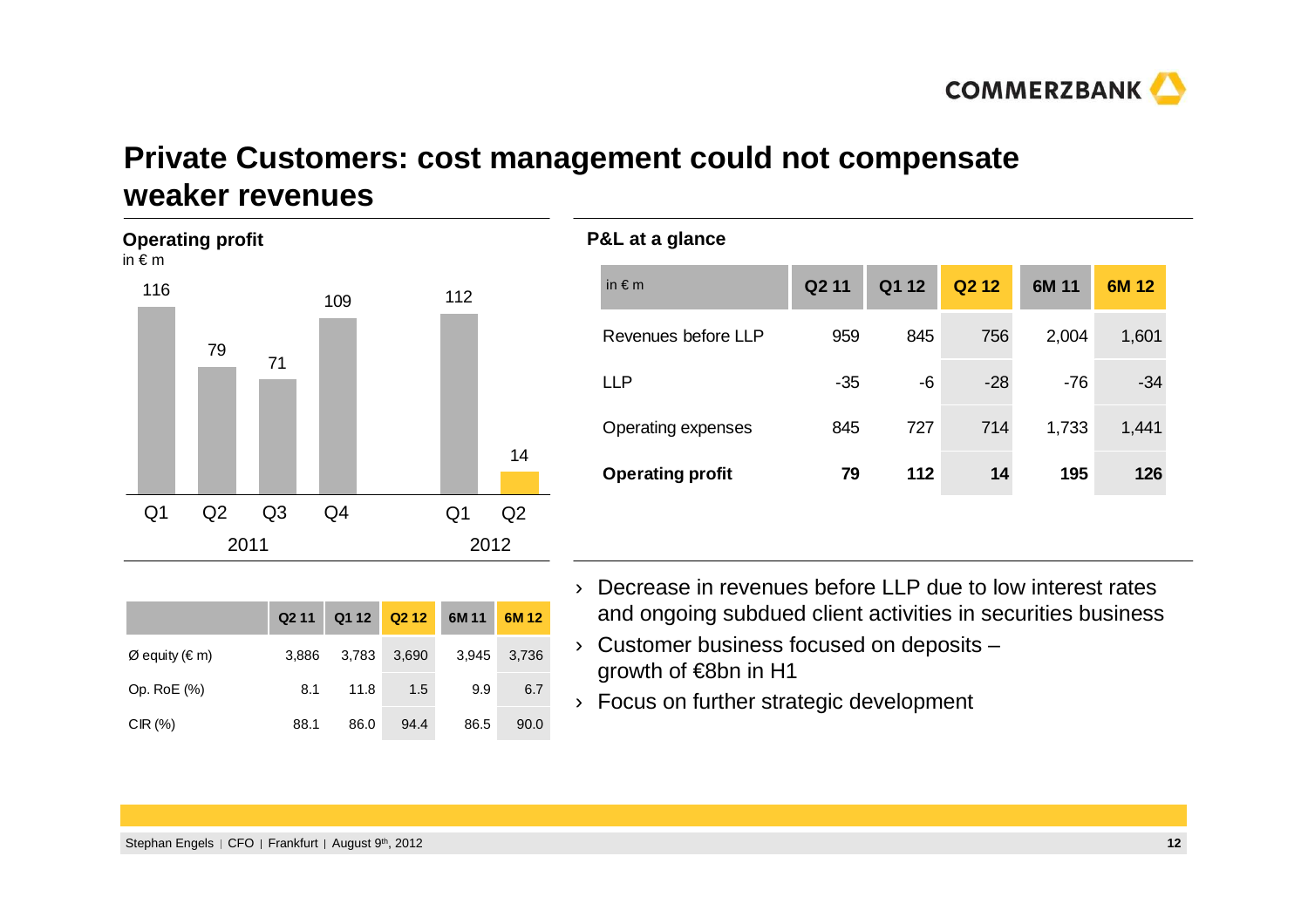

# **Mittelstandsbank: solid operating revenues benefitting from excellent German franchise**

**P&L at a glance**



| in $\notin$ m       | Q211 |     | Q1 12 Q2 12 | 6M 11 | 6M 12 |
|---------------------|------|-----|-------------|-------|-------|
| Revenues before LLP | 865  | 791 | 748         | 1,702 | 1,539 |
| 1 I D               | 28   | 35  | $-32$       | 17    | 3     |

|                | Q2 11 |      |             | Q1 12 Q2 12 6M 11 | 6M12  |
|----------------|-------|------|-------------|-------------------|-------|
| Ø equity (€ m) | 6.753 |      | 5,977 5,713 | 6,995             | 5.845 |
| Op. RoE (%)    | 30.5  | 32.7 | 27.3        | 27.1              | 30.0  |
| CIR(%)         | 43.7  | 42.7 | 43.6        | 45.3              | 43.1  |

› Revenues before LLP decreased by 5.4% q-o-q mainly due to weakening of deposit margin in the light of low interest rates – Q2 2011 including positive contribution fromrestructured loans

Operating expenses 378 338 326 <sup>771</sup> 664

**Operating profit 515 488 390 948 878**

› Increase in LLP in Q2, but still on low level benefitting from robust German economy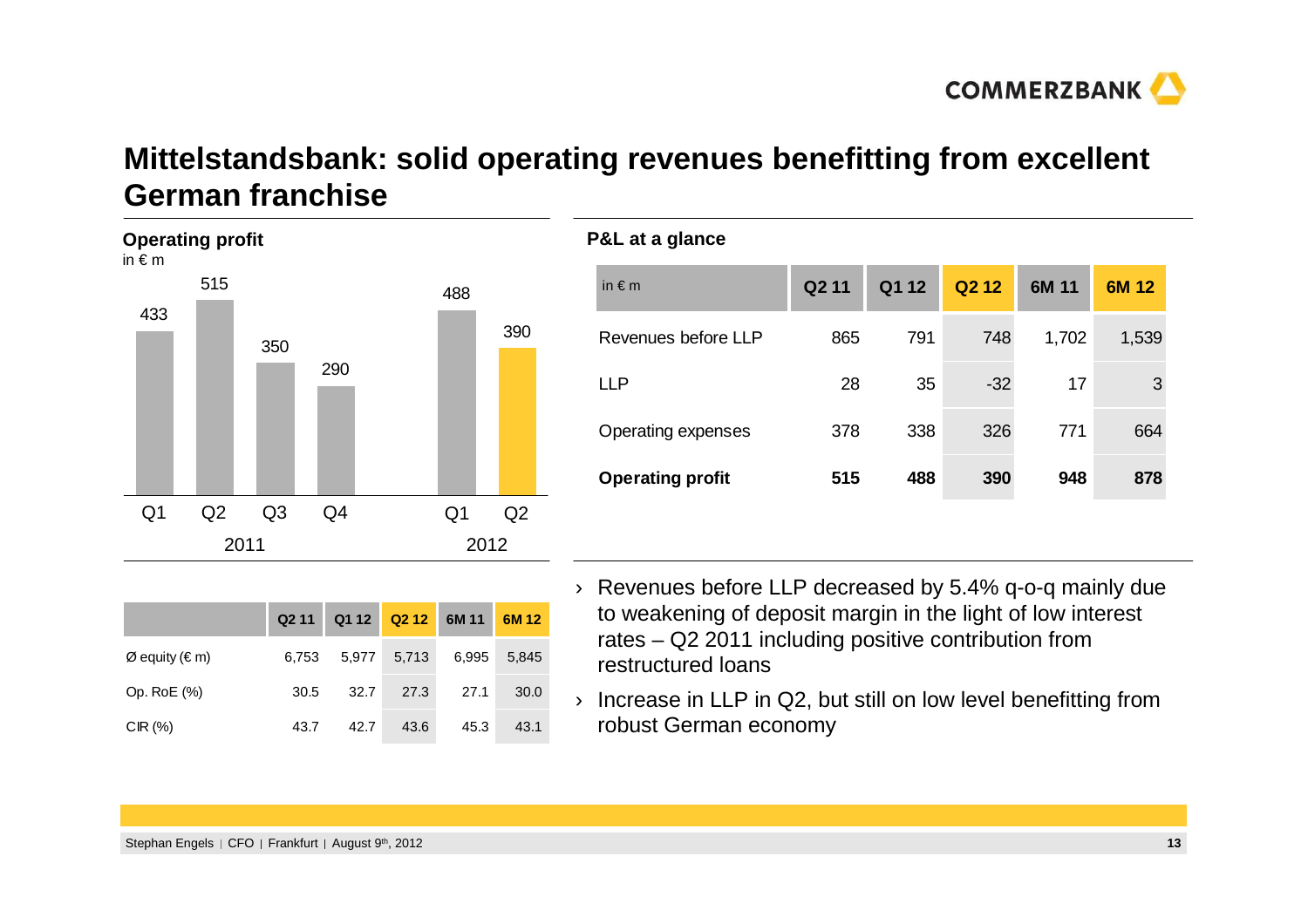

# **Central & Eastern Europe: BRE Bank with business growthand stable cost basis, sale of Bank Forum**



|                  | Q <sub>2</sub> 11 |       | Q1 12 Q2 12 6M 11 |       | 6M 12 |
|------------------|-------------------|-------|-------------------|-------|-------|
| $Ø$ equity (€ m) | 1.810             | 1,893 | 1,885             | 1,778 | 1,889 |
| Op. RoE (%)      | 18.3              | 18.4  | 12.5              | 16.1  | 15.5  |
| CIR(%)           | 59.1              | 52.3  | 55.2              | 59.6  | 53.7  |

### **P&L at a glance**

| Q <sub>2</sub> 11 | Q1 12 | Q <sub>2</sub> 1 <sub>2</sub> | 6M 11 | 6M 12 |
|-------------------|-------|-------------------------------|-------|-------|
| 225               | 220   | 210                           | 443   | 430   |
| -9                | $-18$ | $-35$                         | $-36$ | $-53$ |
| 133               | 115   | 116                           | 264   | 231   |
| 83                | 87    | 59                            | 143   | 146   |
|                   |       |                               |       |       |

- › Revenues in CEE stable adjusted for PSB put option
- › BRE Bank with growth in deposits and loans q-o-q cost base stable
- › Sale of Bank Forum (signed; charges will only be reflected in profit before tax)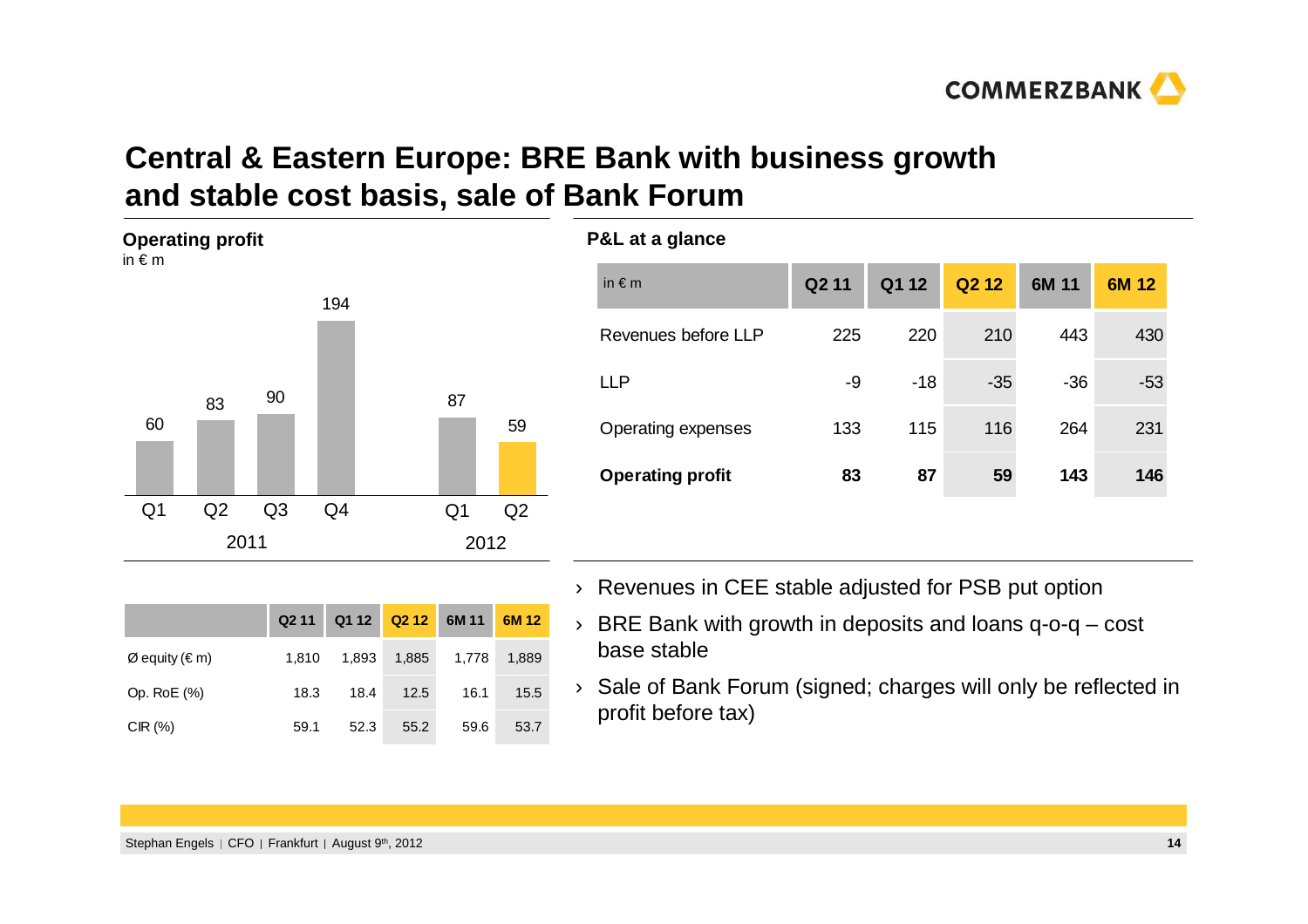

# **Strategic realignment of CEE: Refocusing on core customer franchise finalised**

| <b>Subsidiaries</b><br>& Branches | Integration of corporate branches CZ, SK, RU as well as HU into<br>Mittelstandsbank<br>> Focus on connectivity with Mittelstand customers |  |
|-----------------------------------|-------------------------------------------------------------------------------------------------------------------------------------------|--|
| Promsvyaz-<br>bank                | Sale of participation in PSB                                                                                                              |  |
| <b>ProCredit</b><br><b>Banks</b>  | Sale of minority stakes in several ProCredit Banks (signed)                                                                               |  |
| <b>Bank Forum</b>                 | Sale of Bank Forum (signed)                                                                                                               |  |



### **Focus on the Polish market with BRE Bank**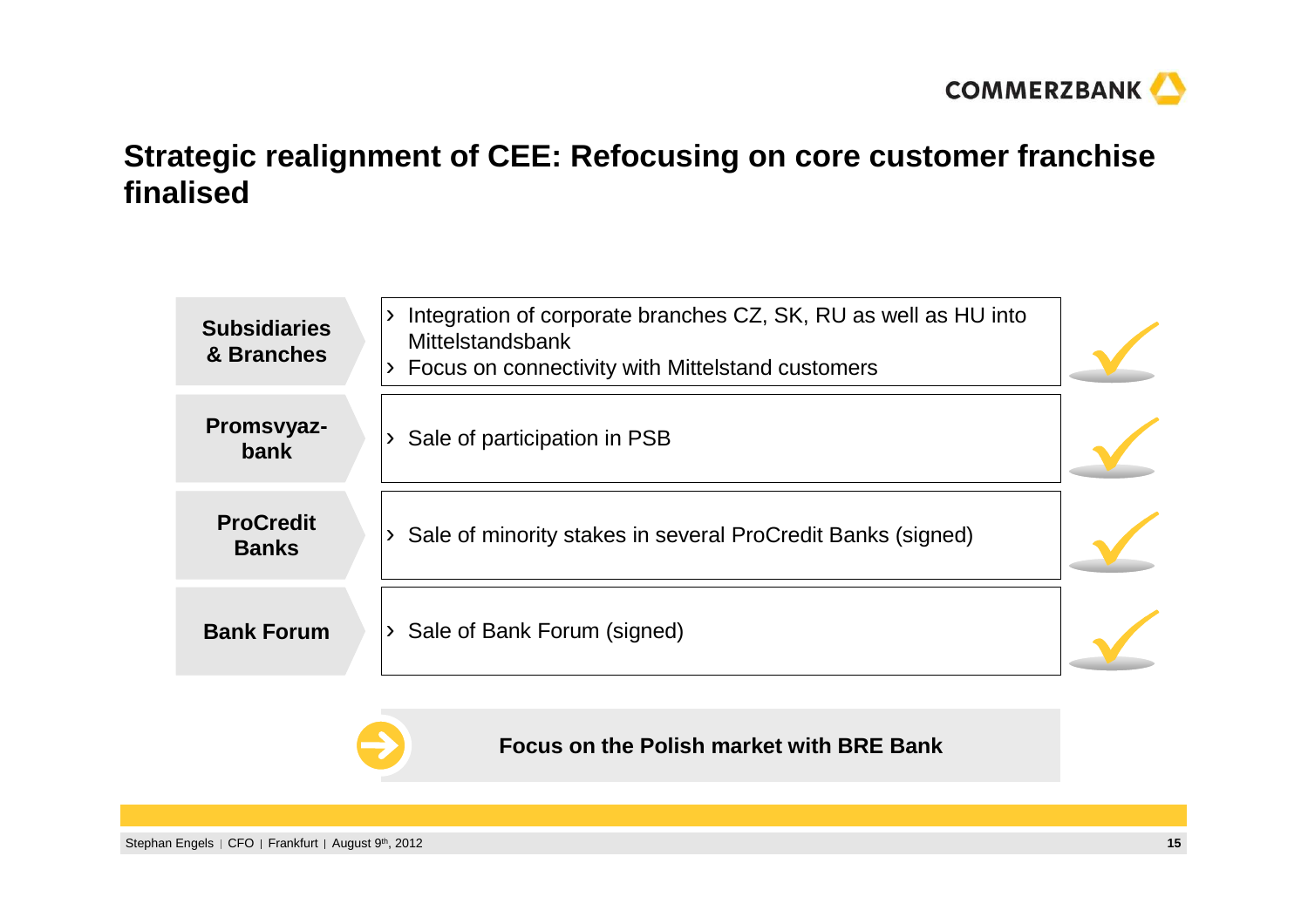# **COMMERZBANK**

# **Corporates & Markets: client centric business model affected by reduced client activity in adverse markets**

**P&L at a glance**

| in $\epsilon$ m      | <b>Operating profit</b> |                | 977,     | Own Credit Spread |      |
|----------------------|-------------------------|----------------|----------|-------------------|------|
| 240<br>$\mathcal{I}$ | 281<br>22/              | 35             |          | 30                |      |
| 233                  | 259                     | 179            | 27<br>75 | 188               | 45   |
|                      |                         | $-144$         | $-48$    | 158               |      |
| Q <sub>1</sub>       | Q <sub>2</sub>          | Q <sub>3</sub> | Q4       | Q1                | Q2   |
|                      | 2011                    |                |          |                   | 2012 |

|                  | Q211  |      | Q1 12 Q2 12 6M 11 |       | 6M 12 |
|------------------|-------|------|-------------------|-------|-------|
| $Ø$ equity (€ m) | 3.777 |      | 3,244 3,249       | 3.990 | 3,247 |
| Op. RoE (%)      | 29.8  | 3.7  | 5.5               | 26.1  | 4.6   |
| CIR(%)           | 56.1  | 85.6 | 82.5              | 60.3  | 84.1  |

| in $\notin$ m                             | Q <sub>2</sub> 11 | Q1 12 | Q <sub>2</sub> 1 <sub>2</sub> | 6M 11 | 6M 12 |
|-------------------------------------------|-------------------|-------|-------------------------------|-------|-------|
| Revenues before LLP                       | 710               | 397   | 389                           | 1,389 | 786   |
| <b>LLP</b>                                | $-31$             | $-27$ | $-23$                         | $-31$ | $-50$ |
| Operating expenses                        | 398               | 340   | 321                           | 837   | 661   |
| <b>Operating profit</b>                   | 281               | 30    | 45                            | 521   | 75    |
| <b>Operating profit ex.</b><br><b>OCS</b> | 259               | 188   | 29                            | 492   | 217   |

- › Positive Operating result despite deepening of Sovereign Debt Crisis and difficult market conditions in Q2 2012
- › Material reduction in costs due to continued stringent cost control after completion of integration
- › RWA reduction in line with cautious risk approach and ongoing balance sheet management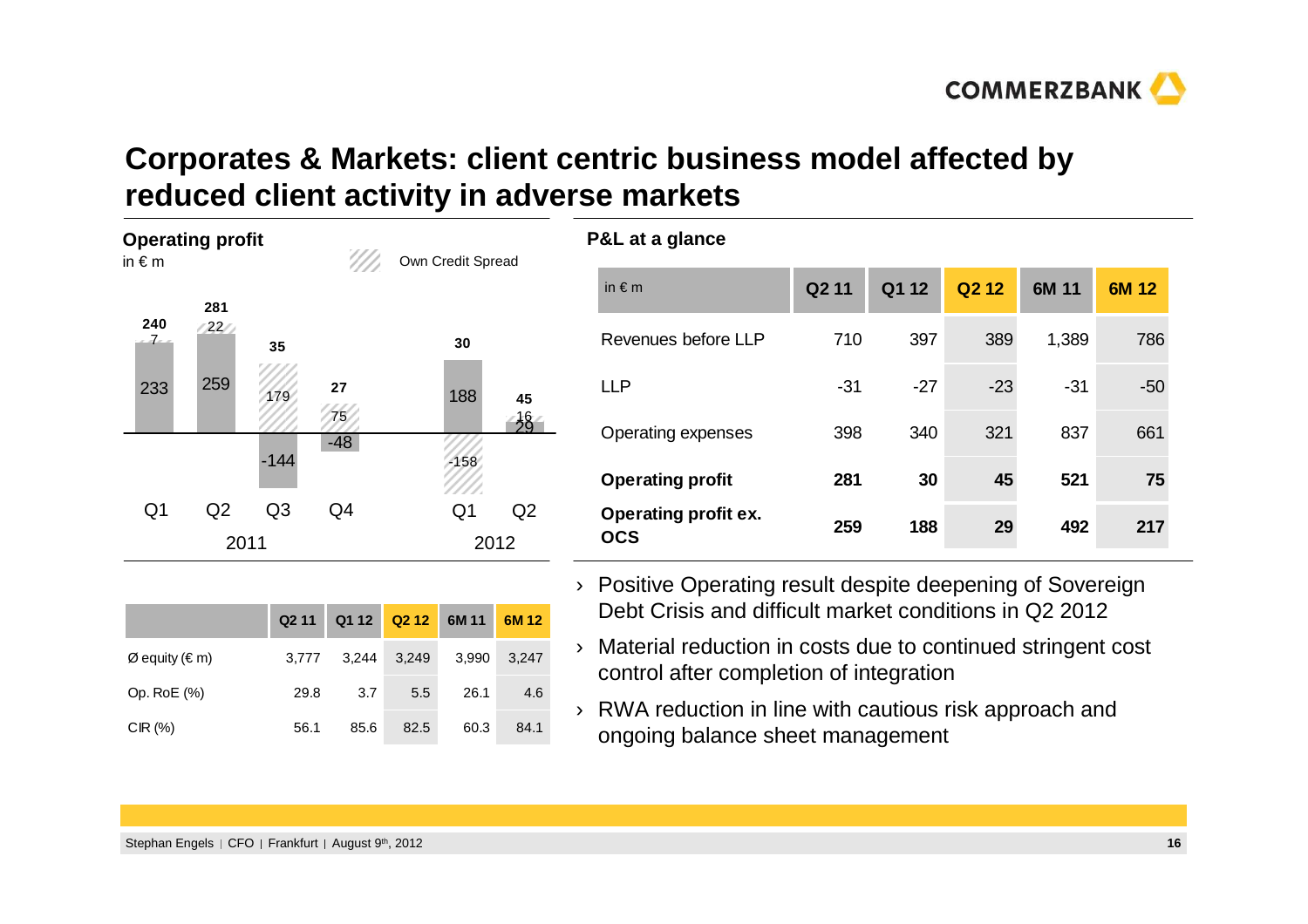

# **Corporates & Markets divisional split**



**Equity Markets and Commodities - Operating Revenues\* incl. LLP**in € <sup>m</sup>



\* including a small impact from Own Credit Spread Valuation adjustments



 $O<sub>1</sub>$ 

2012

 $Q<sub>2</sub>$ 

- › Almost stable corporates' business compared to Q1 2012
- › DCM Bonds continued to perform strongly while active reduction of balance sheet and exit from non-strategic portfolio adversely impacted net interest income

› EMC with weaker revenues compared to Q1 as risk aversion amongst investor base intensified, leading to reduced level of client activity

- › FIC revenues in Q2 were materially lower than Q1 as the effects of deepened Sovereign Debt Crisis affected client flows in Credit Trading and Interest Rates Trading
- $\rightarrow$  FX Trading remained relatively stable

Own Credit Spread valuation adjustments Q2 Q3 Q4 2011

 $O<sub>1</sub>$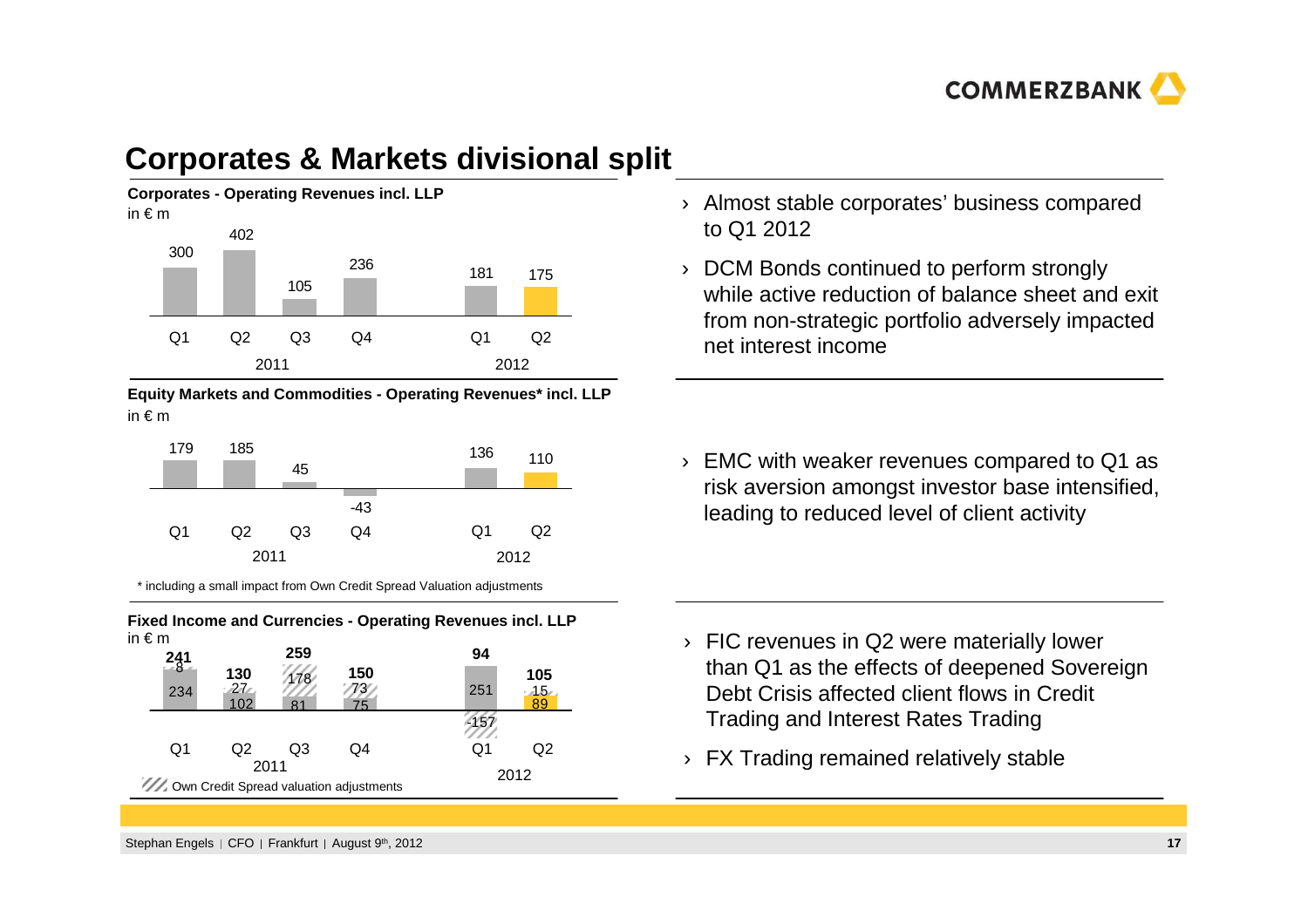

# **Others & Consolidation: reflecting lower treasury result**



| <b>P&amp;L at a glance</b> |                   |       |                               |       |          |
|----------------------------|-------------------|-------|-------------------------------|-------|----------|
| in $\notin$ m              | Q <sub>2</sub> 11 | Q1 12 | Q <sub>2</sub> 1 <sub>2</sub> | 6M 11 | 6M 12    |
| Revenues before LLP        | 71                | 257   | 172                           | 567   | 429      |
| <b>LLP</b>                 | -1                | $-1$  | 1                             | 0     | $\Omega$ |
| Operating expenses         | 117               | 129   | 121                           | 244   | 250      |
| <b>Operating profit</b>    | $-47$             | 127   | 52                            | 323   | 179      |
|                            |                   |       |                               |       |          |
|                            |                   |       |                               |       |          |

|                |  | Q2 11 Q1 12 Q2 12 6M 11 6M 12 |  |
|----------------|--|-------------------------------|--|
| Ø equity (€ m) |  | 7,572 5,516 7,660 7,235 6,588 |  |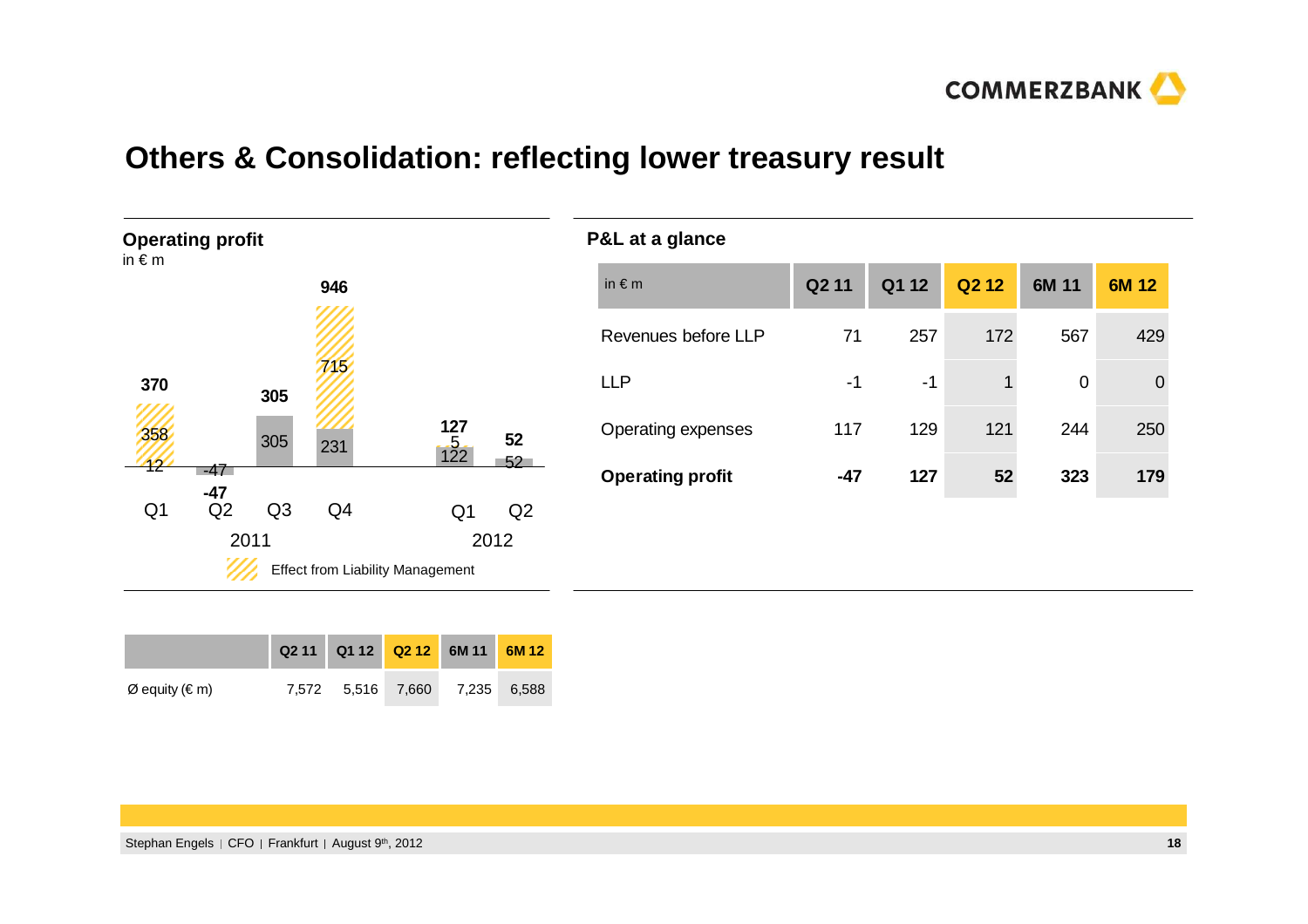

# **ABF & PRU**

ABF result with lower de-leveraging losses– as expected LLP in ship finance increased



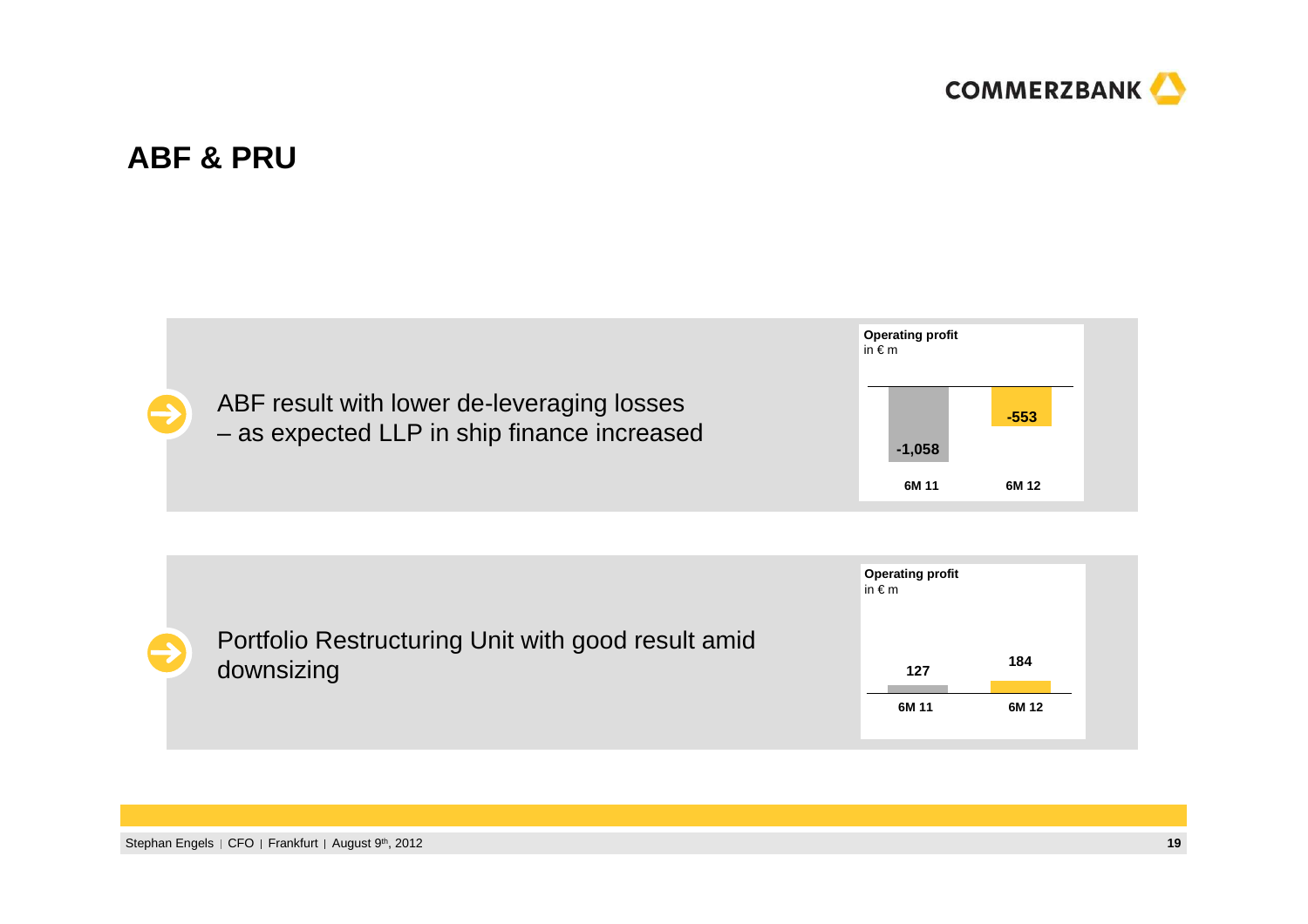

# **ABF result with lower de-leveraging losses – as expected LLP in ship finance increased**



|                  | Q211    |         | Q1 12 Q2 12 6M 11 |       | 6M12    |
|------------------|---------|---------|-------------------|-------|---------|
| $Ø$ equity (€ m) | 6.620   | 6,450   | 6,339             | 6,893 | 6,394   |
| Op. RoE (%)      | $-55.6$ | $-26.3$ | $-8.1$            | -30.7 | $-17.3$ |
| CIR(%)           | n/a     | n/a     | 40.4              | n/a   | 143.5   |

### **P&L at a glance**

| Q <sub>2</sub> 11 | Q1 12  | Q <sub>2</sub> 1 <sub>2</sub> | 6M 11    | 6M 12  |
|-------------------|--------|-------------------------------|----------|--------|
| $-544$            | $-117$ | 287                           | -287     | 170    |
| $-233$            | $-179$ | $-300$                        | -474     | -479   |
| 143               | 128    | 116                           | 297      | 244    |
| $-920$            | $-424$ | $-129$                        | $-1,058$ | $-553$ |
|                   |        |                               |          |        |

- $\rightarrow$  Q2 operating profit influenced by:
	- reduced impact from de-leveraging losses in PF, Q2 11: impairment on Greek sovereign bonds;
		- Q1 12: complete sale of remaining Greek bond portfolio
	- positive valuation effects from derivatives
- $\rightarrow$  LLP in Q2 mainly driven by Ship Finance; only partly compensated by declining charges in CRE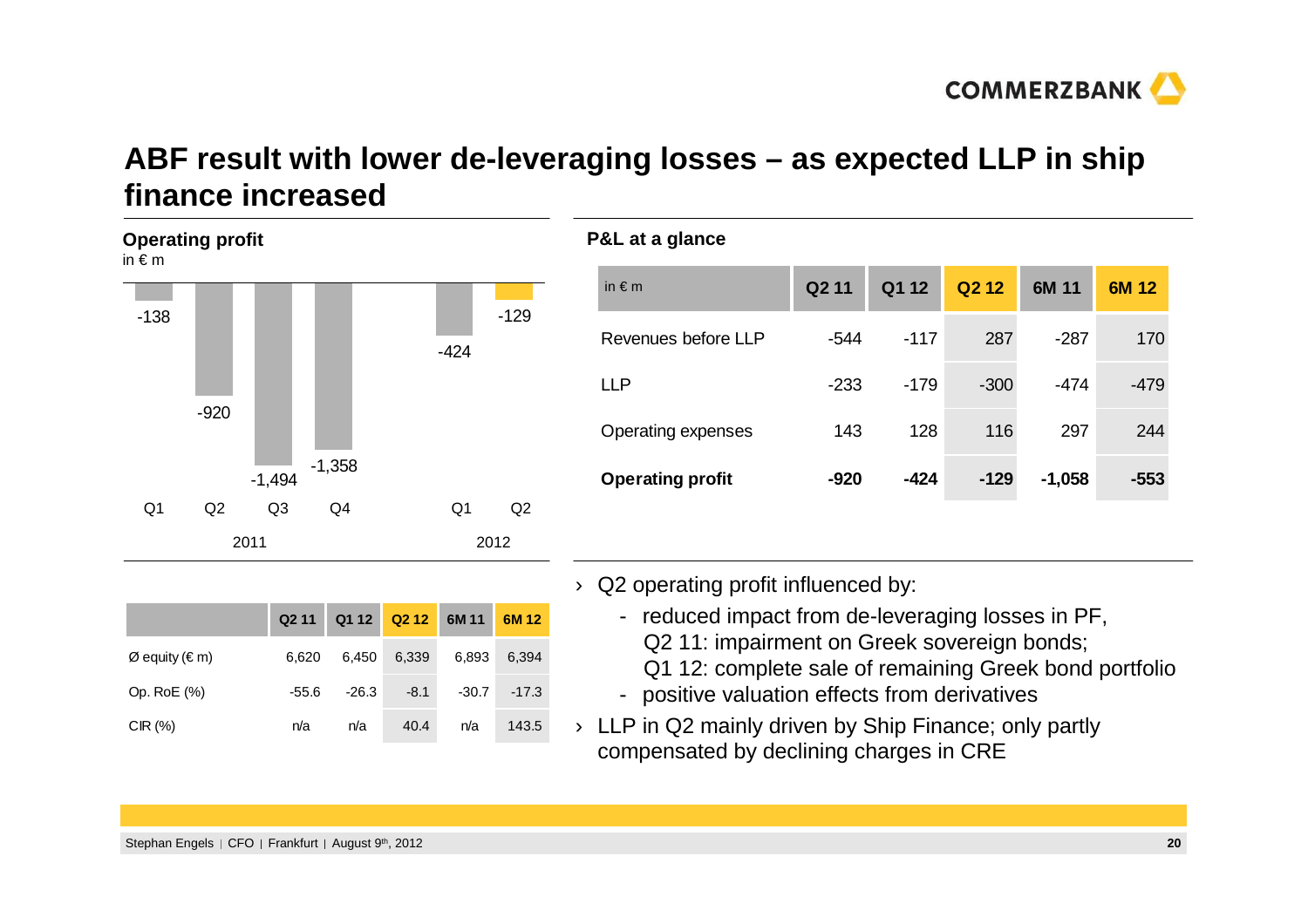

### **Portfolio reduction in Asset Based Finance**

**PF portfolio development (EaD)** in € bn



**Q2 2009 Q2 2011 Q2 2010 Q1 2012 Q2 2012**





- › Public Finance EaD reduced by €2bn during second quarter
- $\rightarrow$  CRE with successful disposal of parts of US-portfolio
- › Reduction of Italian and Spanish sovereign exposures in the trading book

#### **GIIPS sovereign exposure (Group figures: EaD)**

| in $\epsilon$ bn | Q <sub>2</sub> 10 | Q <sub>2</sub> 11 | Q1 12                    | Q <sub>2</sub> 1 <sub>2</sub> |
|------------------|-------------------|-------------------|--------------------------|-------------------------------|
| Greece           | 2.8               | 2.2               | -                        |                               |
| Ireland          | $\blacksquare$    | $\blacksquare$    | $\overline{\phantom{0}}$ | -                             |
| Italy            | 9.9               | 8.7               | 8.4                      | 7.8                           |
| Portugal         | 1.0               | 0.9               | 0.8                      | 0.8                           |
| Spain            | 3.3               | 2.9               | 2.9                      | 2.6                           |
| Total            | 17.0              | 14.7              | 12.1                     | 11.2                          |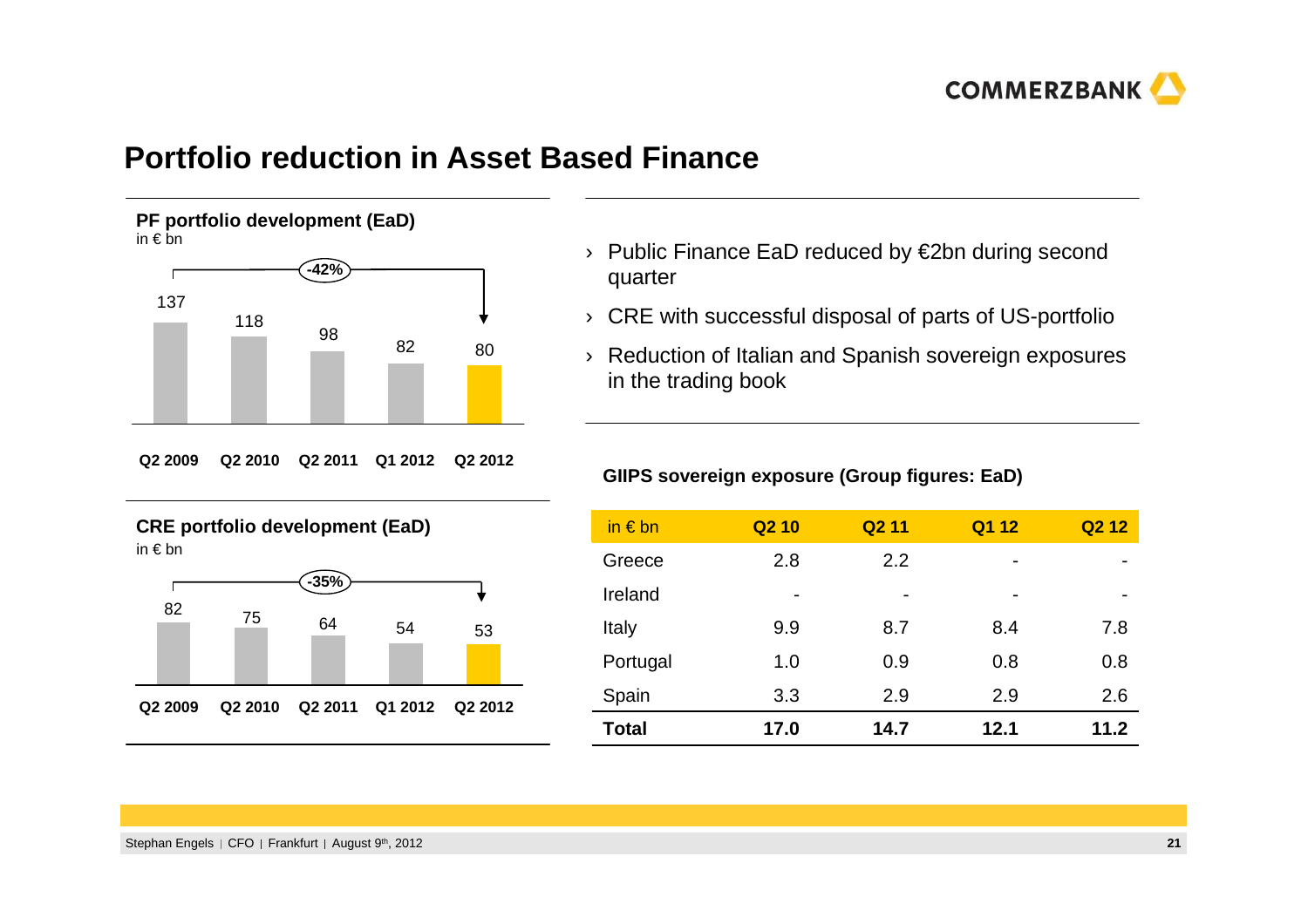

# **Portfolio Restructuring Unit with good result amid downsizing**

**P&L at a glance**



|                  |       | Q2 11 Q1 12 Q2 12 6M 11 6M 12 |       |       |       |
|------------------|-------|-------------------------------|-------|-------|-------|
| $Ø$ equity (€ m) | 1.128 | 1.704                         | 1,052 | 1,144 | 1,378 |
| Op. RoE (%)      | 22.7  | 38.5                          | 7.6   | 22.2  | 26.7  |
| $CIR$ (%)        | 20.8  | 6.2                           | 70.8  | 23.6  | 13.4  |

| in $\notin$ m           | Q <sub>2</sub> 11 | Q1 12 | Q <sub>2</sub> 1 <sub>2</sub> | 6M 11 | 6M 12 |
|-------------------------|-------------------|-------|-------------------------------|-------|-------|
| Revenues before LLP     | 77                | 192   | 24                            | 161   | 216   |
| LLP                     | 3                 | $-16$ | 13                            | 4     | -3    |
| Operating expenses      | 16                | 12    | 17                            | 38    | 29    |
| <b>Operating profit</b> | 64                | 164   | 20                            | 127   | 184   |
|                         |                   |       |                               |       |       |

- › Further positive operating result in Q2, following a strong performance in Q1 in light of increased market liquidity
- › Remaining assets of €8.7bn will be integrated into and managed by C&M (€7.2bn) and NCA (PFI: €1.5bn)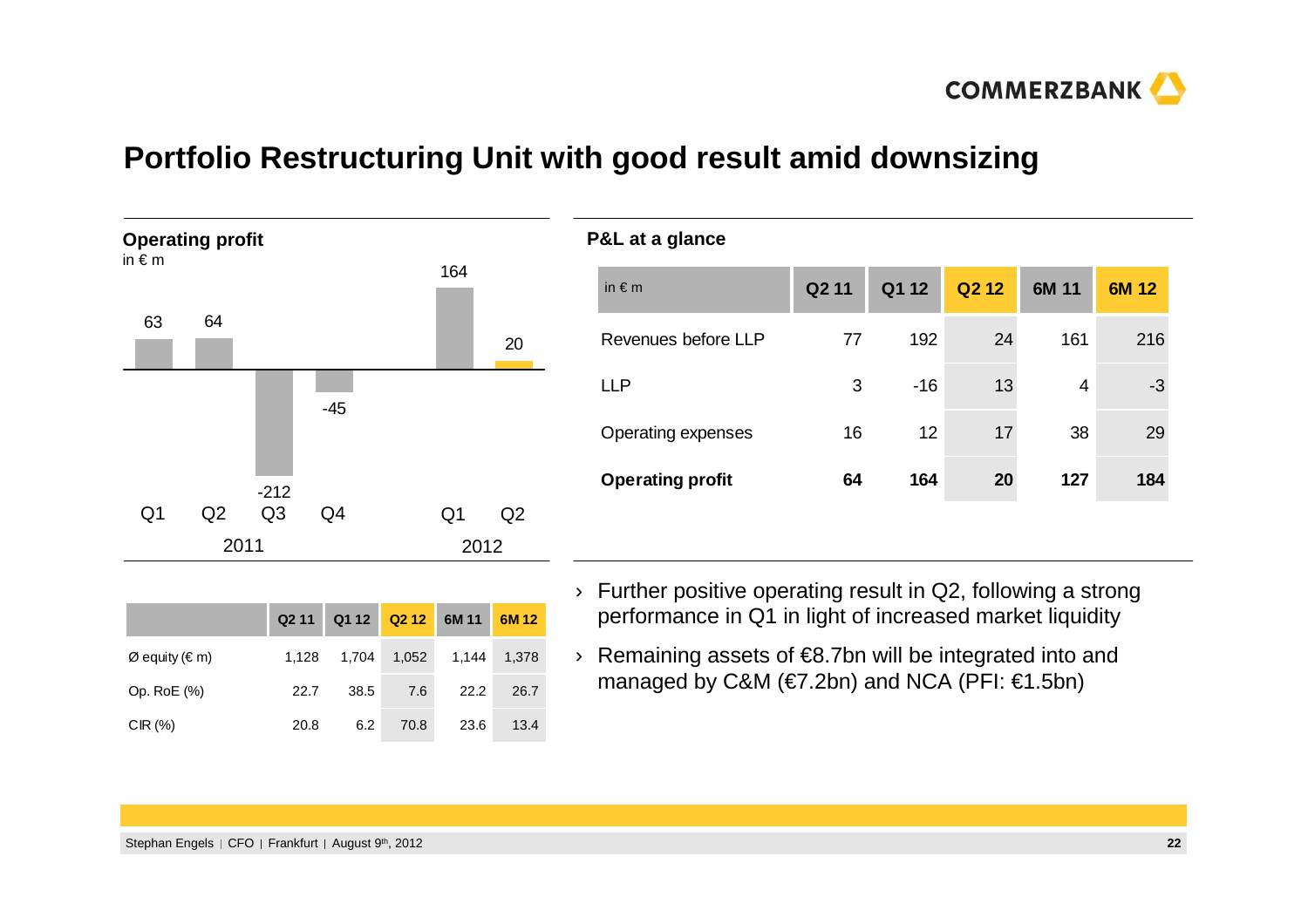

# **New Segment structure of Commerzbank Group**

| PC                                                                                | <b>MSB</b>                                                                                   | <b>CEE</b>                  | C&M                                                                                                                                                                                        | <b>NCA</b>                                                                               | <b>Others</b>                                           |
|-----------------------------------------------------------------------------------|----------------------------------------------------------------------------------------------|-----------------------------|--------------------------------------------------------------------------------------------------------------------------------------------------------------------------------------------|------------------------------------------------------------------------------------------|---------------------------------------------------------|
| > Private Clients<br>> Wealth<br>Management<br>> Direct Banking<br>> Commerz Real | > MSB Germany<br>> Large Corporates &<br>International<br>> Financial<br><b>Institutions</b> | > BRE Bank<br>> Bank Forum* | > Equity Markets &<br>Commodities<br>> Fixed Income &<br><b>Currencies</b><br>> Corporate Finance<br>> Client Relationship<br>Management<br>Research<br>> Credit Portfolio<br>Management** | > Commercial Real<br><b>Estate</b><br>> Public Finance<br>Deutsche<br><b>Schiffsbank</b> | > Group Support<br><b>Functions</b><br>> Group Treasury |

Segment changes in bold

#### **Figures as of 30/06/2012**

| RWA (€ bn)          | RWA (€ bn)          | RWA (€ bn)             | $RWA$ ( $\notin$ bn) | RWA (€ bn)          | RWA (€ bn)          |
|---------------------|---------------------|------------------------|----------------------|---------------------|---------------------|
| 28.8                | 53.2                | 16.0                   | 31.0                 | 67.5                | 13.7                |
| $EAD \ (\epsilon \$ | $EAD \ (\epsilon \$ | $EAD \ (\epsilon b n)$ | $EAD \ (\epsilon \$  | $EAD \ (\epsilon \$ | $EAD \ (\epsilon \$ |
| 76                  | 115                 | 23                     | 63                   | 158                 | 31                  |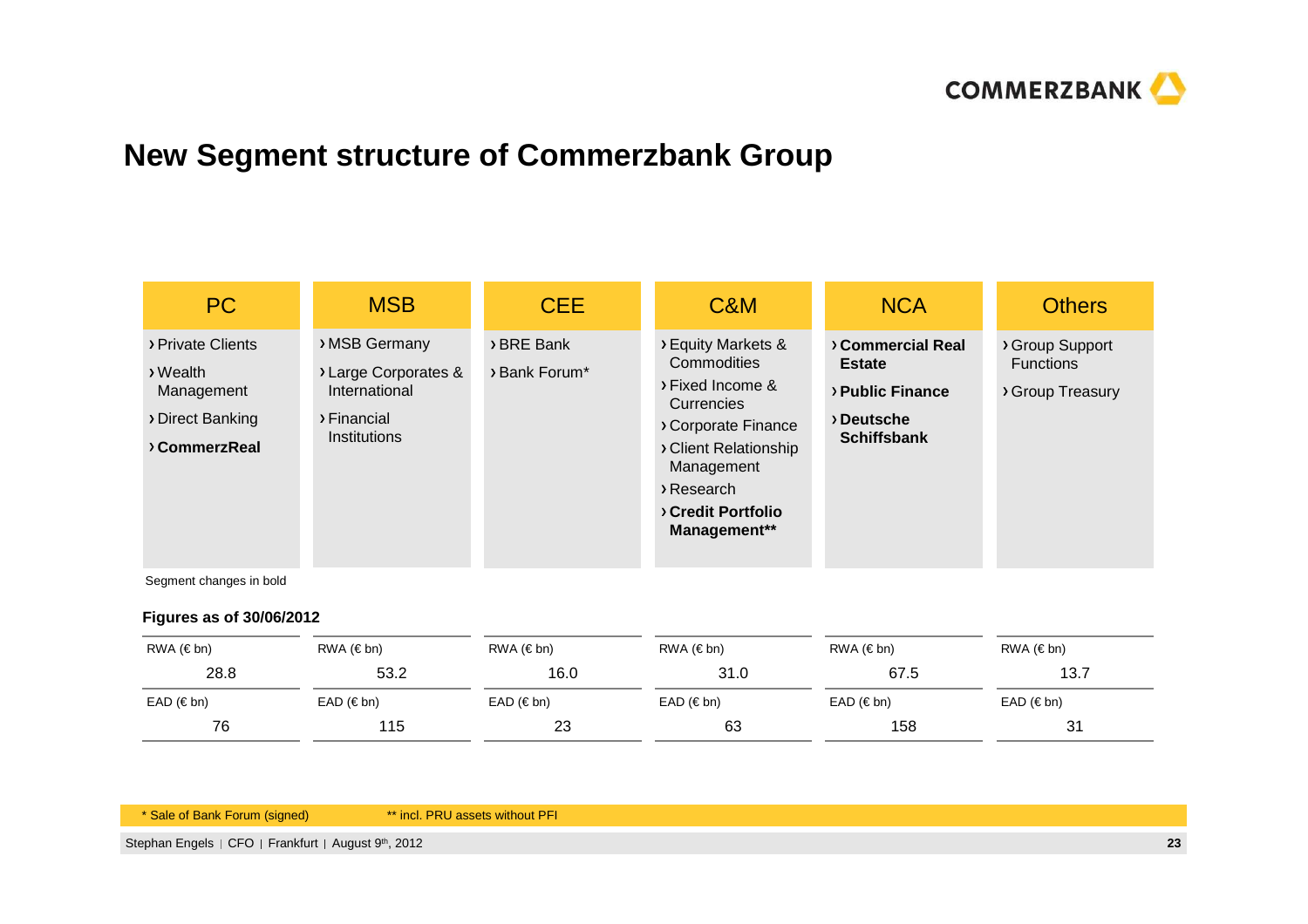

# **Agenda**

| $\mathbf 1$    | Group summary                               |
|----------------|---------------------------------------------|
| $\overline{2}$ | <b>Financial highlights</b>                 |
| 3              | Results by division                         |
|                |                                             |
| 4              | <b>Balance sheet, capital &amp; funding</b> |
| 5              | <b>Conclusion and Outlook</b>               |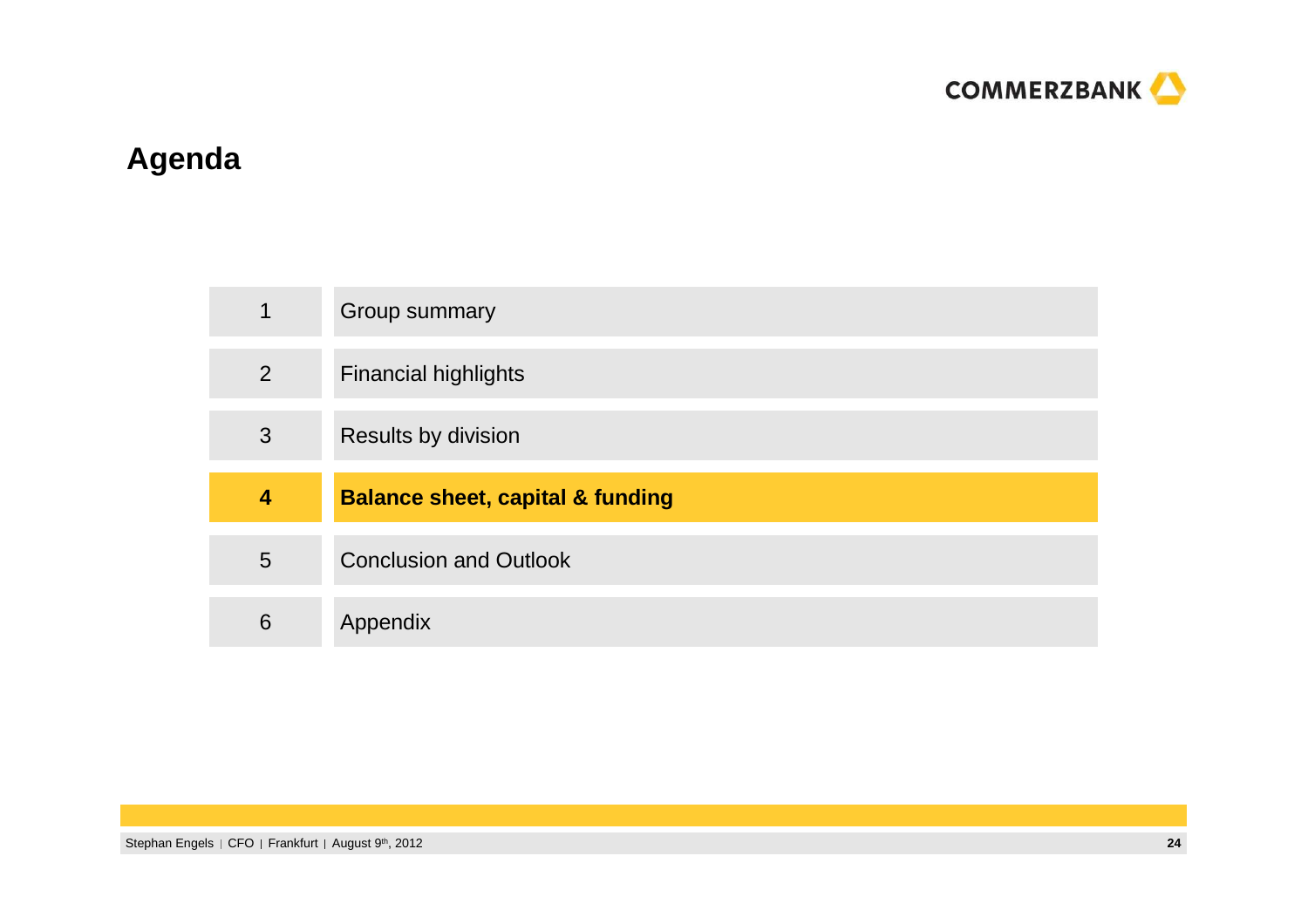

# **Strong capital position with 12.2% Core Tier I ratio – €13bn RWA reduction during Q2 to €210bn**

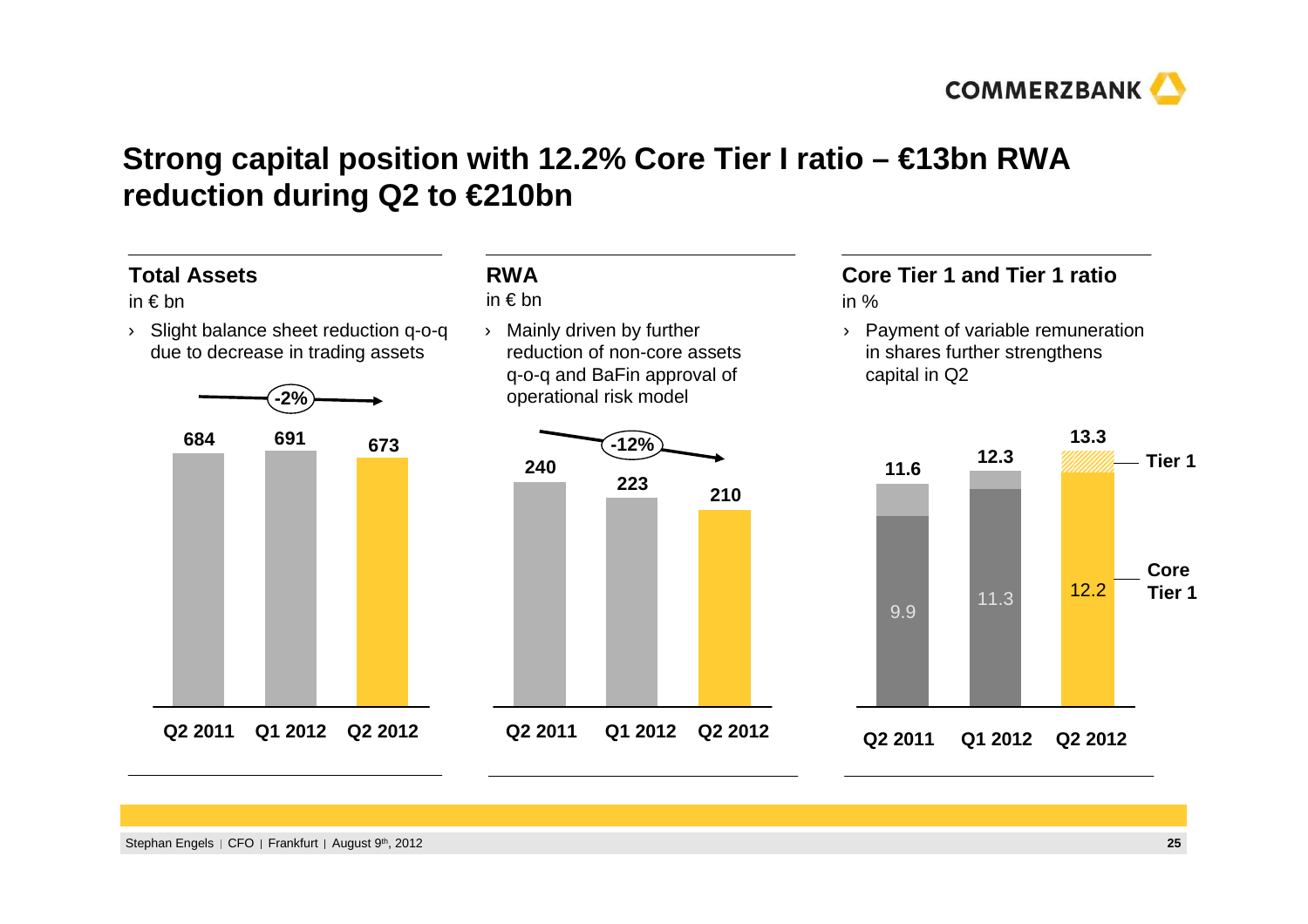

# **Commerzbank significantly exceeds EBA capital requirement by €2.8bn**



**Capital target of originally €5.3bn was already achieved in Q1 2012**

\* incl. €0.9bn impairments on Greek sovereign debt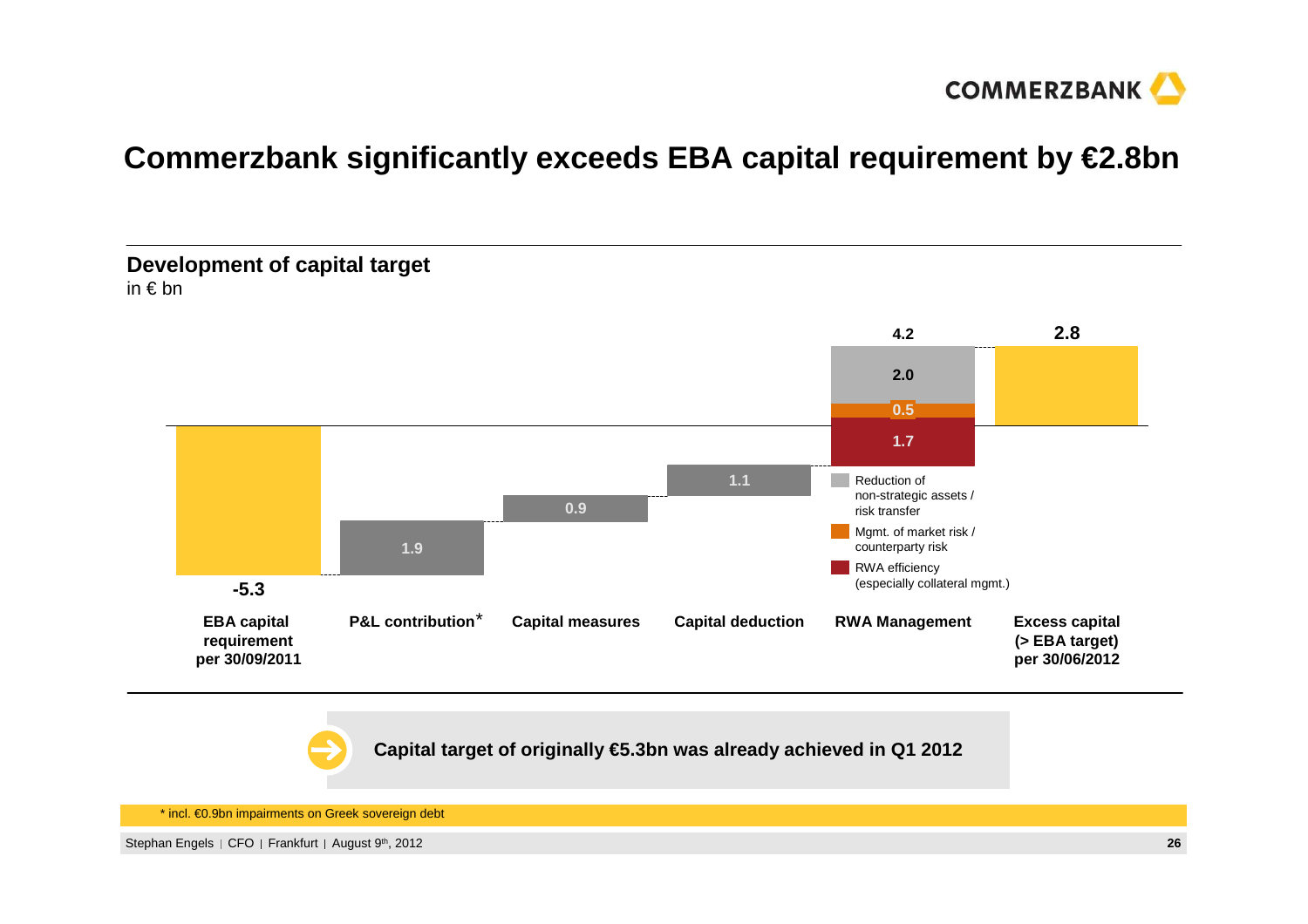

### **Basel 3 CET 1 ratio of >10% per 01/01/2013**



#### **Basel 3 Common Equity Tier 1 of >10% under phase-in and 7.7% fully-loaded expected by 01/01/2013**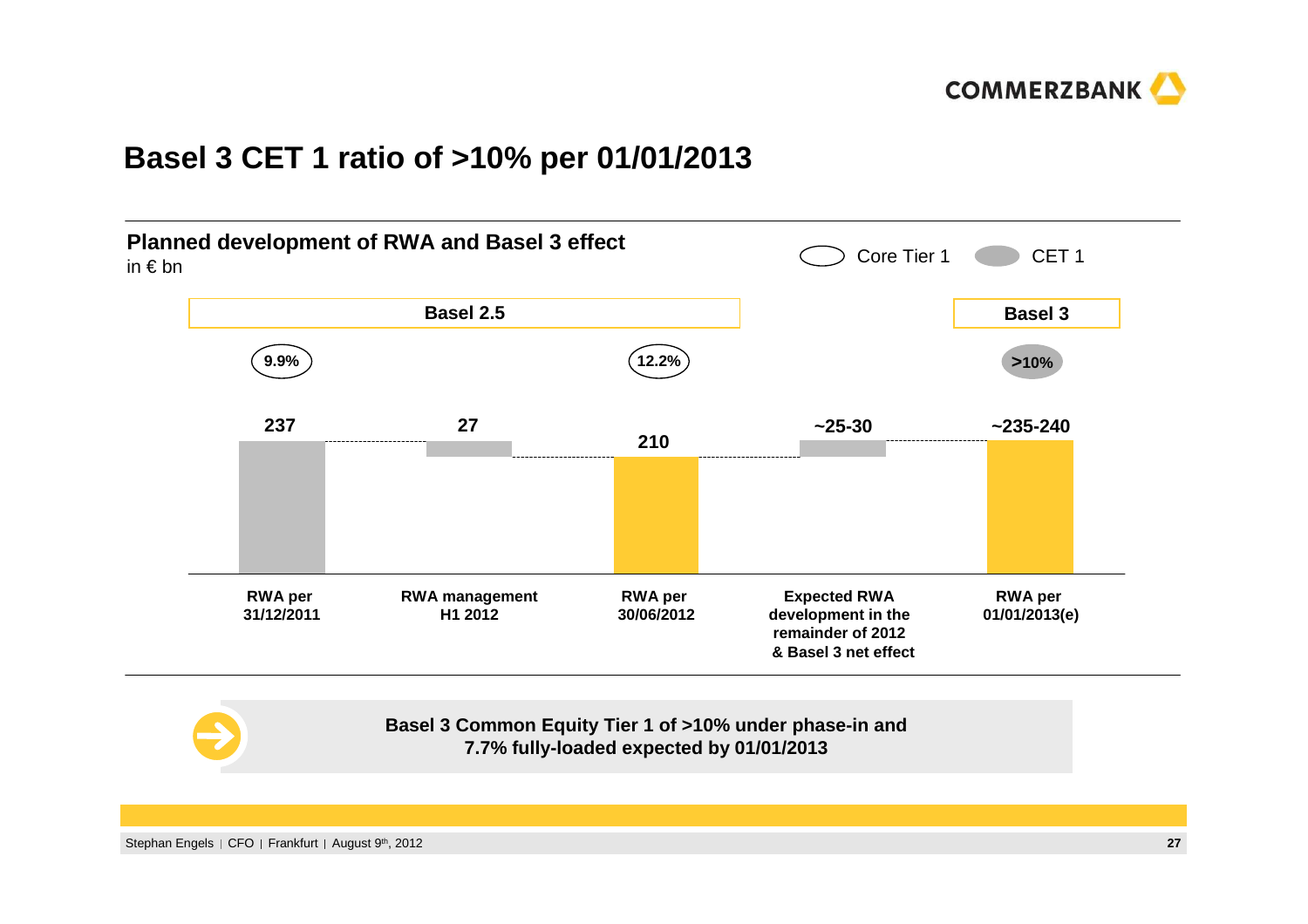

### **No further issuance into capital markets needed in 2012**

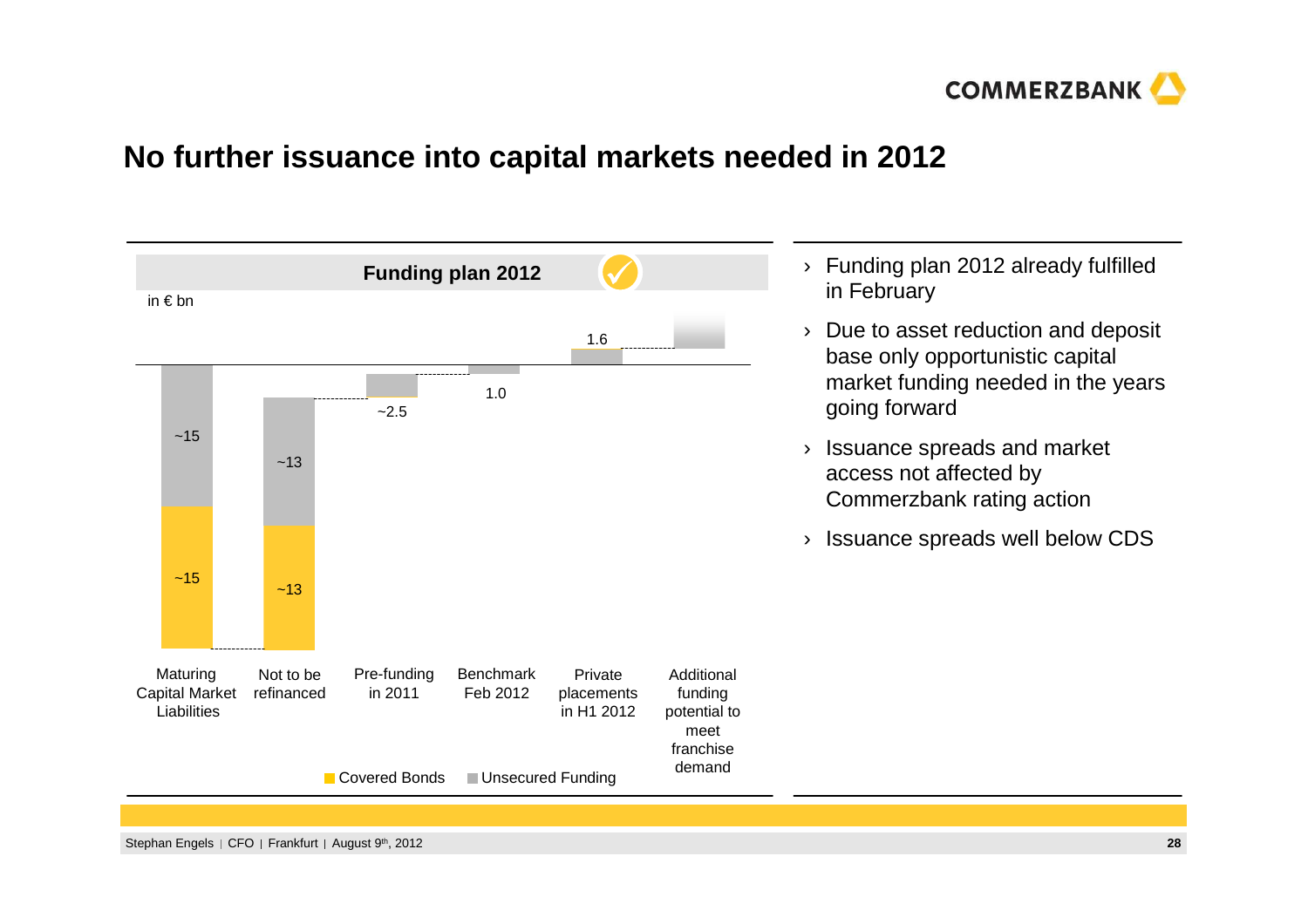

# **Agenda**

| 1 | Group summary                    |
|---|----------------------------------|
| 2 | <b>Financial highlights</b>      |
| 3 | Results by division              |
| 4 | Balance sheet, capital & funding |
| 5 | <b>Conclusion and outlook</b>    |
| 6 | Appendix                         |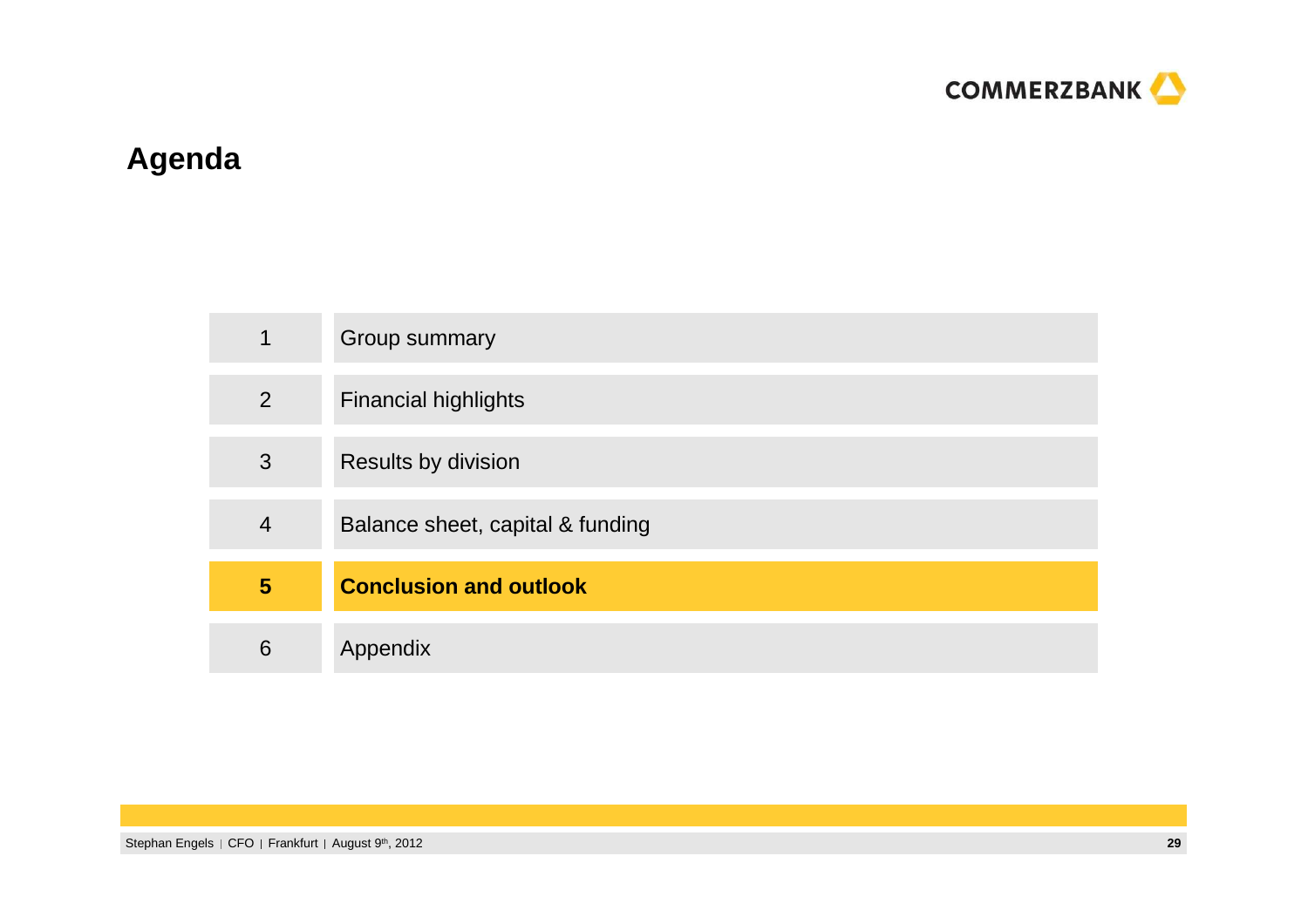

### **Conclusion and Outlook**

No stabilisation in economic environment expected in H2 2012 – operating result remains under pressure

Management focus on PC´<sup>s</sup> further strategic development and NCA run-down strategy



On the way to significantly overachieve cost guidance of €7.6bn; LLP target of ื€1.7bn for FY2012 still achievable but ambitious due to worsening market conditions



Basel 3 Common Equity Tier 1 of >10% under phase-in and 7.7% fully-loaded expected by 01/01/2013



New segment structure and organisational responsibilities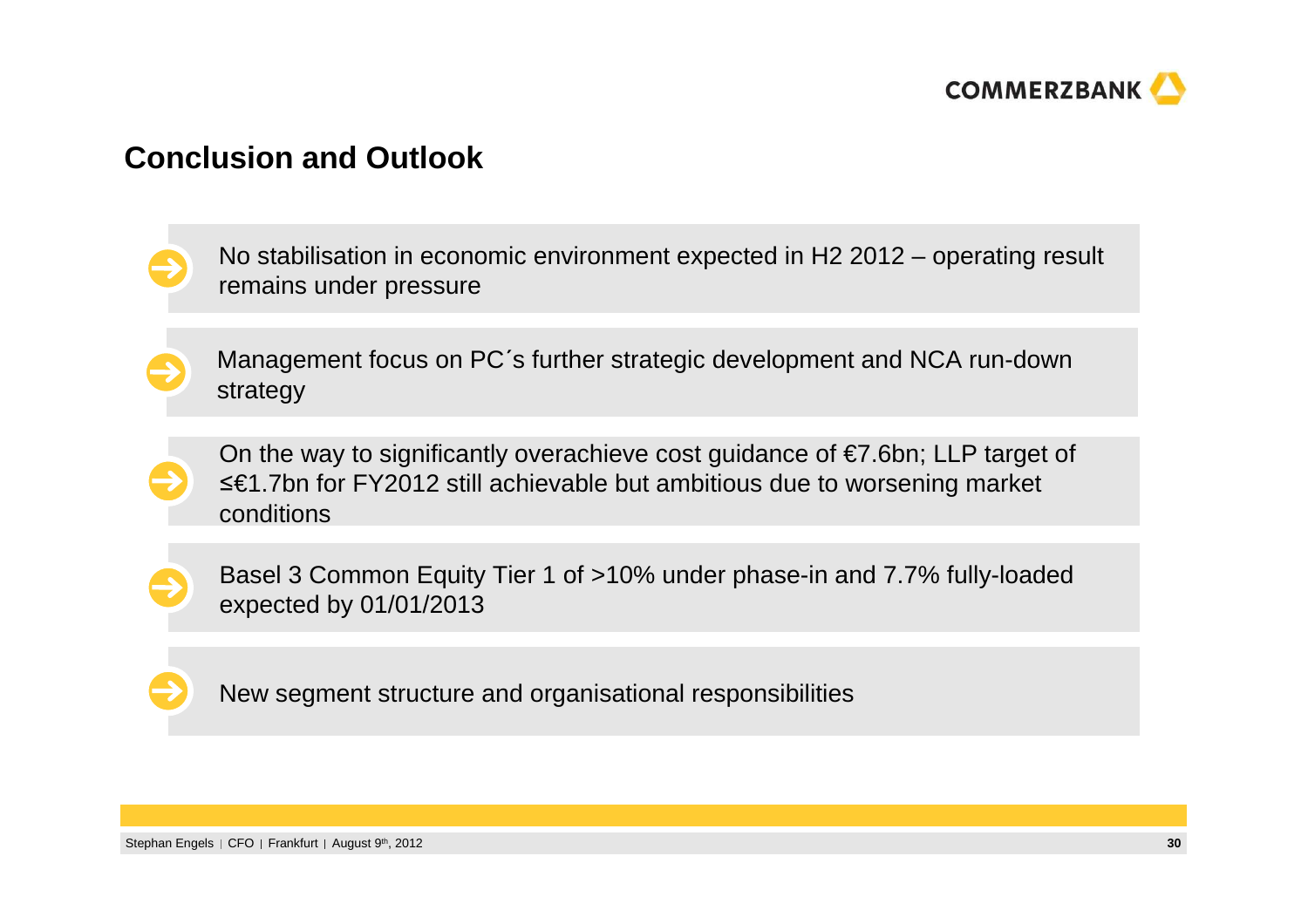

# **Agenda**

| 1               | Group summary                 |
|-----------------|-------------------------------|
| 2               | <b>Financial highlights</b>   |
| 3               | Results by division           |
| $\overline{4}$  | <b>Capital &amp; Funding</b>  |
| $5\overline{)}$ | <b>Conclusion and Outlook</b> |
| 6               | <b>Appendix</b>               |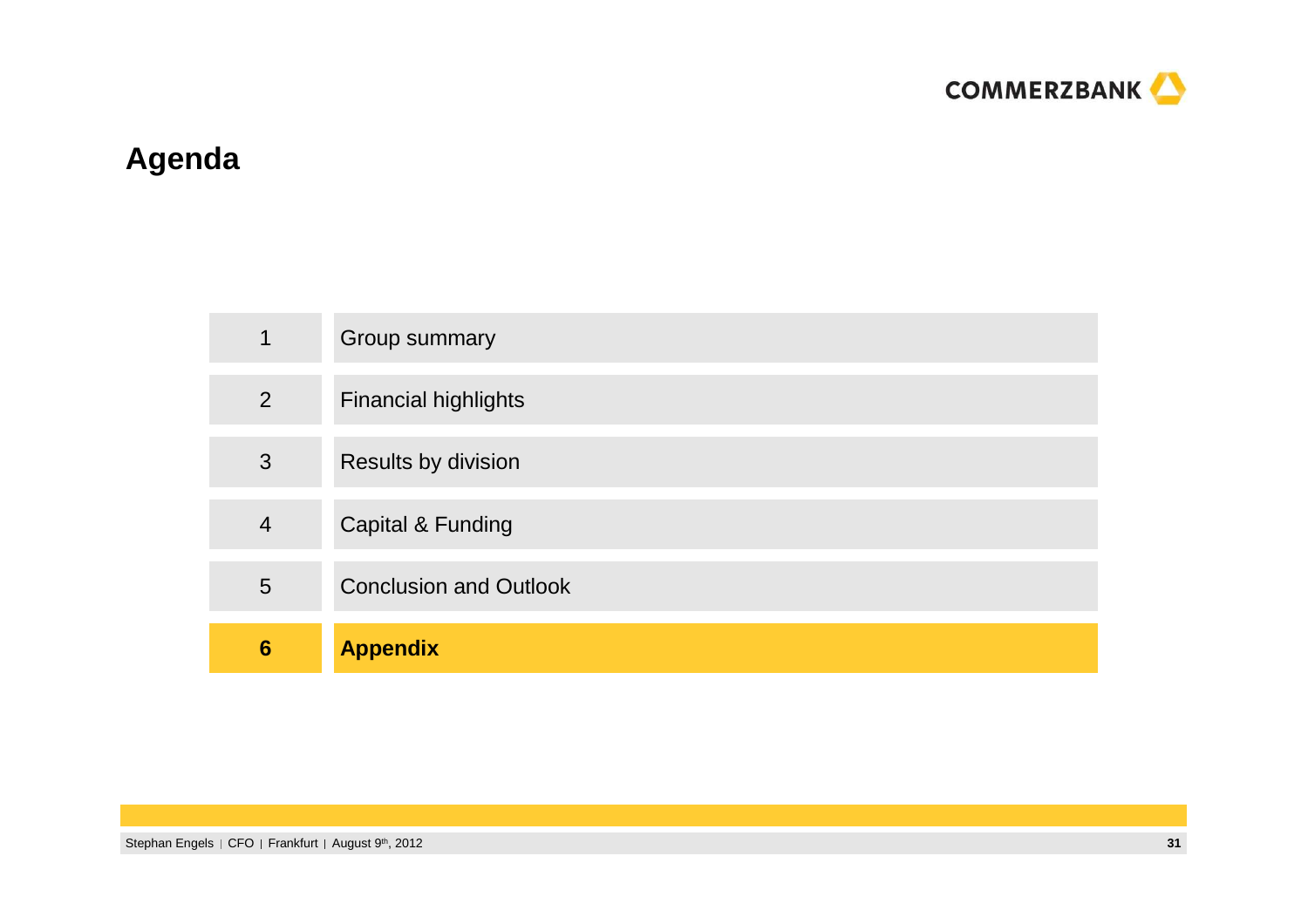

# **Germany with continuing outperformance of Eurozone – but economy has slowed down**

### **Current development**

- › German economy has slowed down significantly since fall 2011
- ›Exports in particular have lost steam
- › Leading indicators are pointing to the down side, signalling the risk of a GDP decline in the third quarter
- › Downward-trend of unemployment has flattened; setbacks possible
- › Number of corporate defaults have stabilised at a low level

### **Our expectation for 2012/2013**

›

- Sovereign debt crisis will still weigh on growth
- › A still growing demand from outside the Euro area and a very expansionary monetary policy will prevent Germany to fall into a recession as the peripherals did already
- ›Biggest downside risk is uncertainty shock caused by an escalation of the sovereign debt crisis

### **Reasons for outperformance**

- $\rightarrow$  No bubbles in the housing market
- > Low level of private sector debt
- $\rightarrow$  Less need for fiscal consolidation
- > Steadily improved competitiveness since start of EMU; however, the advantage is about to decline
- Germany benefits from its strong positioning in Asian markets and Emerging Markets in general



Source: Commerzbank Economic Research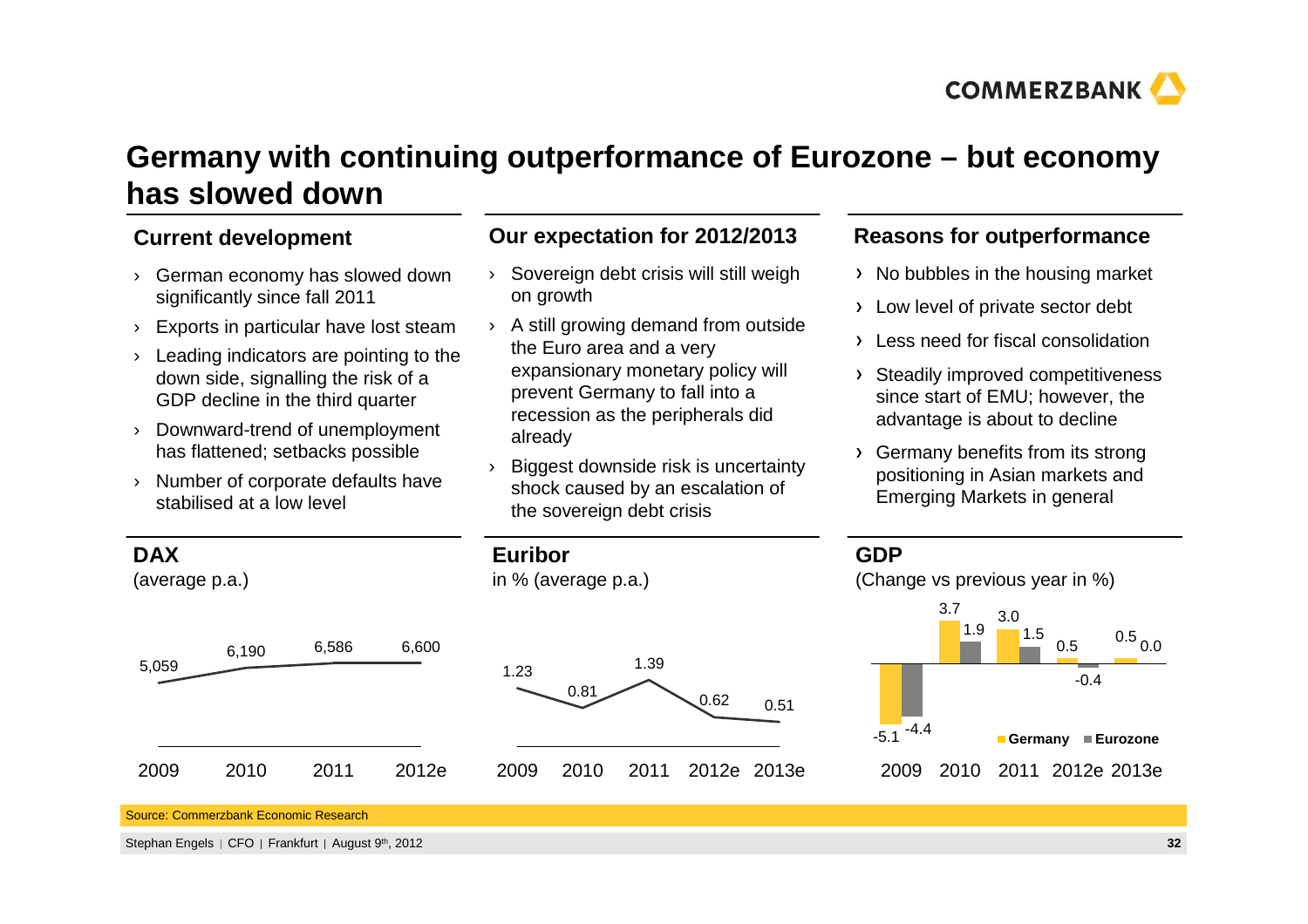

### **PRU Structured Credit by Business Segment – June 2012**



#### **Details & Outlook**

- $\rightarrow$  The economic outlook is dependent upon sustainable resolution of European debt crisis and is key to further market recovery
- › Asset fundamentals are stable since Q1, which saw a pick-up in prices and market demand for structured credit assets

|                  |          | Notional Value € bn | Net Assets $\in$ bn $*$ |               |          | Risk Exposure € bn ** | $P&L \in mn$ |                | <b>OCI</b> effect<br>€ mn | <b>MDR ***</b> |
|------------------|----------|---------------------|-------------------------|---------------|----------|-----------------------|--------------|----------------|---------------------------|----------------|
| <b>Segments</b>  | $Jun-12$ | <b>Dec-11</b>       | $Jun-12$                | <b>Dec-11</b> | $Jun-12$ | <b>Dec-11</b>         | $Jun-12$     | <b>FY 2011</b> | $Jun-12$                  | $Jun-12$       |
| <b>RMBS</b>      | 1.8      | 3.2                 | 0.6                     | 1.3           | 1.2      | 1.9                   | 36           | (59.0)         | (49.4)                    | 0.3            |
| <b>CMBS</b>      | 0.4      | 0.6                 | 0.3                     | 0.3           | 0.3      | 0.3                   | 12           | (26.8)         | (22.4)                    | 0.4            |
| <b>CDO</b>       | 5.3      | 9.8                 | 1.9                     | 3.5           | 3.9      | 5.9                   | 188          | 182.2          | (86.1)                    | 0.3            |
| <b>Other ABS</b> | 1.2      | 2.1                 | 0.7                     | 1.5           | 0.8      | 1.7                   | 24           | 26.2           | 0.0                       | 0.3            |
| <b>PFI/Infra</b> | 4.1      | 4.3                 | $1.7***$                | 1.8           | 3.6      | 3.8                   | (28)         | (201.1)        |                           | 0.1            |
| <b>CIRCS</b>     |          | 0.0                 |                         | 0.0           |          | 0.0                   | 0            | (1.5)          |                           |                |
| <b>Others</b>    | 3.6      | 3.5                 | 3.4                     | 3.4           | 0.1      | 0.1                   | (18)         | 12.7           |                           | 1.0            |
| Total            | 16.5     | 23.5                | 8.7                     | 11.9          | 9.9      | 13.7                  | 213          | (67.3)         | (158.0)                   | 0.4            |

\* Net Assets includes both "Buy" and "Sell" Credit Derivatives; all are included on a Mark to Market basis

\*\* Risk Exposure only includes "Sell" Credit derivatives. The exposure is then calculated as if we hold the long Bond (Notional less PV of derivative)

\*\*\* Mark-down-ratio = 1 minus(Risk Exposure/Notional)

\*\*\*\* thereof €1.5bn into NCA and €0.2bn into C&M innew segment structure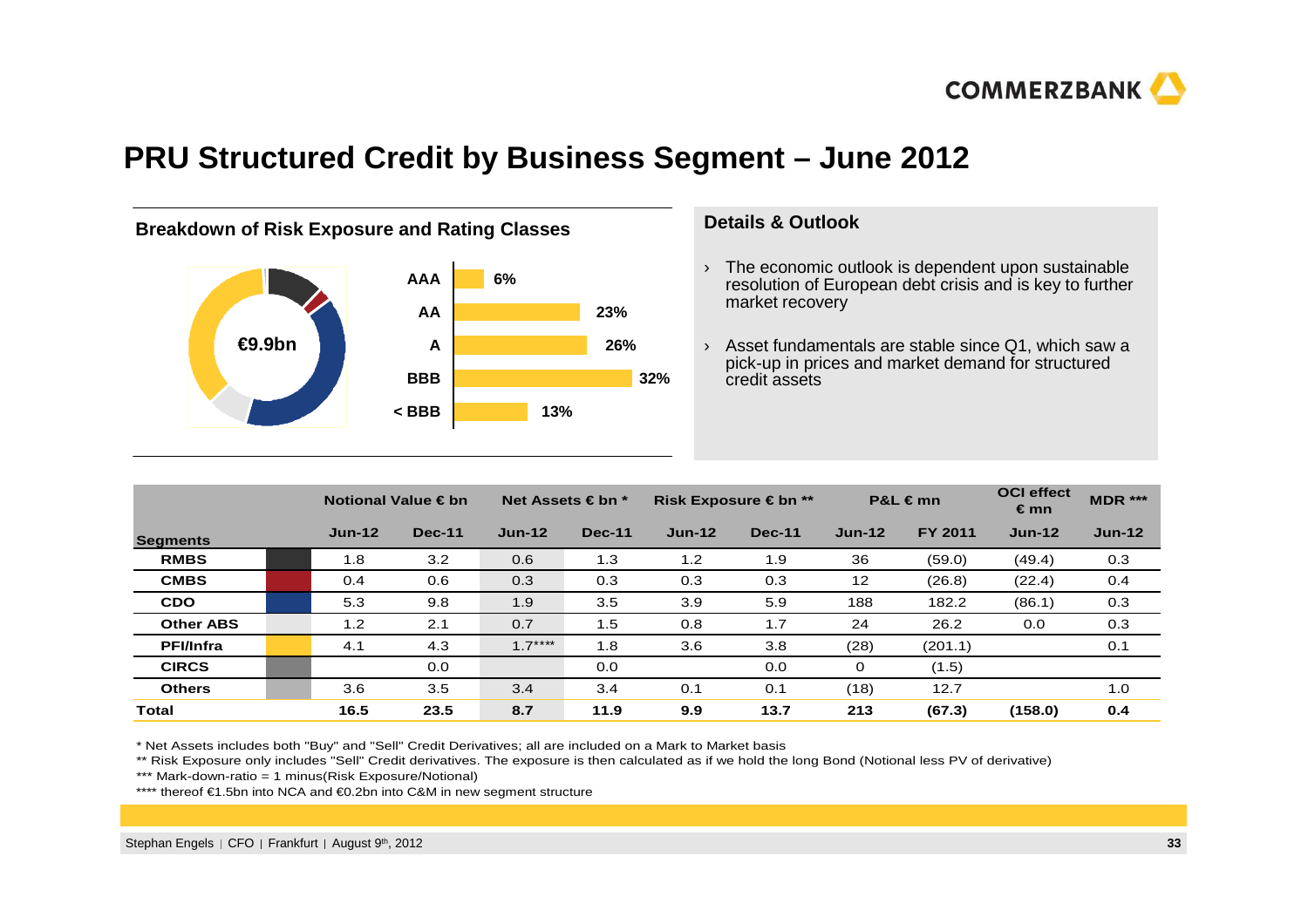

# **Default Portfolio (Q2 2012)**

**Default portfolio and coverage ratios by segment**

 $\epsilon$ m – excluding/including GLLP



\* incl. Others and Consolidation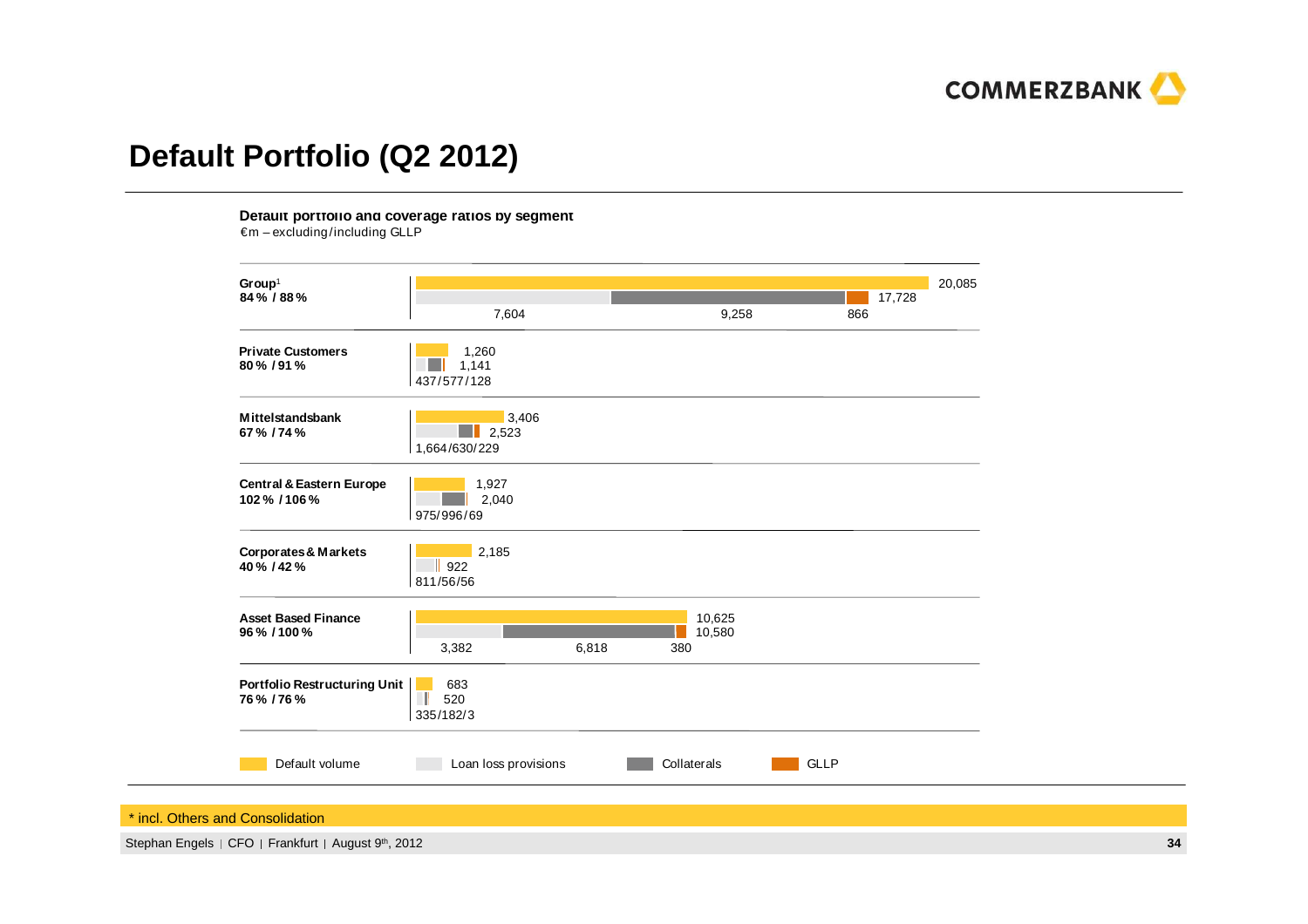

# **Loan to Value figures in the CRE business (Q2 2012)**

| Loan to value $- UK1$<br>stratified representation                                    | EaD UK total $\in$ 7bn | Loan to value - Spain <sup>1</sup><br>stratified representation |            | EaD Spain total €4bn |
|---------------------------------------------------------------------------------------|------------------------|-----------------------------------------------------------------|------------|----------------------|
| >100%                                                                                 | $2\%$ (2%)             | >100%                                                           | $1\%$ (1%) |                      |
| 80% -100%                                                                             | $3\%$ (3%)             | $80\% - 100\%$                                                  | $2\%$ (1%) |                      |
| $60\% - 80\%$                                                                         | 9% (10%)               | $60\% - 80\%$                                                   | 14% (14%)  |                      |
| 40% -60%                                                                              | 22% (22%)              | 40% -60%                                                        |            | 23% (24%)            |
| $20\% - 40\%$                                                                         | 31% (31%)              | $20\% - 40\%$                                                   |            | 29% (29%)            |
|                                                                                       |                        |                                                                 |            | $31\%$ (31%)         |
| < 20%                                                                                 | 33% (32%)              | < 20%                                                           |            |                      |
|                                                                                       | EaD USA total €2bn     | Loan to value - CRE total 1<br>stratified representation        |            |                      |
|                                                                                       | $1\%$ (2%)             | >100%                                                           | $2\%$ (2%) | EaD CRE total €53bn  |
| Loan to value $-$ USA <sup>1</sup><br>stratified representation<br>>100%<br>80% -100% | $3\%$ (4%)             | $80\% - 100\%$                                                  | $3\%$ (3%) |                      |
| $60\% - 80\%$                                                                         | 12% (13%)              | $60\% - 80\%$                                                   | 12% (13%)  |                      |
| 40% -60%                                                                              | 23% (24%)              | $40\% - 60\%$                                                   |            | 24% (24%)            |
| $20\% - 40\%$                                                                         | 30% (28%)              | $20\% - 40\%$                                                   |            | 29% (28%)            |

\* Loan to values based on market values; exclusive margin lines and corporate loans; additional collateral not taken into account. All figures relate to business secured by mortgages. Values in parentheses: December 2011.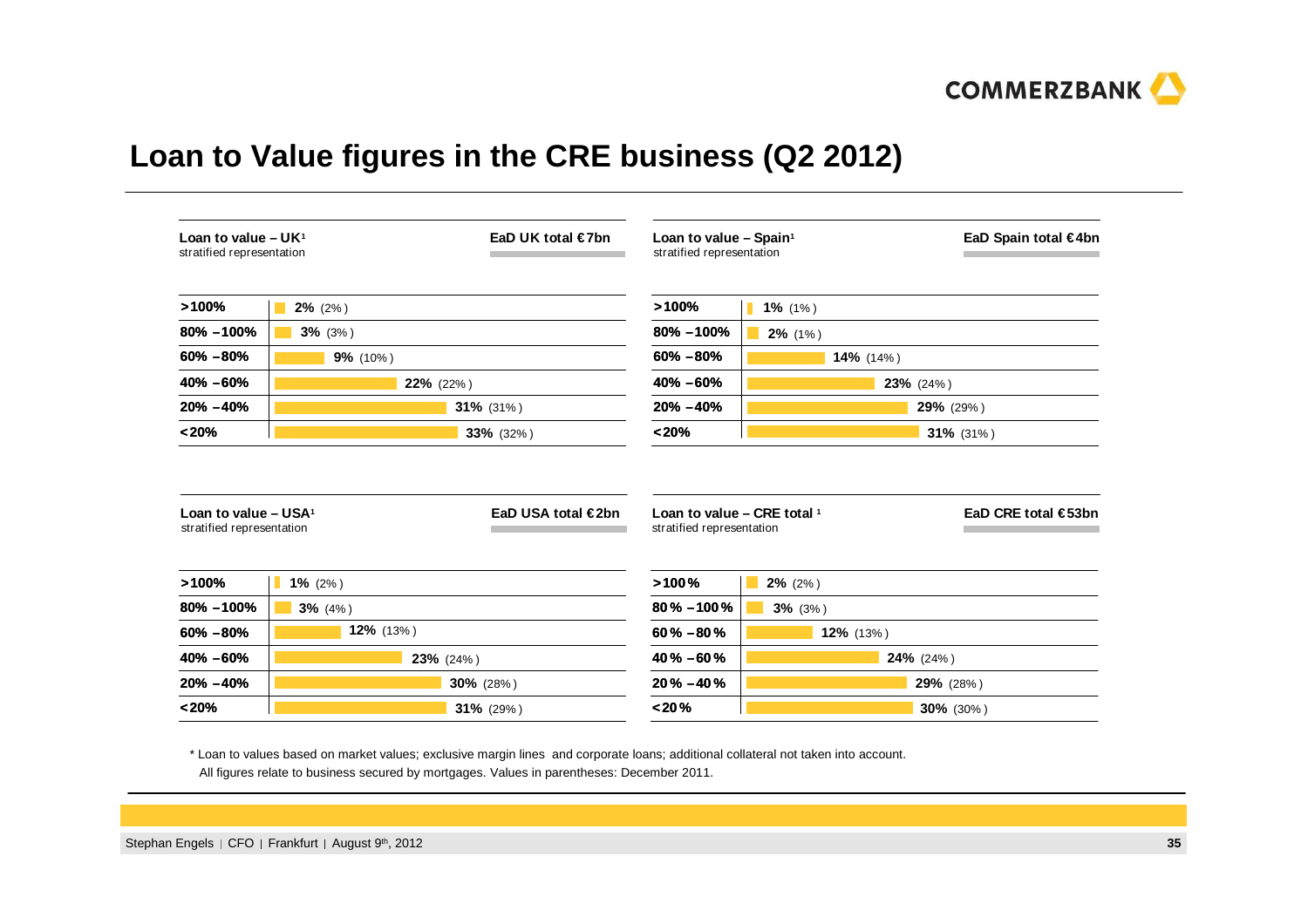

**Appendix: Segment reporting**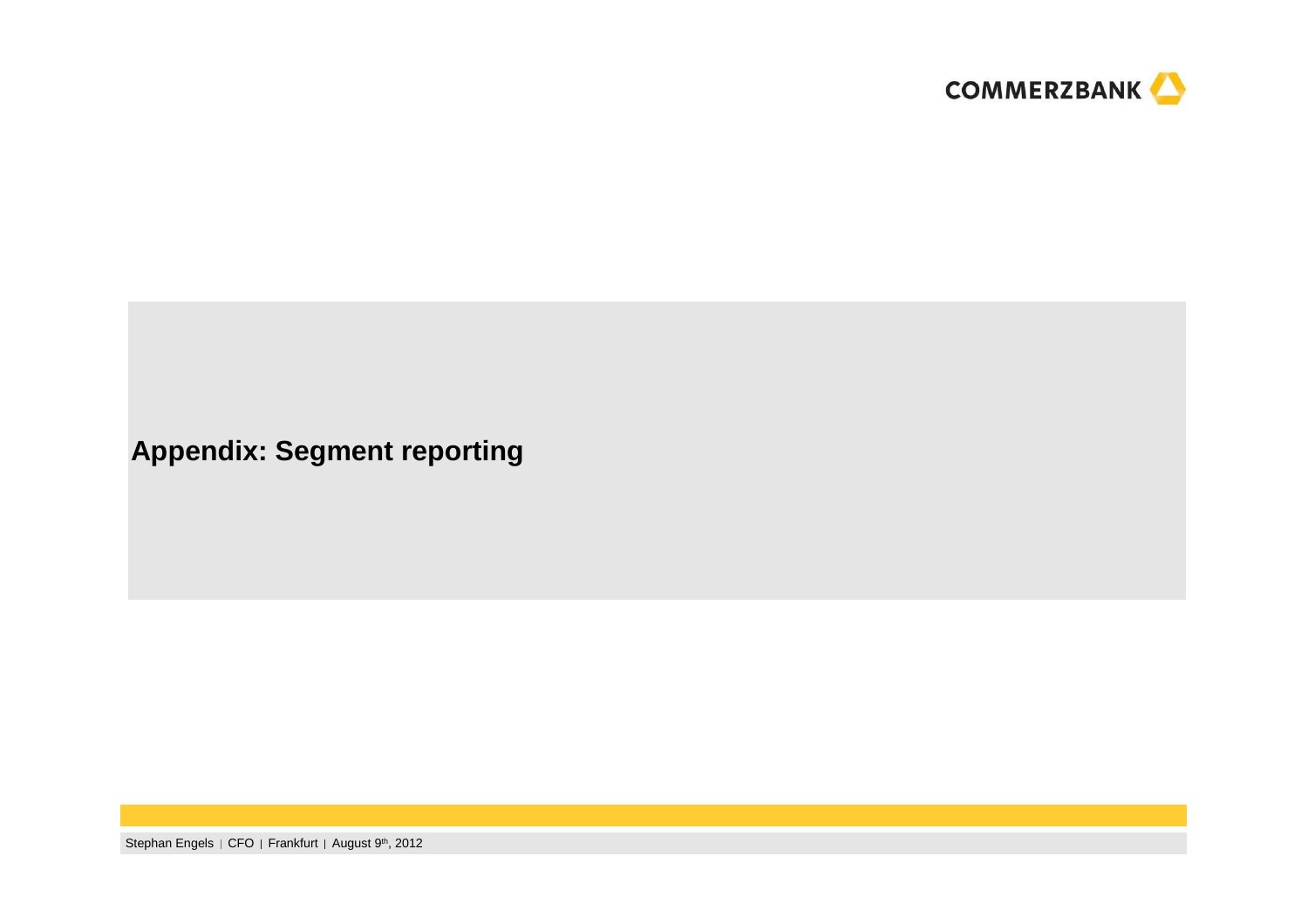

# **Commerzbank Group**

| in $\epsilon$ m                                                               | Q <sub>1</sub><br>2011 | Q2<br>2011               | 6M<br>2011     | Q <sub>3</sub><br>2011 | Q <sub>4</sub><br>2011   | Q <sub>1</sub><br>2012 | Q2<br>2012     | 6M<br>2012 |
|-------------------------------------------------------------------------------|------------------------|--------------------------|----------------|------------------------|--------------------------|------------------------|----------------|------------|
| Net interest income                                                           | 1.727                  | 1,790                    | 3,517          | 1,589                  | 1,618                    | 1,429                  | 1,333          | 2,762      |
| Provisions for loan losses                                                    | $-318$                 | $-278$                   | $-596$         | $-413$                 | $-381$                   | $-212$                 | $-404$         | $-616$     |
| Net interest income after provisions                                          | 1,409                  | 1,512                    | 2,921          | 1.176                  | 1,237                    | 1,217                  | 929            | 2,146      |
| Net commission income                                                         | 1,020                  | 928                      | 1,948          | 844                    | 703                      | 843                    | 757            | 1,600      |
| Net trading income and net income on hedge accounting                         | 519                    | 576                      | 1,095          | 353                    | 538                      | 457                    | 555            | 1,012      |
| Net investment income                                                         | 12                     | $-954$                   | $-942$         | $-1,267$               | $-1,402$                 | $-176$                 | $-23$          | $-199$     |
| Current income on companies accounted for using the equity method             |                        | 13                       | 13             | 16                     | 13                       | 11                     | $\overline{7}$ | 18         |
| Other income                                                                  | 338                    | 10                       | 348            | 59                     | 846                      | 21                     | $-43$          | $-22$      |
| Revenues before LLP                                                           | 3,616                  | 2,363                    | 5,979          | 1,594                  | 2,316                    | 2,585                  | 2,586          | 5,171      |
| Revenues after LLP                                                            | 3,298                  | 2,085                    | 5,383          | 1,181                  | 1,935                    | 2,373                  | 2,182          | 4,555      |
| Operating expenses                                                            | 2,154                  | 2,030                    | 4,184          | 2,036                  | 1,772                    | 1,789                  | 1,731          | 3,520      |
| Operating profit                                                              | 1,144                  | 55                       | 1,199          | $-855$                 | 163                      | 584                    | 451            | 1,035      |
| Impairments of goodwill and brand names                                       | ٠                      | $\overline{\phantom{a}}$ | $\blacksquare$ | $\blacksquare$         | $\overline{\phantom{a}}$ | $\blacksquare$         | $\blacksquare$ |            |
| Restructuring expenses                                                        | Ĭ.                     |                          |                | $\blacksquare$         |                          | 34                     | 9              | 43         |
| Net measurement gain/loss on the prospective selling price of disposal groups |                        | $\overline{a}$           |                | $\blacksquare$         |                          | $\blacksquare$         | $-86$          | $-86$      |
| Pre-tax profit                                                                | 1,144                  | 55                       | 1,199          | $-855$                 | 163                      | 550                    | 356            | 906        |
|                                                                               |                        |                          |                |                        |                          |                        |                |            |
| Average capital employed                                                      | 32,414                 | 31,546                   | 31,980         | 28,788                 | 28,188                   | 28,566                 | 29,588         | 29,077     |
| RWA (End of Period)                                                           | 248,269                | 239,489                  | 239,489        | 244,178                | 236,594                  | 222,941                | 210,150        | 210,150    |
| Cost/income ratio (%)                                                         | 59.6%                  | 85.9%                    | 70.0%          | 127.7%                 | 76.5%                    | 69.2%                  | 66.9%          | 68.1%      |
| Operating return on equity (%)                                                | 14.1%                  | 0.7%                     | 7.5%           | $-11.9%$               | 2.3%                     | 8.2%                   | 6.1%           | 7.1%       |
| Return on equity of pre-tax profit (%)                                        | 14.1%                  | 0.7%                     | 7.5%           | $-11.9%$               | 2.3%                     | 7.7%                   | 4.8%           | 6.2%       |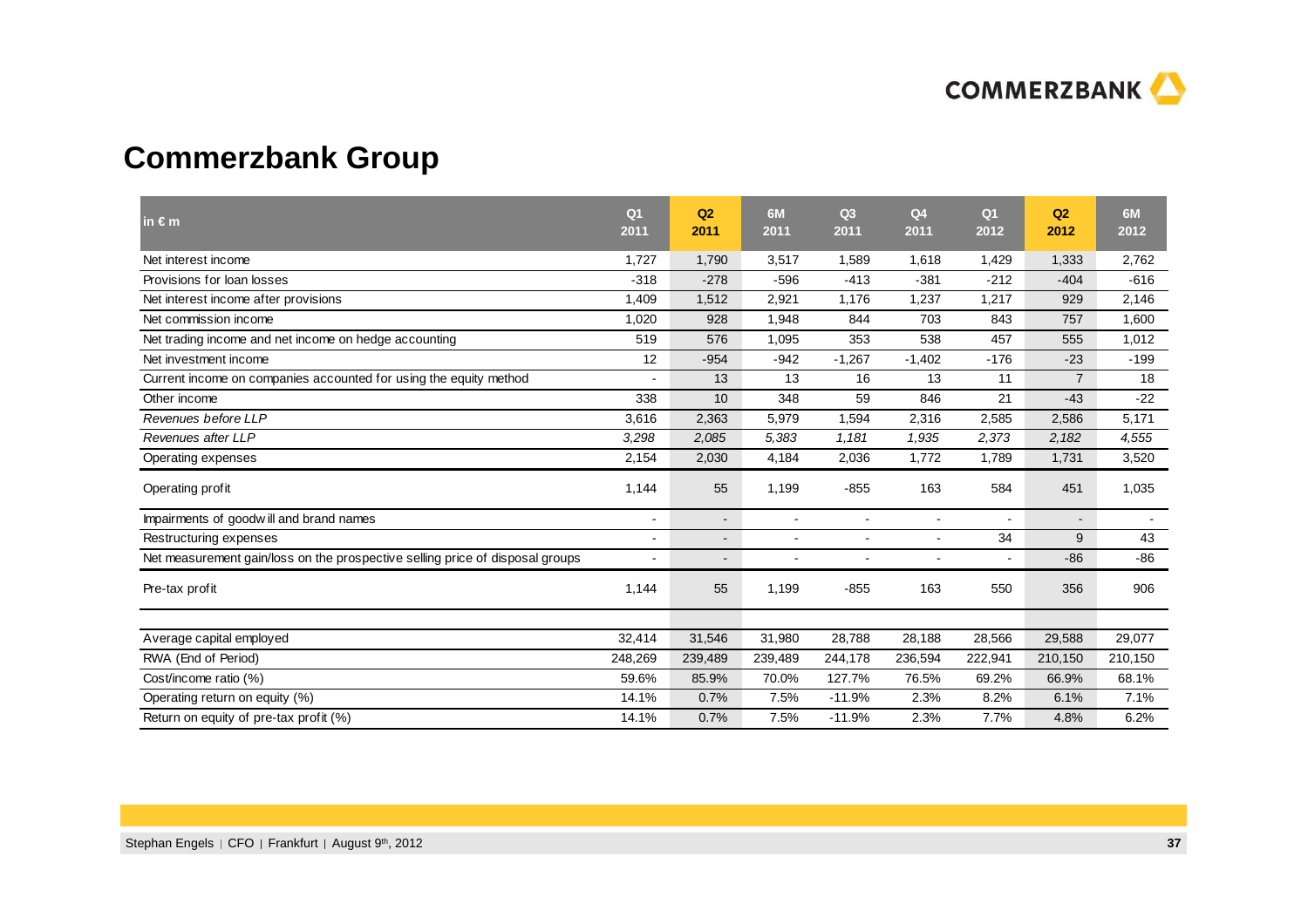

# **Core Bank**

| in $\epsilon$ m                                                               | Q <sub>1</sub><br>2011 | Q2<br>2011               | 6M<br>2011     | Q <sub>3</sub><br>2011 | Q <sub>4</sub><br>2011 | Q <sub>1</sub><br>2012 | Q2<br>2012     | 6M<br>2012     |
|-------------------------------------------------------------------------------|------------------------|--------------------------|----------------|------------------------|------------------------|------------------------|----------------|----------------|
| Net interest income                                                           | 1,426                  | 1,521                    | 2,947          | 1,342                  | 1,365                  | 1,218                  | 1,117          | 2,335          |
| Provisions for loan losses                                                    | $-78$                  | $-48$                    | $-126$         | $-176$                 | $-176$                 | $-17$                  | $-117$         | $-134$         |
| Net interest income after provisions                                          | 1,348                  | 1,473                    | 2,821          | 1,166                  | 1,189                  | 1,201                  | 1,000          | 2,201          |
| Net commission income                                                         | 939                    | 841                      | 1,780          | 775                    | 680                    | 780                    | 714            | 1,494          |
| Net trading income and net income on hedge accounting                         | 544                    | 452                      | 996            | 612                    | 363                    | 503                    | 454            | 957            |
| Net investment income                                                         | 36                     | $-11$                    | 25             | 103                    | 56                     | 10                     | 21             | 31             |
| Current income on companies accounted for using the equity method             | 8                      | 20                       | 28             | 15                     | $\overline{7}$         | 12                     | 6              | 18             |
| Other income                                                                  | 322                    | $\overline{7}$           | 329            | 56                     | 904                    | $-13$                  | $-37$          | $-50$          |
| Revenues before LLP                                                           | 3,275                  | 2,830                    | 6,105          | 2,903                  | 3,375                  | 2,510                  | 2,275          | 4,785          |
| Revenues after LLP                                                            | 3,197                  | 2,782                    | 5,979          | 2,727                  | 3,199                  | 2,493                  | 2,158          | 4,651          |
| Operating expenses                                                            | 1,978                  | 1,871                    | 3,849          | 1,876                  | 1,633                  | 1,649                  | 1,598          | 3,247          |
| Operating profit                                                              | 1,219                  | 911                      | 2,130          | 851                    | 1,566                  | 844                    | 560            | 1,404          |
| Impairments of goodwill and brand names                                       | $\overline{a}$         | $\overline{\phantom{a}}$ | $\blacksquare$ | $\blacksquare$         | $\blacksquare$         | $\blacksquare$         | $\blacksquare$ | $\blacksquare$ |
| Restructuring expenses                                                        |                        | $\blacksquare$           |                | $\blacksquare$         |                        |                        |                |                |
| Net measurement gain/loss on the prospective selling price of disposal groups |                        | $\blacksquare$           |                | $\blacksquare$         |                        | $\blacksquare$         | $-86$          | $-86$          |
| Pre-tax profit                                                                | 1,219                  | 911                      | 2,130          | 851                    | 1,566                  | 844                    | 474            | 1,318          |
|                                                                               |                        |                          |                |                        |                        |                        |                |                |
| Average capital employed                                                      | 24.089                 | 23,798                   | 23,943         | 20,965                 | 19,839                 | 20,412                 | 22,198         | 21,305         |
| RWA (End of Period)                                                           | 165,372                | 159,264                  | 159,264        | 161,762                | 155,230                | 144,896                | 136,579        | 136,579        |
| Cost/income ratio (%)                                                         | 60.4%                  | 66.1%                    | 63.0%          | 64.6%                  | 48.4%                  | 65.7%                  | 70.2%          | 67.9%          |
| Operating return on equity (%)                                                | 20.2%                  | 15.3%                    | 17.8%          | 16.2%                  | 31.6%                  | 16.5%                  | 10.1%          | 13.2%          |
| Return on equity of pre-tax profit (%)                                        | 20.2%                  | 15.3%                    | 17.8%          | 16.2%                  | 31.6%                  | 16.5%                  | 8.5%           | 12.4%          |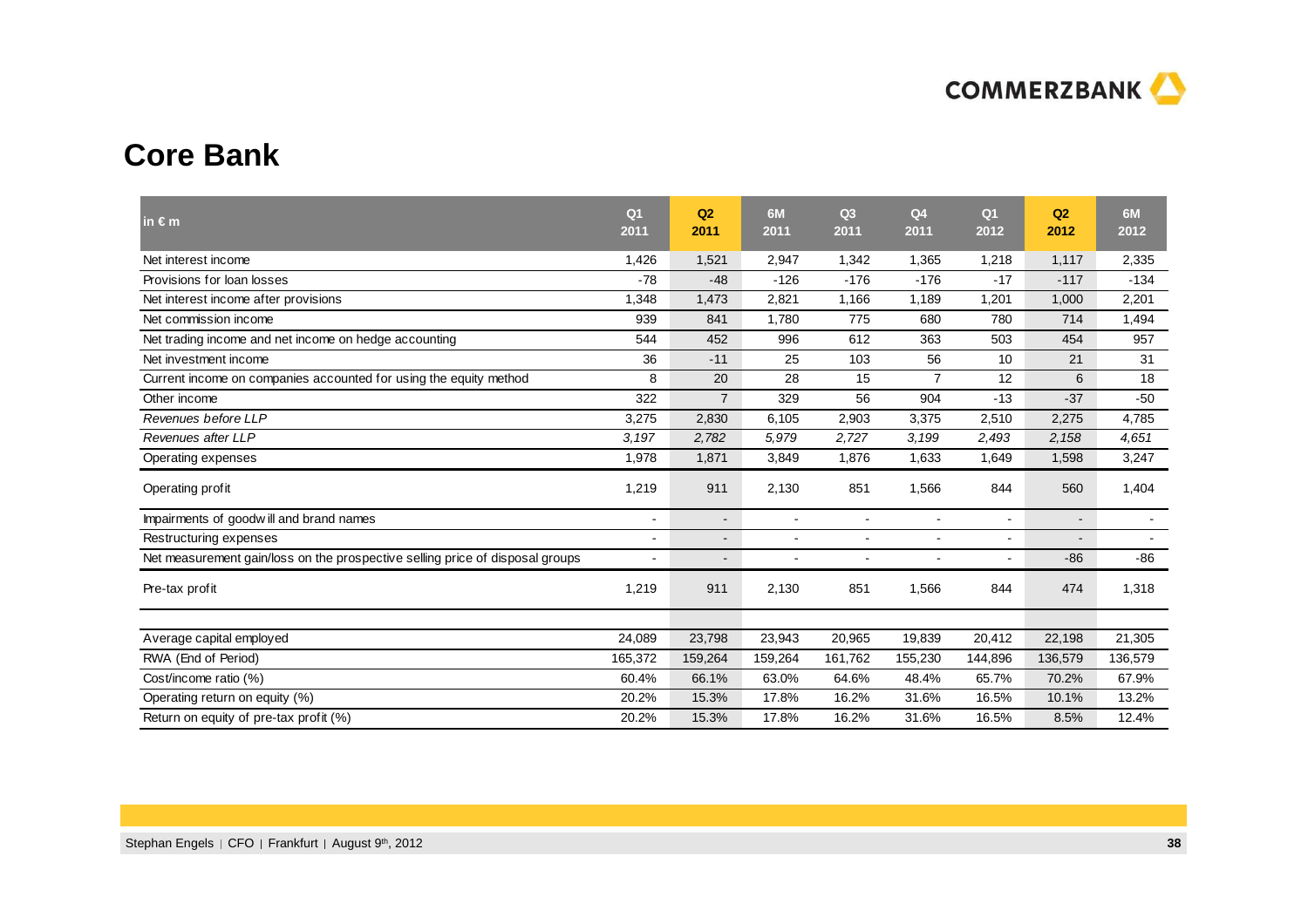

# **Private Customers**

| in $\epsilon$ m                                                               | Q <sub>1</sub><br>2011 | Q2<br>2011     | 6M<br>2011 | Q <sub>3</sub><br>2011 | Q <sub>4</sub><br>2011 | Q <sub>1</sub><br>2012   | Q2<br>2012               | 6M<br>2012   |
|-------------------------------------------------------------------------------|------------------------|----------------|------------|------------------------|------------------------|--------------------------|--------------------------|--------------|
| Net interest income                                                           | 492                    | 514            | 1,006      | 497                    | 524                    | 453                      | 428                      | 881          |
| Provisions for loan losses                                                    | $-41$                  | $-35$          | $-76$      | $-34$                  | 53                     | -6                       | $-28$                    | $-34$        |
| Net interest income after provisions                                          | 451                    | 479            | 930        | 463                    | 577                    | 447                      | 400                      | 847          |
| Net commission income                                                         | 569                    | 455            | 1,024      | 406                    | 324                    | 383                      | 343                      | 726          |
| Net trading income and net income on hedge accounting                         | $-1$                   | $-2$           | $-3$       | 8                      | $-5$                   | 1                        | $-0$                     | $\mathbf{1}$ |
| Net investment income                                                         | $\overline{1}$         | $\mathbf{1}$   | 2          | $-0$                   | $-4$                   | 2                        | $\mathbf{1}$             | 3            |
| Current income on companies accounted for using the equity method             | 6                      | 5              | 11         | 5                      | 3                      | $\overline{7}$           | 3                        | 10           |
| Other income                                                                  | $-22$                  | $-14$          | $-36$      | 43                     | 15                     | $-1$                     | $-19$                    | $-20$        |
| Revenues before LLP                                                           | 1,045                  | 959            | 2,004      | 959                    | 857                    | 845                      | 756                      | 1,601        |
| Revenues after LLP                                                            | 1,004                  | 924            | 1,928      | 925                    | 910                    | 839                      | 728                      | 1,567        |
| Operating expenses                                                            | 888                    | 845            | 1,733      | 854                    | 801                    | 727                      | 714                      | 1,441        |
| Operating profit                                                              | 116                    | 79             | 195        | 71                     | 109                    | 112                      | 14                       | 126          |
| Impairments of goodwill and brand names                                       | $\blacksquare$         | $\blacksquare$ | $\sim$     | $\sim$                 | $\blacksquare$         | $\overline{\phantom{a}}$ | $\overline{\phantom{a}}$ | $\sim$       |
| Restructuring expenses                                                        |                        | $\blacksquare$ |            | $\blacksquare$         |                        |                          | $\blacksquare$           |              |
| Net measurement gain/loss on the prospective selling price of disposal groups |                        | $\blacksquare$ |            | $\blacksquare$         | L,                     | $\overline{\phantom{a}}$ | $\blacksquare$           |              |
| Pre-tax profit                                                                | 116                    | 79             | 195        | 71                     | 109                    | 112                      | 14                       | 126          |
|                                                                               |                        |                |            |                        |                        |                          |                          |              |
| Average capital employed                                                      | 4.003                  | 3,886          | 3,945      | 3,868                  | 4,009                  | 3,783                    | 3,690                    | 3,736        |
| RWA (End of Period)                                                           | 29,197                 | 27,052         | 27,052     | 28,786                 | 27,369                 | 26,151                   | 27,239                   | 27,239       |
| Cost/income ratio (%)                                                         | 85.0%                  | 88.1%          | 86.5%      | 89.1%                  | 93.5%                  | 86.0%                    | 94.4%                    | 90.0%        |
| Operating return on equity (%)                                                | 11.6%                  | 8.1%           | 9.9%       | 7.3%                   | 10.9%                  | 11.8%                    | 1.5%                     | 6.7%         |
| Return on equity of pre-tax profit (%)                                        | 11.6%                  | 8.1%           | 9.9%       | 7.3%                   | 10.9%                  | 11.8%                    | 1.5%                     | 6.7%         |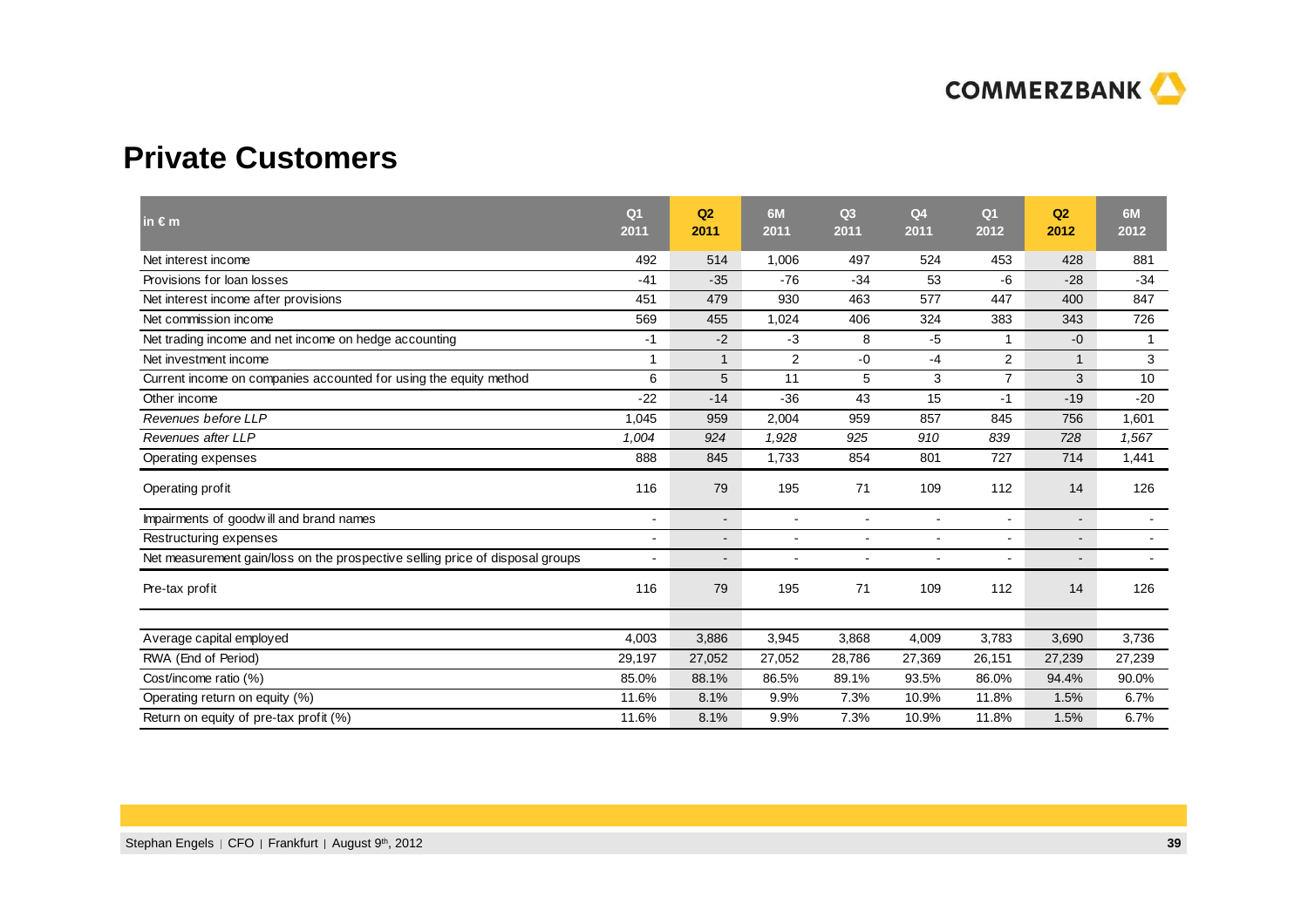

### **Mittelstandsbank**

| in $\epsilon$ m                                                               | Q <sub>1</sub><br>2011  | Q2<br>2011     | 6M<br>2011               | Q <sub>3</sub><br>2011 | Q <sub>4</sub><br>2011 | Q <sub>1</sub><br>2012 | Q2<br>2012               | 6M<br>2012               |
|-------------------------------------------------------------------------------|-------------------------|----------------|--------------------------|------------------------|------------------------|------------------------|--------------------------|--------------------------|
| Net interest income                                                           | 534                     | 606            | 1,140                    | 551                    | 563                    | 543                    | 488                      | 1,031                    |
| Provisions for loan losses                                                    | $-11$                   | 28             | 17                       | $-58$                  | $-149$                 | 35                     | $-32$                    | 3                        |
| Net interest income after provisions                                          | 523                     | 634            | 1,157                    | 493                    | 414                    | 578                    | 456                      | 1,034                    |
| Net commission income                                                         | 292                     | 279            | 571                      | 271                    | 274                    | 269                    | 273                      | 542                      |
| Net trading income and net income on hedge accounting                         | 18                      | -6             | 12                       | $-1$                   | $-50$                  | $-13$                  | $\mathbf 1$              | $-12$                    |
| Net investment income                                                         | $-10$                   | $-17$          | $-27$                    | $-10$                  | $-8$                   | $-1$                   | -6                       | $-7$                     |
| Current income on companies accounted for using the equity method             | 2                       | 5              | $\overline{7}$           | $\overline{2}$         | $\overline{c}$         | $\overline{a}$         | $\blacksquare$           |                          |
| Other income                                                                  | $\overline{\mathbf{A}}$ | $-2$           | $-1$                     | -5                     | $\overline{2}$         | $-7$                   | -8                       | $-15$                    |
| Revenues before LLP                                                           | 837                     | 865            | 1,702                    | 808                    | 783                    | 791                    | 748                      | 1,539                    |
| Revenues after LLP                                                            | 826                     | 893            | 1,719                    | 750                    | 634                    | 826                    | 716                      | 1,542                    |
| Operating expenses                                                            | 393                     | 378            | 771                      | 400                    | 344                    | 338                    | 326                      | 664                      |
| Operating profit                                                              | 433                     | 515            | 948                      | 350                    | 290                    | 488                    | 390                      | 878                      |
| Impairments of goodwill and brand names                                       |                         | $\blacksquare$ | $\overline{\phantom{a}}$ | $\blacksquare$         | $\blacksquare$         | $\blacksquare$         | $\overline{\phantom{a}}$ | $\overline{\phantom{a}}$ |
| Restructuring expenses                                                        |                         | $\blacksquare$ |                          | $\blacksquare$         |                        |                        | $\blacksquare$           |                          |
| Net measurement gain/loss on the prospective selling price of disposal groups |                         | $\blacksquare$ |                          | ÷                      |                        |                        | ۳                        |                          |
| Pre-tax profit                                                                | 433                     | 515            | 948                      | 350                    | 290                    | 488                    | 390                      | 878                      |
|                                                                               |                         |                |                          |                        |                        |                        |                          |                          |
| Average capital employed                                                      | 7,238                   | 6,753          | 6,995                    | 6,928                  | 6,925                  | 5,977                  | 5,713                    | 5,845                    |
| RWA (End of Period)                                                           | 65,310                  | 65,948         | 65,948                   | 67,511                 | 60,345                 | 54,002                 | 53,191                   | 53,191                   |
| Cost/income ratio (%)                                                         | 47.0%                   | 43.7%          | 45.3%                    | 49.5%                  | 43.9%                  | 42.7%                  | 43.6%                    | 43.1%                    |
| Operating return on equity (%)                                                | 23.9%                   | 30.5%          | 27.1%                    | 20.2%                  | 16.8%                  | 32.7%                  | 27.3%                    | 30.0%                    |
| Return on equity of pre-tax profit (%)                                        | 23.9%                   | 30.5%          | 27.1%                    | 20.2%                  | 16.8%                  | 32.7%                  | 27.3%                    | 30.0%                    |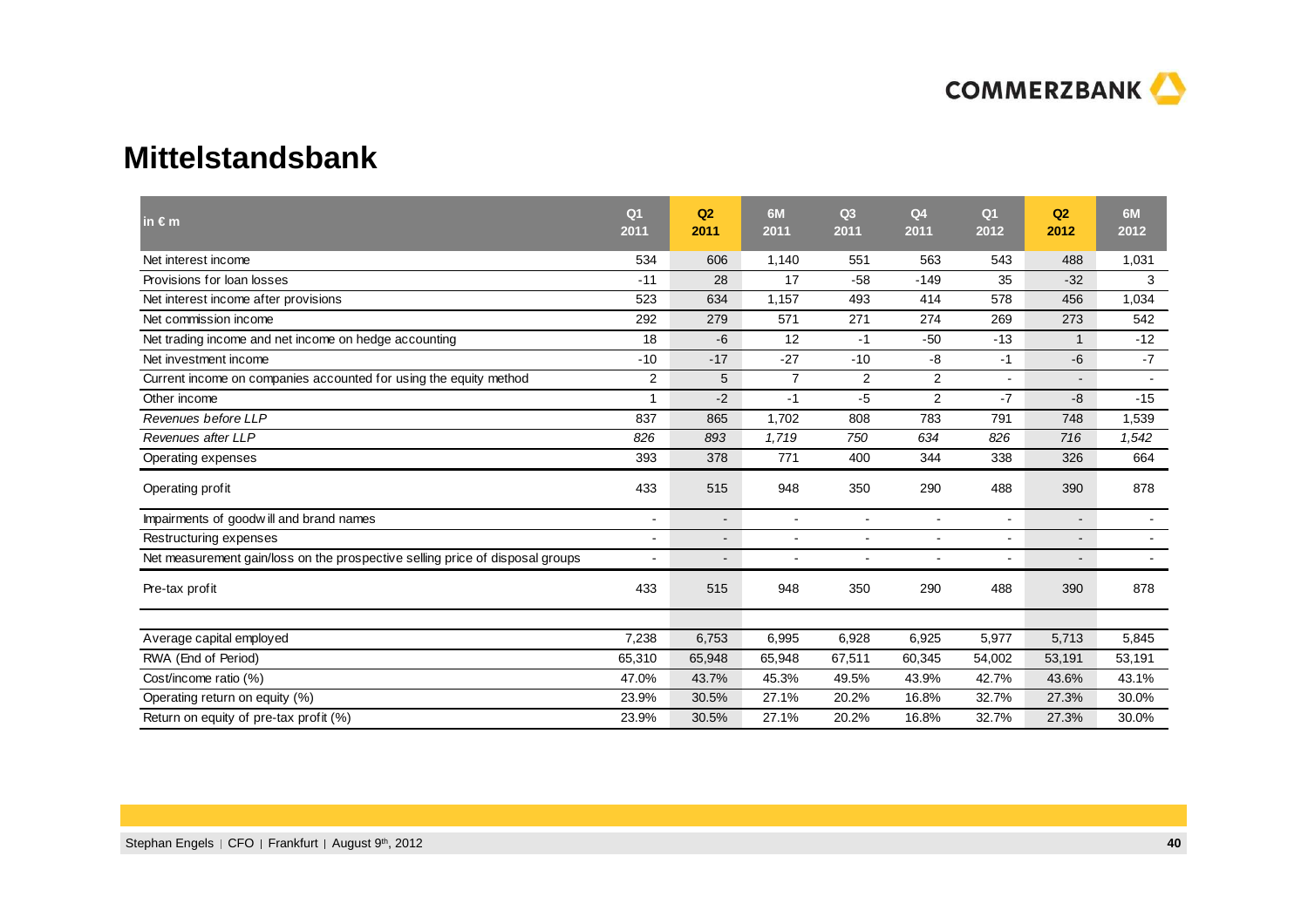

# **Central & Eastern Europe**

| in $\epsilon$ m                                                               | Q <sub>1</sub><br>2011   | Q2<br>2011                   | 6M<br>2011               | Q <sub>3</sub><br>2011 | Q <sub>4</sub><br>2011 | Q <sub>1</sub><br>2012 | Q2<br>2012               | 6M<br>2012               |
|-------------------------------------------------------------------------------|--------------------------|------------------------------|--------------------------|------------------------|------------------------|------------------------|--------------------------|--------------------------|
| Net interest income                                                           | 137                      | 147                          | 284                      | 150                    | 139                    | 120                    | 121                      | 241                      |
| Provisions for loan losses                                                    | $-27$                    | -9                           | $-36$                    | $-26$                  | $-24$                  | $-18$                  | $-35$                    | $-53$                    |
| Net interest income after provisions                                          | 110                      | 138                          | 248                      | 124                    | 115                    | 102                    | 86                       | 188                      |
| Net commission income                                                         | 48                       | 50                           | 98                       | 48                     | 41                     | 50                     | 47                       | 97                       |
| Net trading income and net income on hedge accounting                         | 24                       | 22                           | 46                       | 32                     | 169                    | 38                     | 28                       | 66                       |
| Net investment income                                                         | $-1$                     | $-0$                         | $-1$                     | 6                      | $-4$                   | $\mathbf{1}$           | 5                        | 6                        |
| Current income on companies accounted for using the equity method             |                          | $\qquad \qquad \blacksquare$ |                          | $\blacksquare$         | $\blacksquare$         |                        | $\overline{\phantom{a}}$ |                          |
| Other income                                                                  | 10                       | 6                            | 16                       | 10                     | 10                     | 11                     | 9                        | 20                       |
| Revenues before LLP                                                           | 218                      | 225                          | 443                      | 246                    | 355                    | 220                    | 210                      | 430                      |
| Revenues after LLP                                                            | 191                      | 216                          | 407                      | 220                    | 331                    | 202                    | 175                      | 377                      |
| Operating expenses                                                            | 131                      | 133                          | 264                      | 130                    | 137                    | 115                    | 116                      | 231                      |
| Operating profit                                                              | 60                       | 83                           | 143                      | 90                     | 194                    | 87                     | 59                       | 146                      |
| Impairments of goodwill and brand names                                       | $\blacksquare$           | $\overline{\phantom{a}}$     | $\overline{\phantom{a}}$ | $\blacksquare$         | $\blacksquare$         | $\blacksquare$         | $\overline{\phantom{a}}$ | $\blacksquare$           |
| Restructuring expenses                                                        |                          | -                            |                          | ٠                      |                        | $\blacksquare$         |                          | $\overline{\phantom{a}}$ |
| Net measurement gain/loss on the prospective selling price of disposal groups | $\overline{\phantom{a}}$ | $\overline{a}$               |                          | ÷                      |                        | $\blacksquare$         | $-86$                    | $-86$                    |
| Pre-tax profit                                                                | 60                       | 83                           | 143                      | 90                     | 194                    | 87                     | $-27$                    | 60                       |
|                                                                               |                          |                              |                          |                        |                        |                        |                          |                          |
| Average capital employed                                                      | 1,745                    | 1,810                        | 1,778                    | 1,839                  | 1,853                  | 1,893                  | 1,885                    | 1,889                    |
| RWA (End of Period)                                                           | 16,084                   | 16,511                       | 16,511                   | 16,211                 | 17,004                 | 16,711                 | 15,971                   | 15,971                   |
| Cost/income ratio (%)                                                         | 60.1%                    | 59.1%                        | 59.6%                    | 52.8%                  | 38.6%                  | 52.3%                  | 55.2%                    | 53.7%                    |
| Operating return on equity (%)                                                | 13.8%                    | 18.3%                        | 16.1%                    | 19.6%                  | 41.9%                  | 18.4%                  | 12.5%                    | 15.5%                    |
| Return on equity of pre-tax profit (%)                                        | 13.8%                    | 18.3%                        | 16.1%                    | 19.6%                  | 41.9%                  | 18.4%                  | $-5.7%$                  | 6.4%                     |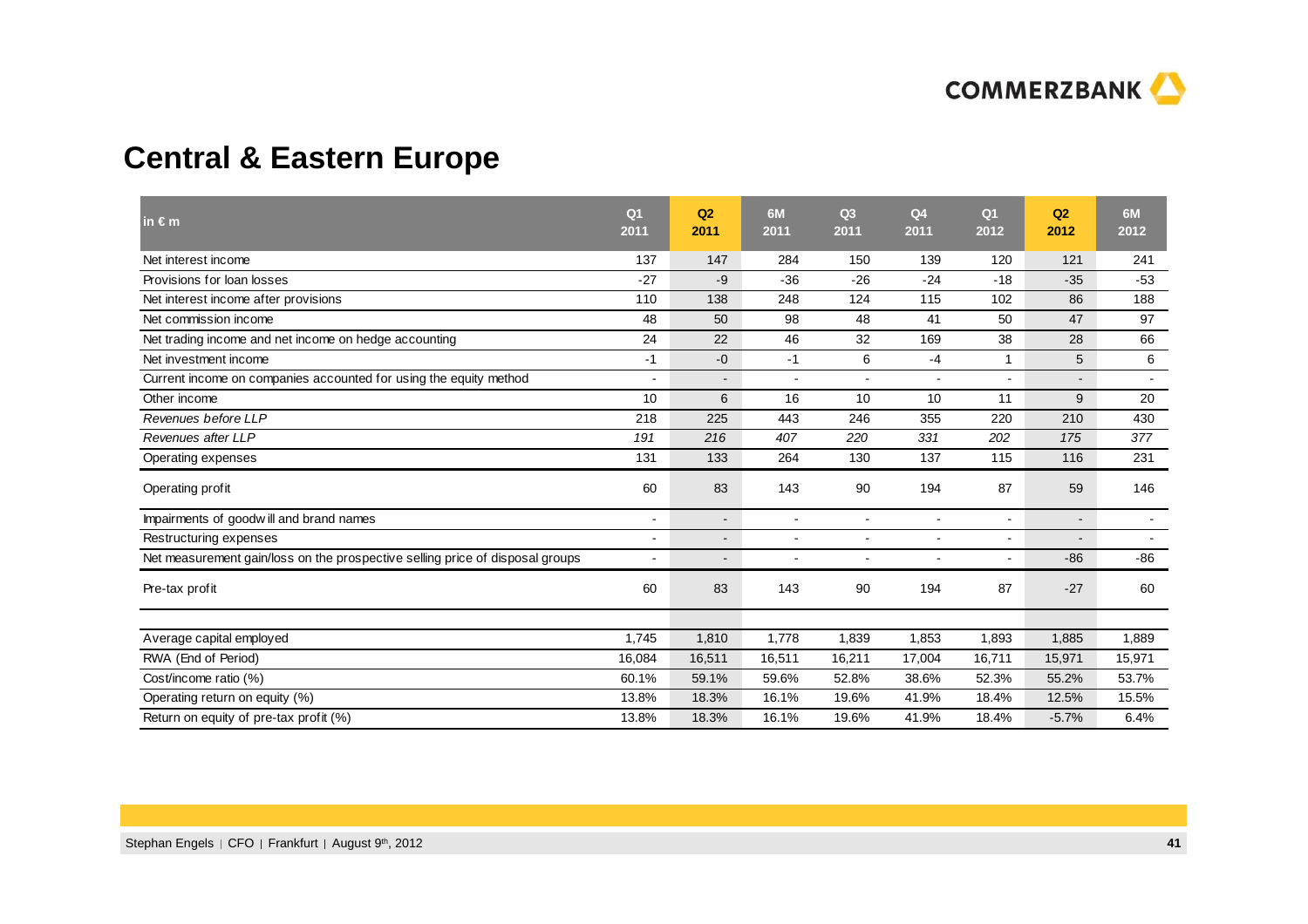

# **Corporates & Markets**

| in $\epsilon$ m                                                               | Q <sub>1</sub><br>2011 | Q2<br>2011               | 6M<br>2011     | Q <sub>3</sub><br>2011 | Q <sub>4</sub><br>2011   | Q <sub>1</sub><br>2012   | Q2<br>2012               | 6M<br>2012               |
|-------------------------------------------------------------------------------|------------------------|--------------------------|----------------|------------------------|--------------------------|--------------------------|--------------------------|--------------------------|
| Net interest income                                                           | 160                    | 225                      | 385            | 141                    | 306                      | 119                      | 113                      | 232                      |
| Provisions for loan losses                                                    | $\Omega$               | $-31$                    | $-31$          | $-59$                  | $-56$                    | $-27$                    | $-23$                    | $-50$                    |
| Net interest income after provisions                                          | 160                    | 194                      | 354            | 82                     | 250                      | 92                       | 90                       | 182                      |
| Net commission income                                                         | 48                     | 92                       | 140            | 78                     | 82                       | 83                       | 60                       | 143                      |
| Net trading income and net income on hedge accounting                         | 456                    | 370                      | 826            | 202                    | 41                       | 195                      | 208                      | 403                      |
| Net investment income                                                         | 4                      | 26                       | 30             | $\overline{4}$         | $-4$                     | 3                        | $\mathbf 1$              | $\overline{4}$           |
| Current income on companies accounted for using the equity method             |                        | 11                       | 11             | 2                      | $\overline{2}$           | 6                        | 3                        | 9                        |
| Other income                                                                  | 11                     | $-14$                    | $-3$           | 21                     | $-30$                    | $-9$                     | $\overline{4}$           | $-5$                     |
| Revenues before LLP                                                           | 679                    | 710                      | 1,389          | 448                    | 397                      | 397                      | 389                      | 786                      |
| Revenues after LLP                                                            | 679                    | 679                      | 1,358          | 389                    | 341                      | 370                      | 366                      | 736                      |
| Operating expenses                                                            | 439                    | 398                      | 837            | 354                    | 314                      | 340                      | 321                      | 661                      |
| Operating profit                                                              | 240                    | 281                      | 521            | 35                     | 27                       | 30                       | 45                       | 75                       |
| Impairments of goodwill and brand names                                       | $\overline{a}$         | $\overline{\phantom{a}}$ | $\blacksquare$ | $\blacksquare$         | $\sim$                   | $\blacksquare$           | $\overline{\phantom{a}}$ | $\sim$                   |
| Restructuring expenses                                                        | ٠                      | $\blacksquare$           |                | $\blacksquare$         |                          |                          | $\blacksquare$           | $\overline{\phantom{a}}$ |
| Net measurement gain/loss on the prospective selling price of disposal groups |                        | $\blacksquare$           |                | $\overline{a}$         | $\overline{\phantom{a}}$ | $\overline{\phantom{a}}$ | $\blacksquare$           |                          |
| Pre-tax profit                                                                | 240                    | 281                      | 521            | 35                     | 27                       | 30                       | 45                       | 75                       |
|                                                                               |                        |                          |                |                        |                          |                          |                          |                          |
| Average capital employed                                                      | 4.204                  | 3,777                    | 3,990          | 3,495                  | 3,751                    | 3,244                    | 3,249                    | 3,247                    |
| RWA (End of Period)                                                           | 40,287                 | 36,661                   | 36,661         | 37,104                 | 35,564                   | 32,310                   | 26,454                   | 26,454                   |
| Cost/income ratio (%)                                                         | 64.7%                  | 56.1%                    | 60.3%          | 79.0%                  | 79.1%                    | 85.6%                    | 82.5%                    | 84.1%                    |
| Operating return on equity (%)                                                | 22.8%                  | 29.8%                    | 26.1%          | 4.0%                   | 2.9%                     | 3.7%                     | 5.5%                     | 4.6%                     |
| Return on equity of pre-tax profit (%)                                        | 22.8%                  | 29.8%                    | 26.1%          | 4.0%                   | 2.9%                     | 3.7%                     | 5.5%                     | 4.6%                     |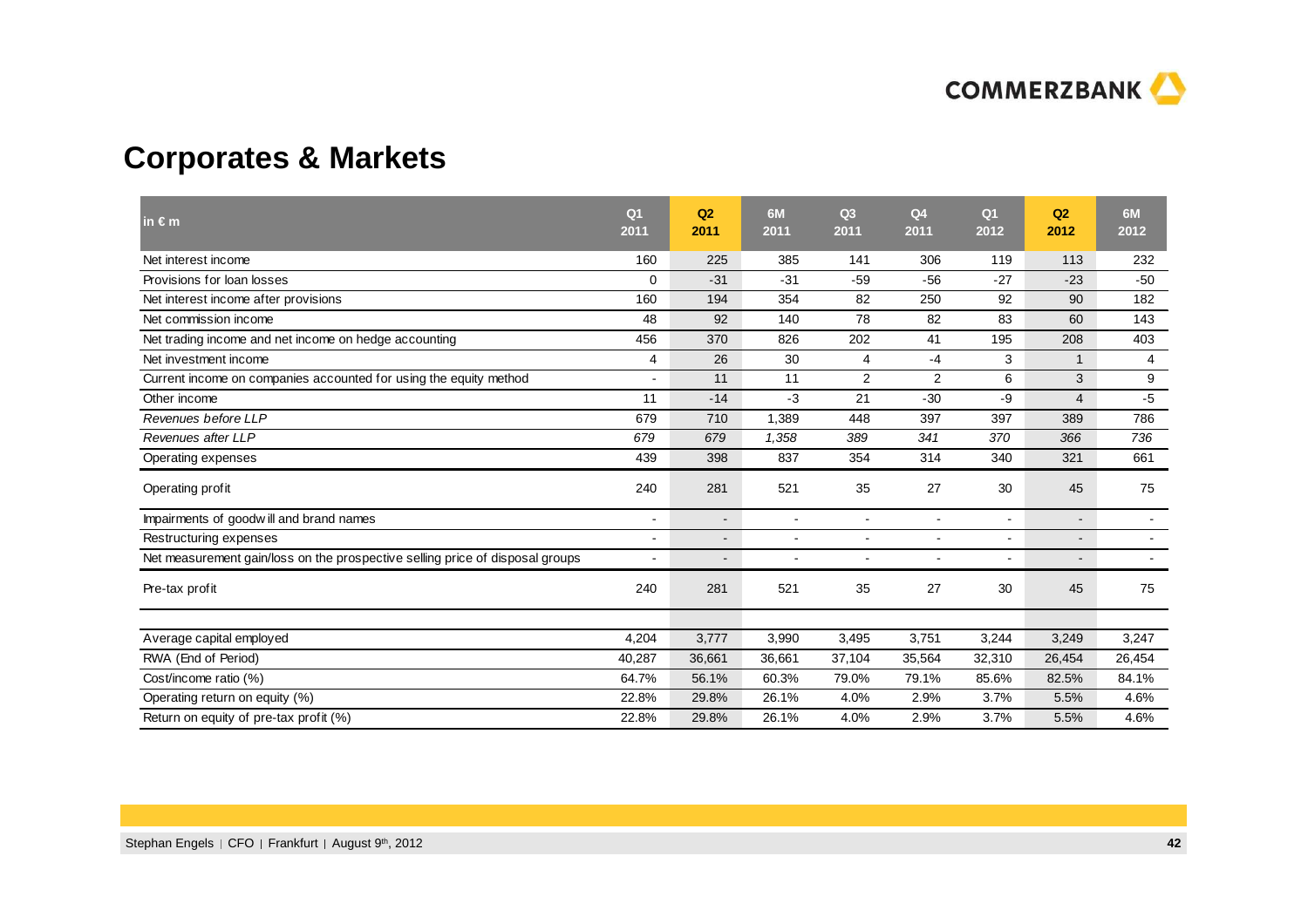

# **Asset Based Finance**

| in $\epsilon$ m                                                               | Q <sub>1</sub><br>2011   | Q2<br>2011               | 6M<br>2011               | Q <sub>3</sub><br>2011 | Q <sub>4</sub><br>2011 | Q <sub>1</sub><br>2012 | Q <sub>2</sub><br>2012   | 6M<br>2012               |
|-------------------------------------------------------------------------------|--------------------------|--------------------------|--------------------------|------------------------|------------------------|------------------------|--------------------------|--------------------------|
| Net interest income                                                           | 296                      | 256                      | 552                      | 240                    | 229                    | 206                    | 179                      | 385                      |
| Provisions for loan losses                                                    | $-241$                   | $-233$                   | $-474$                   | $-254$                 | $-179$                 | $-179$                 | $-300$                   | $-479$                   |
| Net interest income after provisions                                          | 55                       | 23                       | 78                       | $-14$                  | 50                     | 27                     | $-121$                   | $-94$                    |
| Net commission income                                                         | 81                       | 87                       | 168                      | 69                     | 23                     | 63                     | 43                       | 106                      |
| Net trading income and net income on hedge accounting                         | $-86$                    | 52                       | $-34$                    | $-40$                  | 197                    | $-215$                 | 124                      | $-91$                    |
| Net investment income                                                         | $-42$                    | $-936$                   | $-978$                   | $-1,370$               | $-1,451$               | $-203$                 | $-55$                    | $-258$                   |
| Current income on companies accounted for using the equity method             | -8                       | $-7$                     | $-15$                    | 1                      | 6                      | $-1$                   | $\mathbf{1}$             | $\blacksquare$           |
| Other income                                                                  | 16                       | $\overline{4}$           | 20                       | 3                      | $-52$                  | 33                     | -5                       | 28                       |
| Revenues before LLP                                                           | 257                      | $-544$                   | $-287$                   | $-1,097$               | $-1,048$               | $-117$                 | 287                      | 170                      |
| Revenues after LLP                                                            | 16                       | $-777$                   | $-761$                   | $-1,351$               | $-1,227$               | $-296$                 | $-13$                    | $-309$                   |
| Operating expenses                                                            | 154                      | 143                      | 297                      | 143                    | 131                    | 128                    | 116                      | 244                      |
| Operating profit                                                              | $-138$                   | $-920$                   | $-1,058$                 | $-1,494$               | $-1,358$               | $-424$                 | $-129$                   | $-553$                   |
| Impairments of goodwill and brand names                                       | $\blacksquare$           | $\overline{\phantom{a}}$ | $\overline{\phantom{a}}$ | $\blacksquare$         | $\blacksquare$         | $\blacksquare$         | $\overline{\phantom{a}}$ | $\overline{\phantom{a}}$ |
| Restructuring expenses                                                        |                          | $\overline{a}$           |                          | $\overline{a}$         |                        | 34                     | 9                        | 43                       |
| Net measurement gain/loss on the prospective selling price of disposal groups | $\overline{\phantom{a}}$ | $\blacksquare$           | $\overline{\phantom{a}}$ | ÷                      | $\overline{a}$         | $\blacksquare$         |                          | $\sim$                   |
| Pre-tax profit                                                                | $-138$                   | $-920$                   | $-1,058$                 | $-1,494$               | $-1,358$               | $-458$                 | $-138$                   | $-596$                   |
|                                                                               |                          |                          |                          |                        |                        |                        |                          |                          |
| Average capital employed                                                      | 7,166                    | 6,620                    | 6,893                    | 6,845                  | 6,817                  | 6,450                  | 6,339                    | 6,394                    |
| RWA (End of Period)                                                           | 73,580                   | 71,384                   | 71,384                   | 73,178                 | 70,592                 | 68,542                 | 64,596                   | 64,596                   |
| Cost/income ratio (%)                                                         | 59.9%                    | n/a                      | n/a                      | n/a                    | n/a                    | n/a                    | 40.4%                    | 143.5%                   |
| Operating return on equity (%)                                                | $-7.7%$                  | $-55.6%$                 | $-30.7%$                 | $-87.3%$               | $-79.7%$               | $-26.3%$               | $-8.1%$                  | $-17.3%$                 |
| Return on equity of pre-tax profit (%)                                        | $-7.7%$                  | $-55.6%$                 | $-30.7%$                 | $-87.3%$               | $-79.7%$               | $-28.4%$               | $-8.7%$                  | $-18.6%$                 |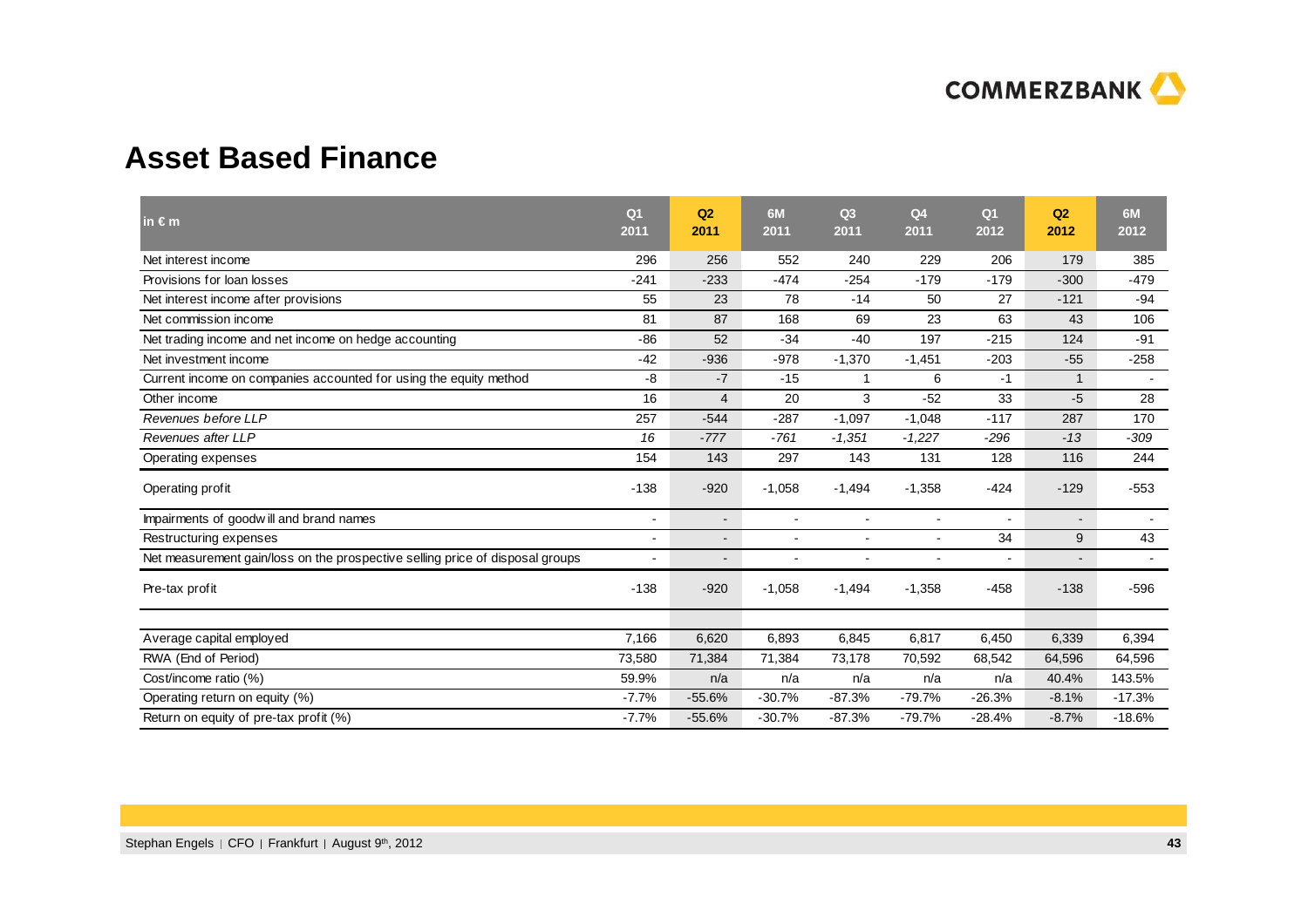

# **Portfolio Restructuring Unit**

| in $\epsilon$ m                                                               | Q <sub>1</sub><br>2011 | Q2<br>2011     | 6M<br>2011               | Q <sub>3</sub><br>2011 | Q <sub>4</sub><br>2011 | Q <sub>1</sub><br>2012 | Q2<br>2012               | 6M<br>2012     |
|-------------------------------------------------------------------------------|------------------------|----------------|--------------------------|------------------------|------------------------|------------------------|--------------------------|----------------|
| Net interest income                                                           | 5                      | 13             | 18                       | $\overline{7}$         | 24                     | 5                      | 37                       | 42             |
| Provisions for loan losses                                                    |                        | 3              | $\overline{4}$           | 17                     | $-26$                  | $-16$                  | 13                       | $-3$           |
| Net interest income after provisions                                          | 6                      | 16             | 22                       | 24                     | $-2$                   | $-11$                  | 50                       | 39             |
| Net commission income                                                         | $\mathbf 0$            | $\mathbf{0}$   | $\mathbf 0$              | $-0$                   | $\mathbf 0$            | $\mathbf 0$            | $-0$                     | $-0$           |
| Net trading income and net income on hedge accounting                         | 61                     | 72             | 133                      | $-219$                 | $-22$                  | 169                    | $-23$                    | 146            |
| Net investment income                                                         | 18                     | $-7$           | 11                       | $-0$                   | $-7$                   | 17                     | 11                       | 28             |
| Current income on companies accounted for using the equity method             | $\blacksquare$         | $\blacksquare$ | $\sim$                   | $\blacksquare$         | $\sim$                 | $\blacksquare$         | $\blacksquare$           | $\sim$         |
| Other income                                                                  | $-0$                   | $-1$           | $-1$                     | $-0$                   | $-6$                   | 1                      | $-1$                     | 0              |
| Revenues before LLP                                                           | 84                     | 77             | 161                      | $-212$                 | $-11$                  | 192                    | 24                       | 216            |
| Revenues after LLP                                                            | 85                     | 80             | 165                      | $-195$                 | $-37$                  | 176                    | 37                       | 213            |
| Operating expenses                                                            | 22                     | 16             | 38                       | 17                     | 8                      | 12                     | 17                       | 29             |
| Operating profit                                                              | 63                     | 64             | 127                      | $-212$                 | $-45$                  | 164                    | 20                       | 184            |
| Impairments of goodwill and brand names                                       | $\blacksquare$         | $\blacksquare$ | $\blacksquare$           | $\blacksquare$         | $\sim$                 | $\blacksquare$         | $\blacksquare$           | $\blacksquare$ |
| Restructuring expenses                                                        |                        | $\blacksquare$ |                          | $\blacksquare$         |                        | $\blacksquare$         | $\overline{\phantom{0}}$ |                |
| Net measurement gain/loss on the prospective selling price of disposal groups | $\overline{a}$         | $\overline{a}$ | $\overline{\phantom{a}}$ | $\overline{a}$         |                        | $\overline{a}$         |                          |                |
| Pre-tax profit                                                                | 63                     | 64             | 127                      | $-212$                 | $-45$                  | 164                    | 20                       | 184            |
|                                                                               |                        |                |                          |                        |                        |                        |                          |                |
| Average capital employed                                                      | 1,159                  | 1,128          | 1,144                    | 978                    | 1,533                  | 1,704                  | 1,052                    | 1,378          |
| RWA (End of Period)                                                           | 9,316                  | 8,841          | 8,841                    | 9,238                  | 10,772                 | 9,504                  | 8,975                    | 8,975          |
| Cost/income ratio (%)                                                         | 26.2%                  | 20.8%          | 23.6%                    | n/a                    | n/a                    | 6.2%                   | 70.8%                    | 13.4%          |
| Operating return on equity (%)                                                | 21.7%                  | 22.7%          | 22.2%                    | $-86.7%$               | $-11.7%$               | 38.5%                  | 7.6%                     | 26.7%          |
| Return on equity of pre-tax profit (%)                                        | 21.7%                  | 22.7%          | 22.2%                    | $-86.7%$               | $-11.7%$               | 38.5%                  | 7.6%                     | 26.7%          |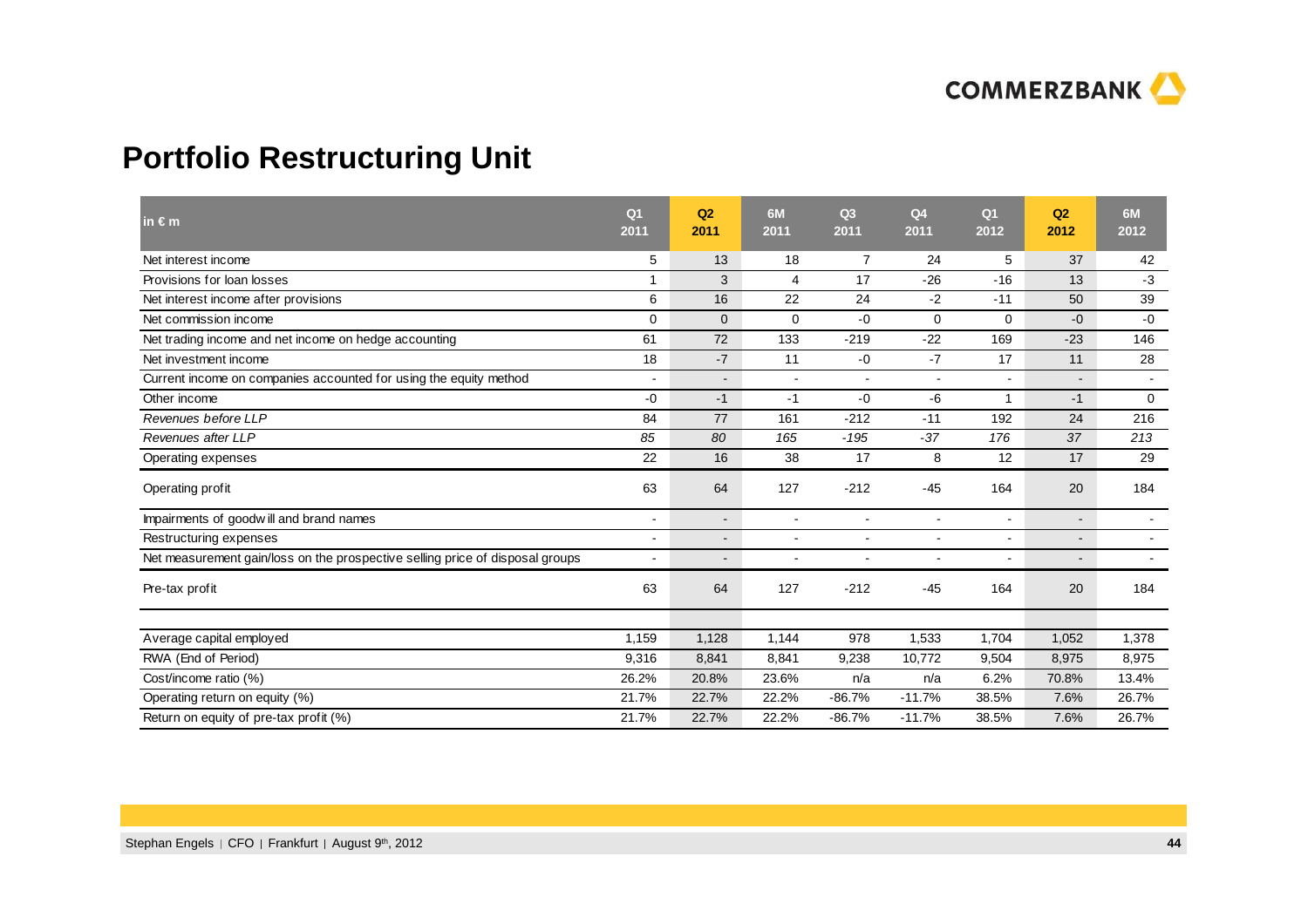

# **Others & Consolidation**

| $in \in \mathsf{m}$                                                           | Q <sub>1</sub><br>2011 | Q2<br>2011     | 6M<br>2011 | Q <sub>3</sub><br>2011 | Q <sub>4</sub><br>2011 | Q <sub>1</sub><br>2012 | Q2<br>2012               | 6M<br>2012 |
|-------------------------------------------------------------------------------|------------------------|----------------|------------|------------------------|------------------------|------------------------|--------------------------|------------|
| Net interest income                                                           | 103                    | 29             | 132        | 3                      | $-167$                 | $-17$                  | $-33$                    | $-50$      |
| Provisions for loan losses                                                    |                        | $-1$           | $\Omega$   |                        | 0                      | $-1$                   | $\mathbf{1}$             | $-0$       |
| Net interest income after provisions                                          | 104                    | 28             | 132        | 4                      | $-167$                 | $-18$                  | $-32$                    | $-50$      |
| Net commission income                                                         | $-18$                  | $-35$          | $-53$      | $-28$                  | $-41$                  | -5                     | -9                       | $-14$      |
| Net trading income and net income on hedge accounting                         | 47                     | 68             | 115        | 371                    | 208                    | 282                    | 217                      | 499        |
| Net investment income                                                         | 42                     | $-21$          | 21         | 103                    | 76                     | 5                      | 20                       | 25         |
| Current income on companies accounted for using the equity method             |                        | $-1$           | $-1$       | 6                      | $-0$                   | $-1$                   |                          | $-1$       |
| Other income                                                                  | 322                    | 31             | 353        | $-13$                  | 907                    | $-7$                   | $-23$                    | $-30$      |
| Revenues before LLP                                                           | 496                    | 71             | 567        | 442                    | 983                    | 257                    | 172                      | 429        |
| Revenues after LLP                                                            | 497                    | 70             | 567        | 443                    | 983                    | 256                    | 173                      | 429        |
| Operating expenses                                                            | 127                    | 117            | 244        | 138                    | 37                     | 129                    | 121                      | 250        |
| Operating profit                                                              | 370                    | $-47$          | 323        | 305                    | 946                    | 127                    | 52                       | 179        |
| Impairments of goodwill and brand names                                       | $\blacksquare$         | $\blacksquare$ |            | $\blacksquare$         |                        | $\blacksquare$         | $\overline{\phantom{a}}$ |            |
| Restructuring expenses                                                        |                        | $\overline{a}$ |            |                        |                        |                        | $\overline{\phantom{a}}$ |            |
| Net measurement gain/loss on the prospective selling price of disposal groups |                        |                |            | $\blacksquare$         |                        |                        |                          |            |
| Pre-tax profit                                                                | 370                    | $-47$          | 323        | 305                    | 946                    | 127                    | 52                       | 179        |
|                                                                               |                        |                |            |                        |                        |                        |                          |            |
| Average capital employed                                                      | 6,898                  | 7,572          | 7,235      | 4,834                  | 3,302                  | 5,516                  | 7,660                    | 6,588      |
| RWA (End of Period)                                                           | 14,493                 | 13,091         | 13,091     | 12,150                 | 14,947                 | 15,721                 | 13,724                   | 13,724     |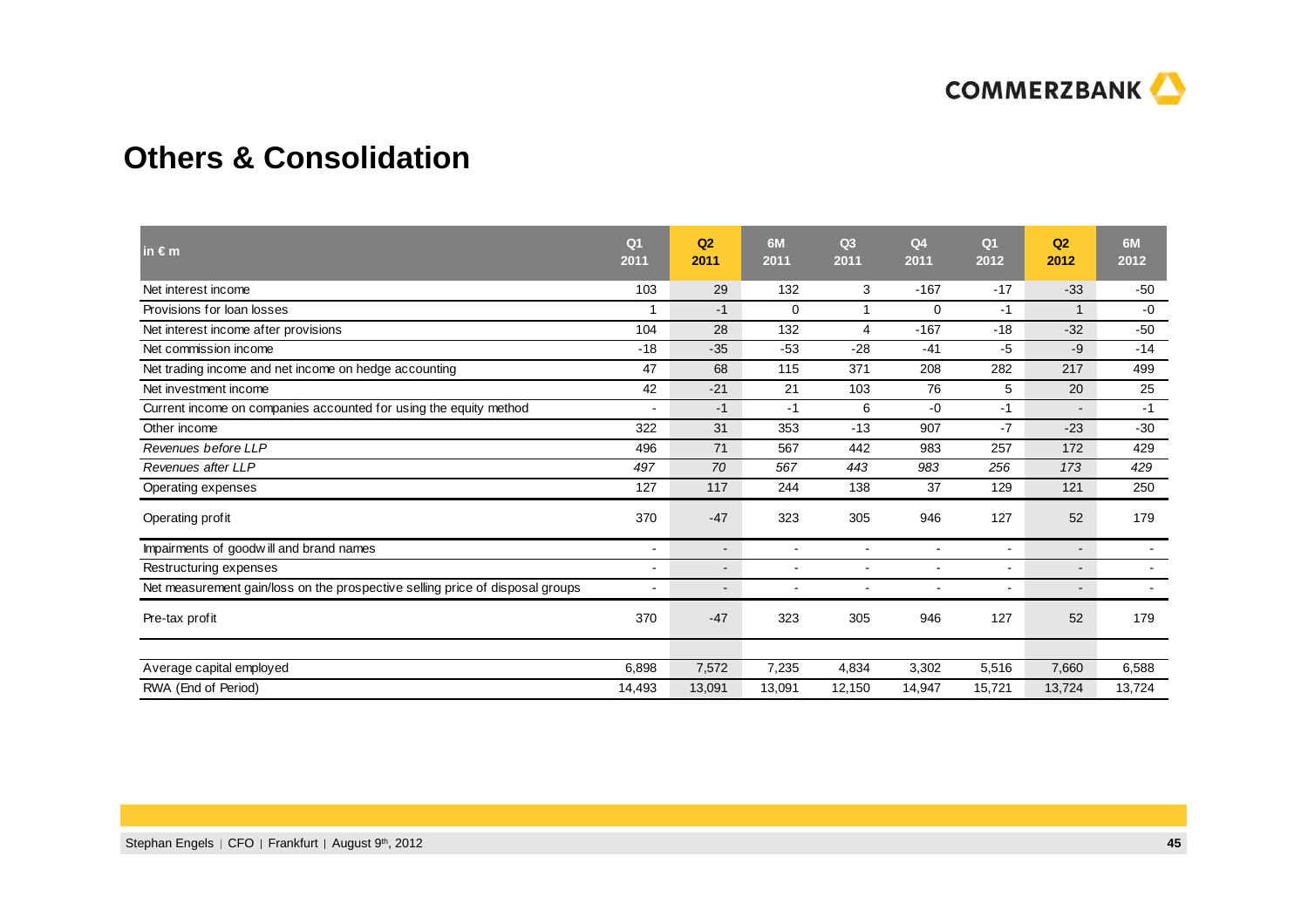

# **Group equity definitions**

| <b>Reconciliation of equity definitions</b>                 | <b>Equity basis for RoE</b>        |               |                                         |  |
|-------------------------------------------------------------|------------------------------------|---------------|-----------------------------------------|--|
| Equity definitions in $\epsilon$ m                          | Q2 2012<br>End of<br><b>Period</b> | 6M<br>Average |                                         |  |
| Subscribed capital                                          | 5,828                              | 5,421         |                                         |  |
| Capital reserve                                             | 11,671                             | 10,990        |                                         |  |
| Retained earnings                                           | 8,893                              | 9,297         |                                         |  |
| Silent participations SoFFin / Allianz                      | 2,376                              | 2,544         |                                         |  |
| Currency translation reserve                                | $-203$                             | $-278$        |                                         |  |
| Consolidated P&L*                                           | 561                                | 335           |                                         |  |
| <b>Investors' Capital without non-controlling interests</b> | 29,126                             | 28,309        | Basis for RoE on net profit             |  |
| Non-controlling interests (IFRS)**                          | 789                                | 768           |                                         |  |
| <b>Investors' Capital</b>                                   | 29,915                             | 29,077        | Basis for operating RoE and pre-tax RoE |  |
| Capital deductions, goodwill and other adjustments          | $-4,270$                           |               |                                         |  |
| Basel II core capital without hybrid capital                | 25,645                             |               |                                         |  |
| Hybrid capital                                              | 2,264                              |               |                                         |  |
| <b>Basel II Tier I capital</b>                              | 27,909                             |               |                                         |  |

\* After deduction of estimated pro-rated distribution to silent participants

\*\* excluding: Revaluation reserve and cash flow hedges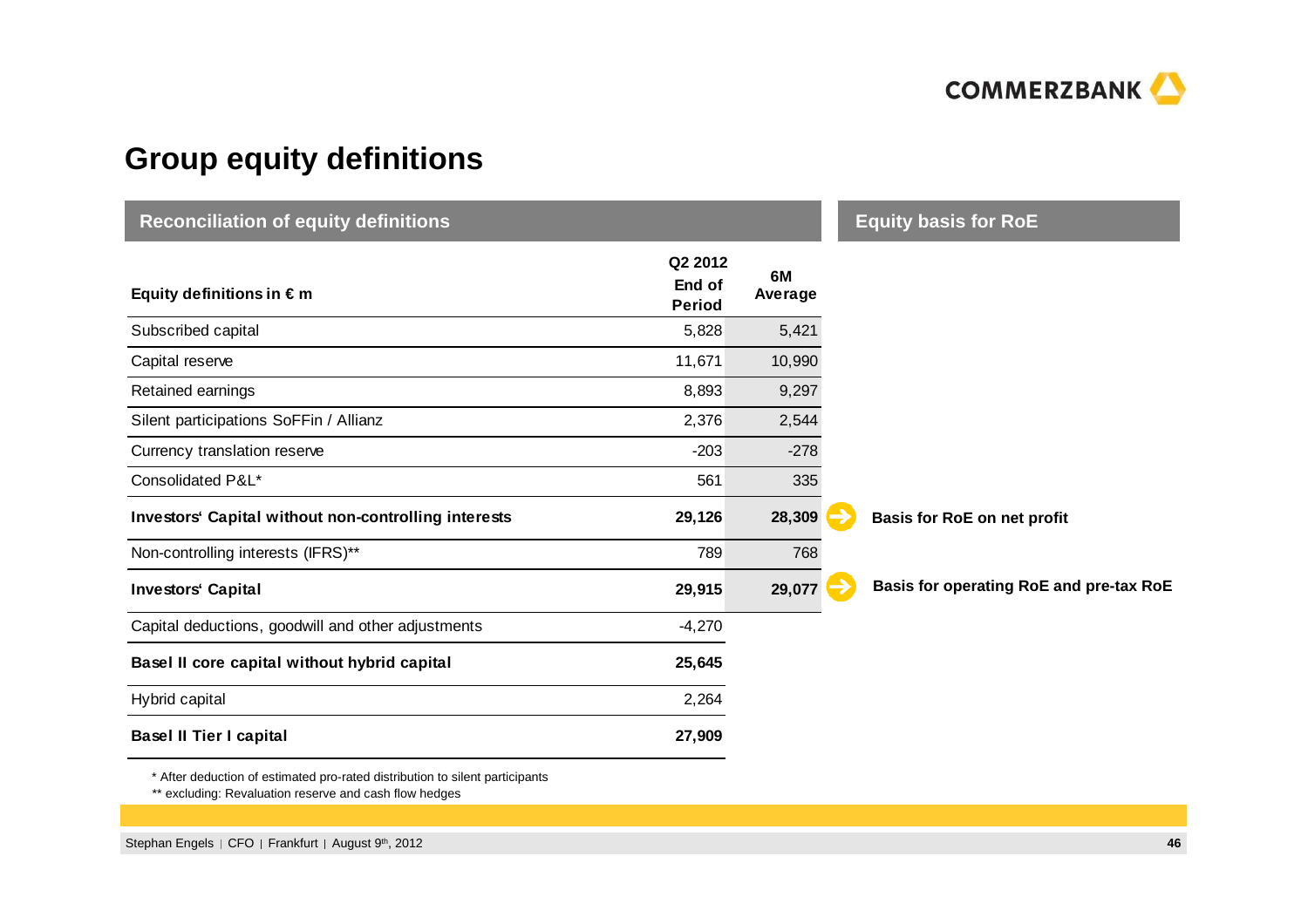

### **For more information, please contact Commerzbank**´**<sup>s</sup> IR team:**

**Tanja Birkholz (Head of Investor Relations / Executive Management Board Member)**P: +49 69 136 23854M: tanja.birkholz@commerzbank.com

**Jürgen Ackermann** (Europe / US)P: +49 69 136 22338M: juergen.ackermann@commerzbank.com

**Dirk Bartsch (Strategic IR)** P: +49 69 136 2 2799 M: dirk.bartsch@commerzbank.com

**Ute Heiserer-Jäckel** (Retail Investors)P: +49 69 136 41874M: ute.heiserer-jaeckel@commerzbank.com

**Simone Nuxoll (Retail Investors)** P: +49 69 136 45660M: simone.nuxoll@commerzbank.com

**Michael H. Klein** (UK / Non-Euro Europe / Asia / Fixed Income)P: +49 69 136 24522M: michael.klein@commerzbank.com

> **ir@commerzbank.comwww.ir.commerzbank.com**